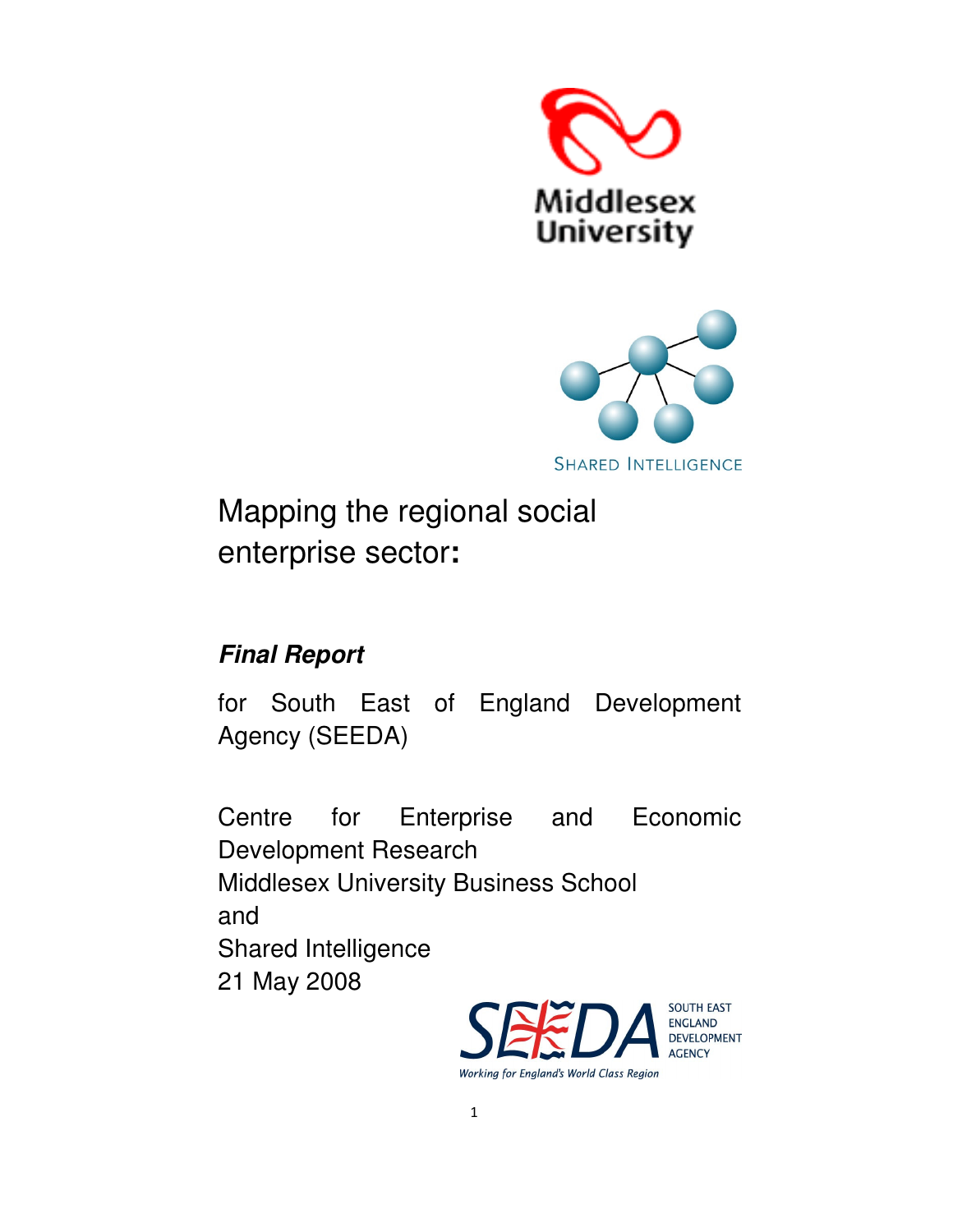# **CONTENTS**

| 2.1 |                                                                                         |  |
|-----|-----------------------------------------------------------------------------------------|--|
| 2.2 |                                                                                         |  |
| 2.3 |                                                                                         |  |
| 2.4 |                                                                                         |  |
|     | 3. METHODOLOGY FOR PRODUCING THE SOUTH EAST SOCIAL ENTERPRISE DATABASE  16              |  |
|     |                                                                                         |  |
|     |                                                                                         |  |
|     |                                                                                         |  |
|     |                                                                                         |  |
|     |                                                                                         |  |
|     |                                                                                         |  |
|     |                                                                                         |  |
|     |                                                                                         |  |
|     |                                                                                         |  |
|     |                                                                                         |  |
|     | 5. FINDINGS ON THE EXISTING SUPPORT SYSTEM AND CRITICAL PATHS FOR ACCESSING SUPPORT  35 |  |
|     |                                                                                         |  |
|     |                                                                                         |  |
|     |                                                                                         |  |
|     |                                                                                         |  |
|     |                                                                                         |  |
|     |                                                                                         |  |
|     |                                                                                         |  |
|     |                                                                                         |  |
|     |                                                                                         |  |
|     |                                                                                         |  |
|     |                                                                                         |  |
| 6.6 |                                                                                         |  |
|     |                                                                                         |  |
|     |                                                                                         |  |
|     |                                                                                         |  |

Annexes on Review of Local Mapping Studies, and Business Link User Survey Findings in a separate volume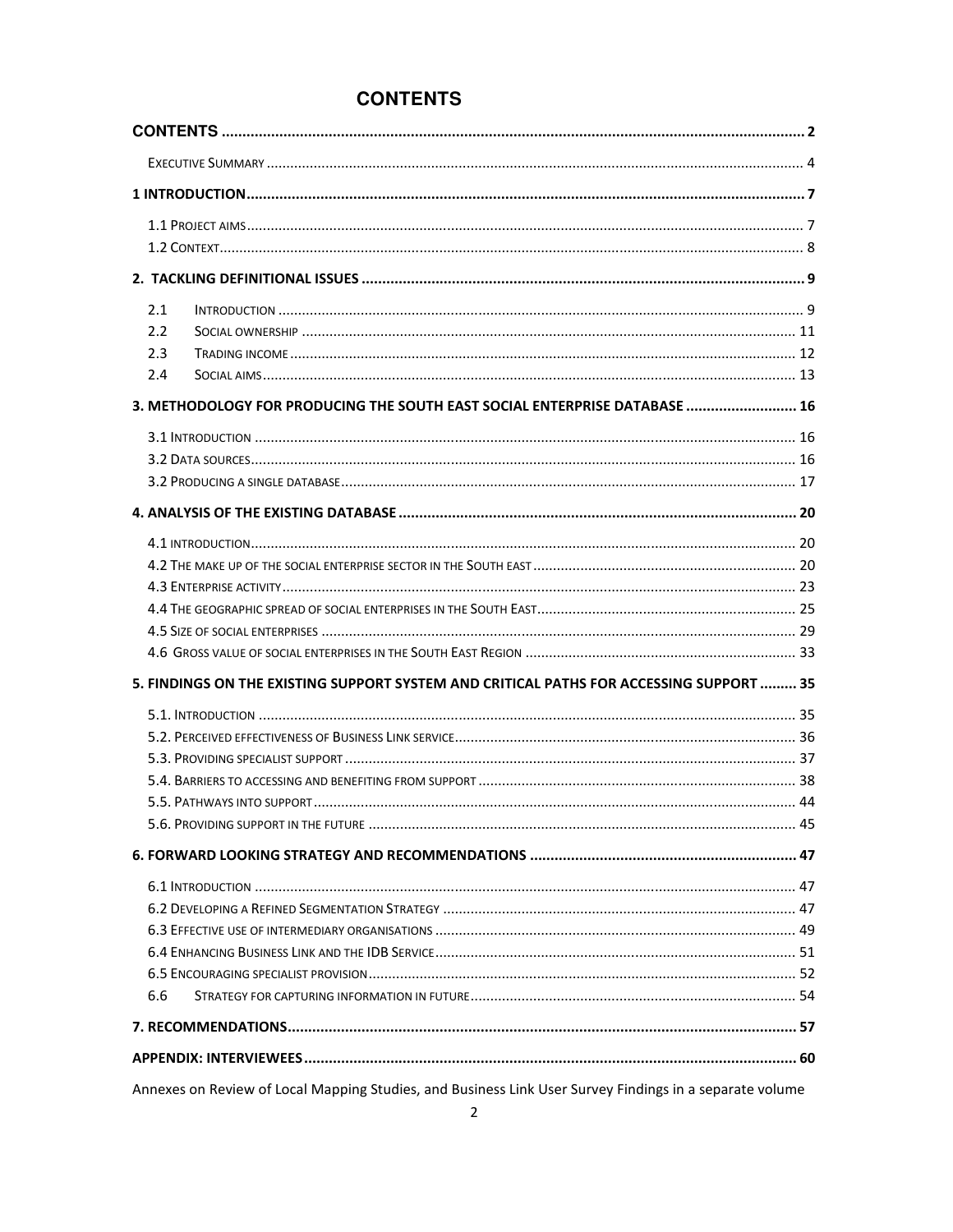# Contact details

Centre for Enterprise and Economic Development Research Middlesex University Business School The Burroughs, London NW4 4BT Tel: 0208 411 6856 Fax: 0208 411 6607 Email: [f.lyon@mdx.ac.uk](mailto:f.lyon@mdx.ac.uk)

Project team: Fergus Lyon, Leandro Sepulveda, Rob Baldock, Anne Humbert, Ignatius Ekanem (CEEDR) and Patrick McVeigh, Martin Green, Will Youngman (Shared Intelligence)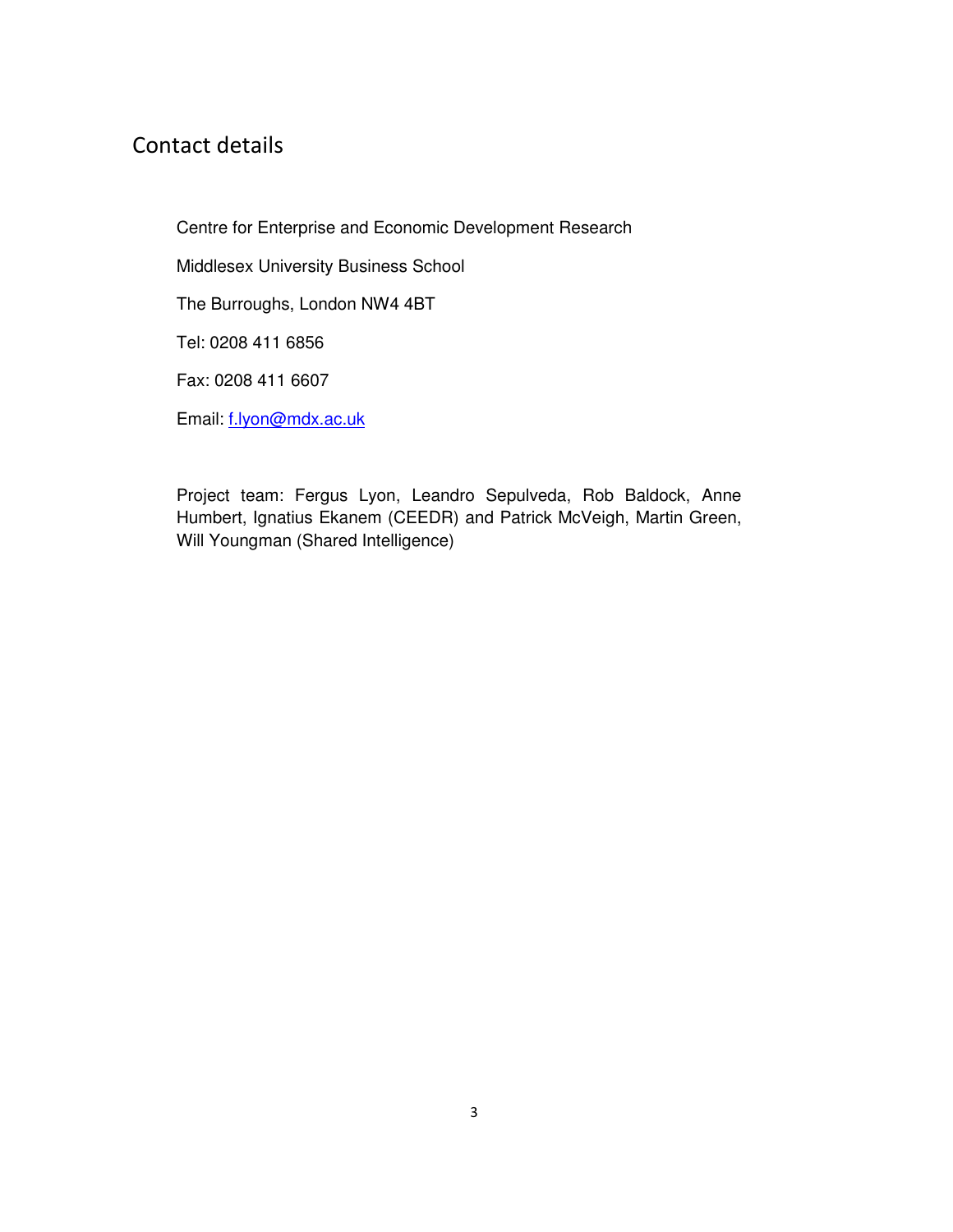# <span id="page-3-0"></span>Executive Summary

This report presents the findings of the mapping exercise to produce a baseline of social enterprises in the South East of England. This project aims to establish the scale of the regional social enterprise sector, formalise a methodology to capture consistent and reliable information on the sector on an on-going basis, and to examine how social enterprises are accessing support. The project has three core outputs:

- A detailed and robust baseline of the region's social enterprise sector
- An assessment of the critical paths for social enterprises to access business support in the South East
- Recommendations on segmenting future support, improving access and capturing information

# **Definitions of social enterprise**

The project takes the definition suggested in the Social Enterprise Action Plan but identifies a number of areas where there is confusion in applying the definition. The three tests for social enterprise are set out namely:

- Enterprise orientation income from trading
- Social aims social (and environmental) benefits that are not limited to a restricted group
- Social ownership autonomous organisations with an element of participatory governance involving stakeholders and trustees, with profits used for the community or shared with stakeholders.

Based on these criteria and with the guidance of the project steering group a narrow social enterprise definition was established which is complemented by a wider definition that includes less evident cases, potential social enterprises and sectors in which there is some doubt about whether they meet the test for having social aims.

# **Preparation of full database**

The detailed database was produced combining a directory of social enterprises identified for the region by County Networks/specialist providers, with the list of Business Link users and a detailed register of incorporated companies and registered charities provided by Guidestar. The review of existing mapping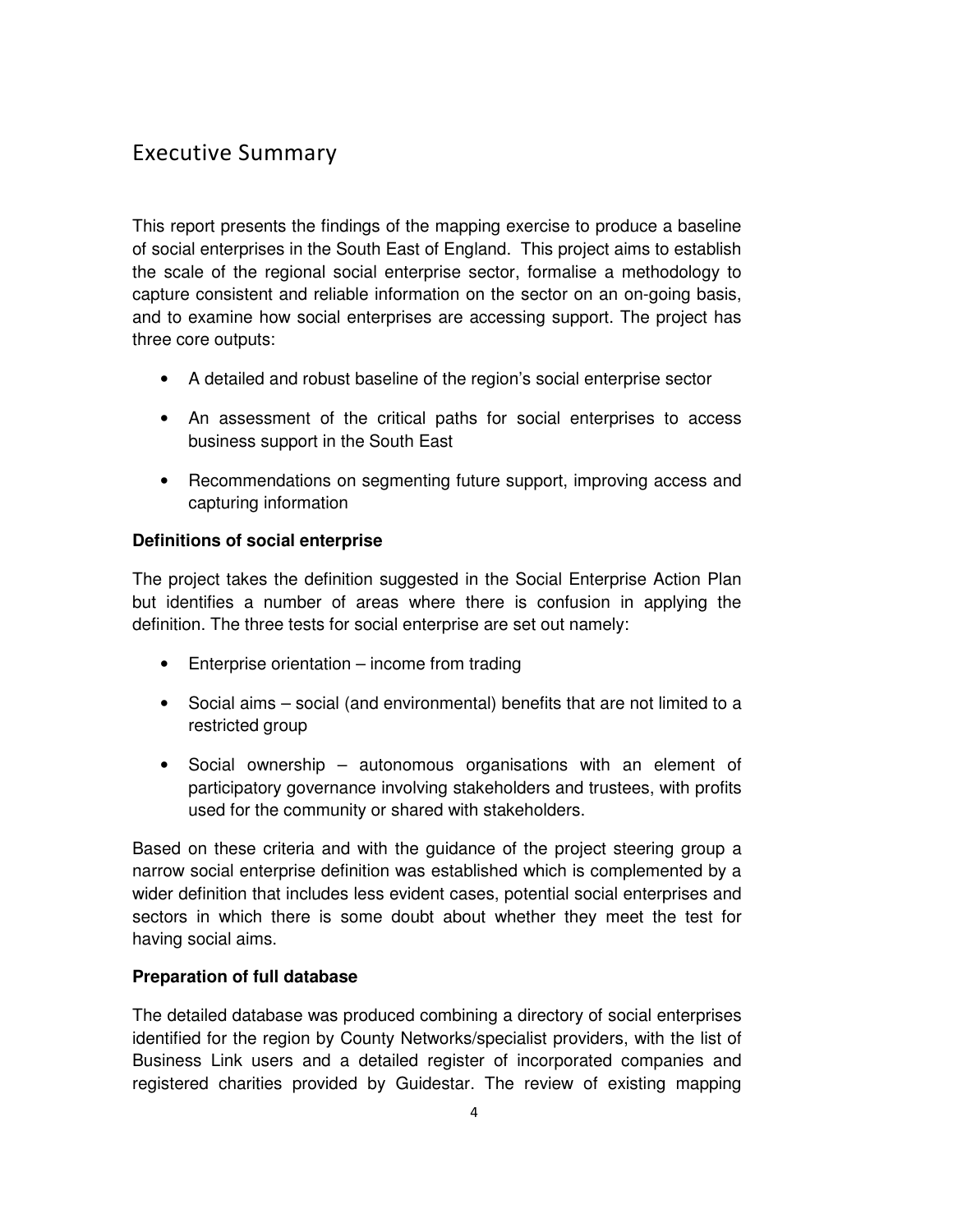studies identified the gaps in the existing data base, and means of addressing these have been identified. The definition was rigorously applied following the recommendations outlined above and following the guidance of the steering group.

The full database has been analysed with the key findings presented. The total number of social enterprises in the South East region is put at 10,050 when taking a narrow definition and 17,039 when taking a wider definition.

The largest sectors are health and education related organisations and there are a greater number of social enterprises in Hampshire (including Portsmouth and Southampton) and in Kent.

Almost 2/3 of the social enterprises have trading income (from sales and fees) making up more than 75% of their total income which suggests that they are business oriented. Of the 10,500 narrowly defined social enterprises 59% are charities showing that charitable status is not necessarily a useful indicator of enterprise orientation.

Just under half of the social enterprises have turnover of more than £40,000, and one quarter (2593 social enterprises) have turnover of more than £100,000. There are a larger proportion of social enterprises above £100,000 in health and social care, training and education (not schools) and housing and accommodation, and in environment, conservation and animal welfare organisations.

#### **Interim findings on existing support system**

A review of the current support system for social enterprises has been undertaken. The survey of social enterprises that had accessed support via Business Link, found that this was not the sole route by which they access support. Of those contacting Business Link, 80% received a review and diagnostic, and generally reported a positive experience. Of those social enterprises who rated the effectiveness of Business Link, 47% felt that the service was very good or good, while 34% felt it was poor or very poor.

The structure of support infrastructure was found to vary between parts of the region with considerable variation in the positions of the County Networks. There is an important role for the se2partnership (comprising the county networks and other membership bodies) in ensuring consistency and sharing good practice.

While Business Link is positioned as the access brand for publicly funded business support, significant support activity outside of the Information, Diagnostic and Brokerage (IDB) channel was evident with County Networks and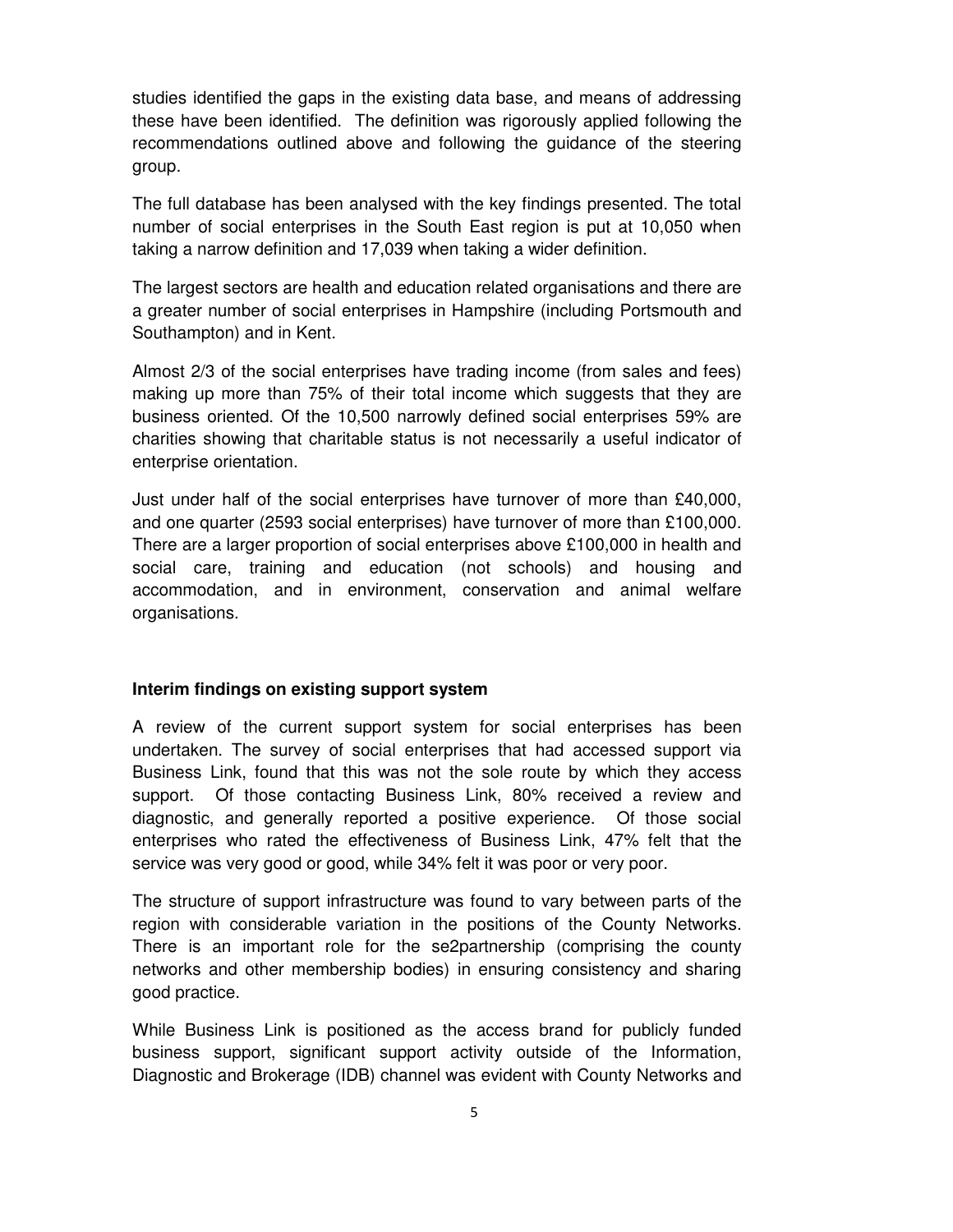other providers referring social enterprises direct to specialist providers often using pro-bono support from the private sector.

#### **Implications, future strategies and recommendations**

Implications are drawn out concerning the means of segmenting support for different types of social enterprise, the paths to access support and the roles of Business Link, and the types of information required in the future.

**Segmentation** of the social enterprise sector is needed in order to have differentiated outreach or publicity campaigns, differentiated paths for accessing support and differentiated support delivery approaches/content. Segmentation is recommended based on geographical areas, sector and size. Further segmentation based on support needs may be possible if data is available on constraints faced by social enterprises in the region.

This study has not included a survey of needs of social enterprises although size and sector can be used as a way of segmenting support. This study has identified 2600 social enterprises with a turnover of more than £100,000 and suggests that these are approached in a different way to smaller social enterprises. Larger social enterprises in specific sectors are more likely to respond to the Business Link service provision, while smaller organisations may have needs that can be met by community development/voluntary sector oriented support.

**Improving access to support and the roles of Business Link** require further attention. Intermediary organisations such as County Networks and the se2partnership have key roles to play linking the local to regional level. With reduced funding for these activities, there is variation in the ability to contribute to the support infrastructure. Continued improvement to the Business Link offer and promotion of the IDB service to social enterprises and intermediary organisations is required.

It is important that Business Link works with the County Networks and other intermediaries to ensure that there is good awareness of the available support and that specialist providers are encouraged to register on the supplier matching service.

**Capturing information** on support needs and effectiveness of the support infrastructure is required. Approaches to monitoring and evaluation are set out, paying particular attention to a wide range of indicators including the social return on investment for social enterprises.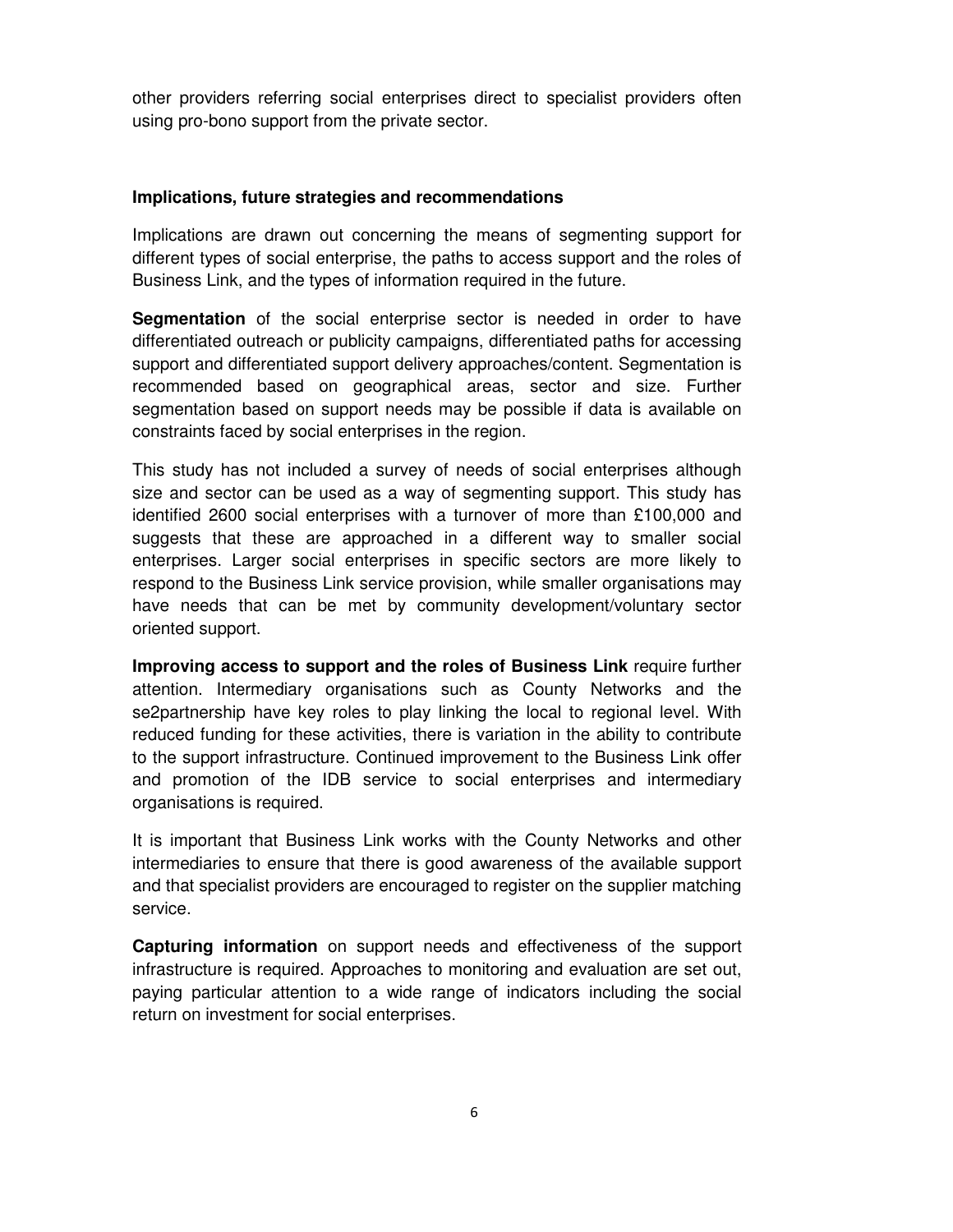# <span id="page-6-0"></span>1 INTRODUCTION

# 1.1 PROJECT AIMS

With the growing role of social enterprises in the provision of services and with new forms of social enterprise support, there is a need for a greater understanding of their scope and how support providers can maximise their impact. There has been considerable investment in social enterprise support in the South East region including the County Networks for support, the Cultural Shift programme and increasing the capacity of Business Link to support social enterprises. This latter programme has included raising the capacity of Business Link to provide an appropriate service to social enterprises and to increase the number of social enterprises using Business Link services.

This project aims to establish the scale of the regional social enterprise sector, and to examine how social enterprises are accessing support. The project has three core outputs:

- A detailed and robust baseline of the region's social enterprise sector
- An assessment of the critical paths for social enterprises to access business support in the South East
- Recommendations on segmenting future support, improving access and capturing information

However, there is an inconsistent evidence base on which the existing programmes are operating. There is a lack of robust data and intelligence on the size of the social enterprise sector in the South East and the sectoral and geographic patterns. In particular, there is a need to have greater information about the past and expected penetration rates of business support, the distribution of different forms of social enterprise, how support in the future should be targeted, estimations of the contribution of social enterprises to the regional economy, and have a baseline against which support can be evaluated.

These issues will be addressed in this project by:

Stage 1 Review and gap analysis

- Review of definitions and mapping material
- Review of current support for social enterprise

#### Stage 2 Production of base line

- Preparation of database and segmentation analysis
- Survey of Business Link users

Stage 3 Forward looking strategy and recommendations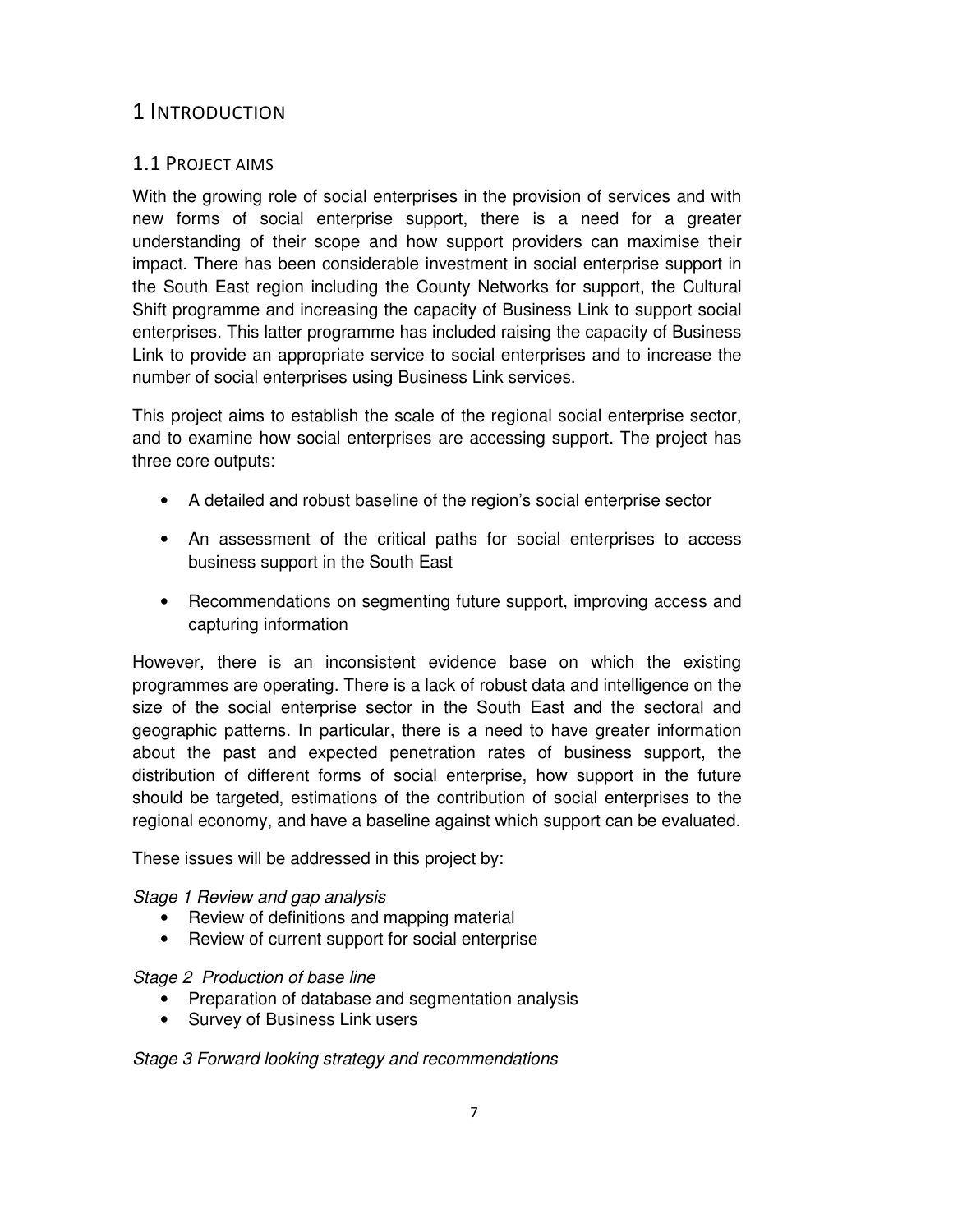# <span id="page-7-0"></span>1.2 CONTEXT

There remains considerable confusion and lack of clarity regarding the mapping of social enterprises, despite the considerable resources allocated to ensuring a common set of methodologies and national mapping exercises.

The need for information on the social enterprise sector is vital at this present time in order to develop more effective strategies for support, better target support where it is needed, allocate resources, to identify what proportion of the sector is being reached and to develop a baseline from which the impact of any future support can be evaluated. A major challenge is how best to capture the needs of potential social enterprises including those individuals thinking of setting up organisations and existing not for profit organisations that are thinking of moving towards a social enterprise model.

Previous national mapping of social enterprises<sup>1</sup> has not been satisfactory in developing baselines of social enterprise activity. The IFF survey relied solely on Companies House data and estimated that there are 15,000 social enterprise in the form of Companies Limited by Guarantee or Industrial and Provident Societies. However, this excluded many social enterprises not in this form, particularly charities that are involved in trading.

A large survey of 8,640 organisations for the Annual Small Business Survey<sup>2</sup>, using a sample from Dun and Bradstreet found that 5% of all organisations (including those without employees) described themselves as social enterprises. An estimated total for the UK of 55,000 social enterprises was calculated based on 5% of organisations with employees only. The estimated total of 55,000 has not included organisations without employees and if these were included the total number would be close to 215,000 social enterprises nationally. This raises questions with respect to how interviewees were asked about their status and the accuracy of the Annual Small Business Survey data. There has been a delay in the development of the 2007/8 survey.

The Guidestar database of charities is one of the most comprehensive as it includes information on trading income and is incorporating data from Companies House to complement the data on charities.

l

 $1$  IFF Research Ltd, (2005) A Survey of Social Enterprises across the UK, Research report prepared for the SBS.

<sup>&</sup>lt;sup>2</sup> SBS (2006) Annual Small Business Survey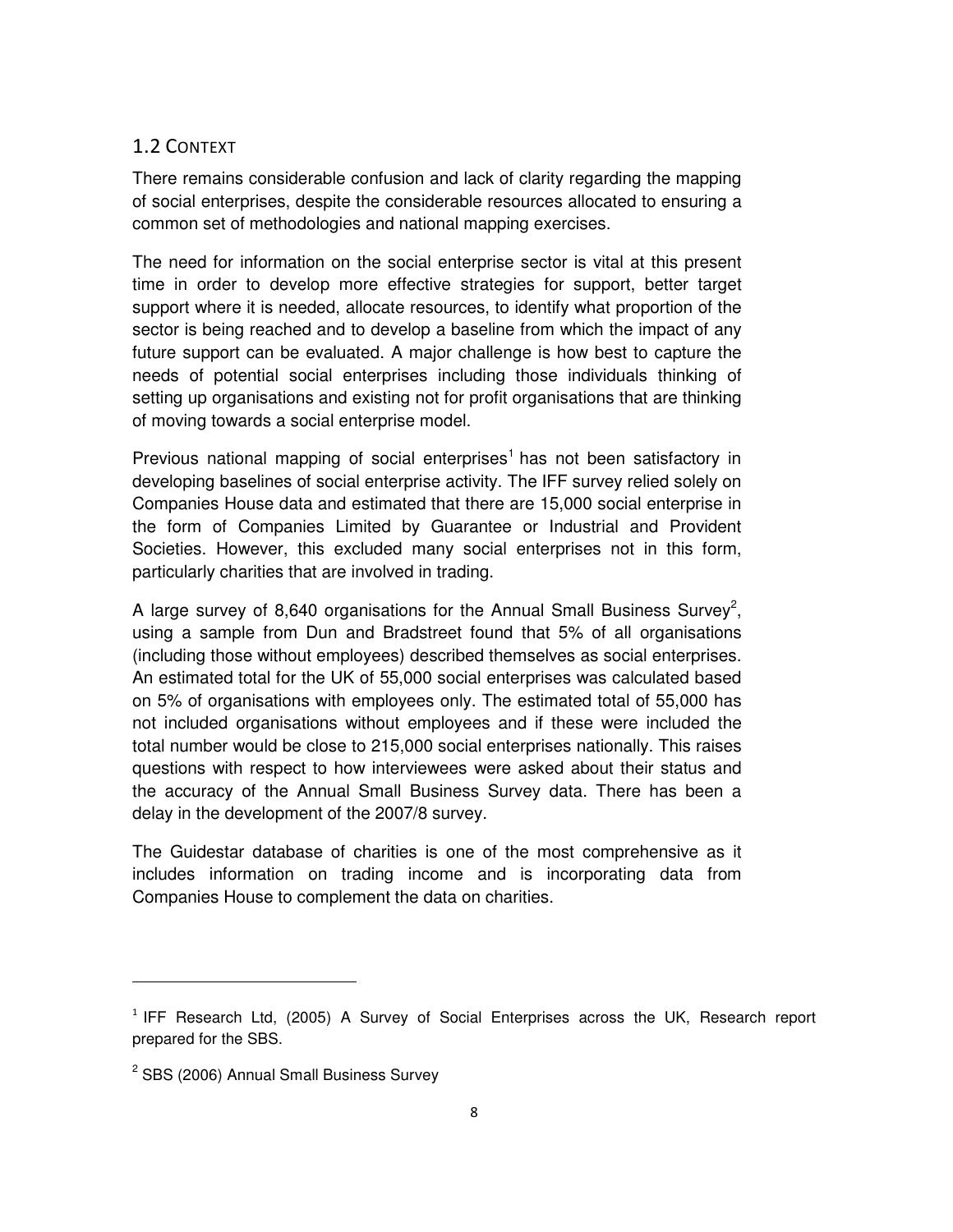# <span id="page-8-0"></span>2. TACKLING DEFINITIONAL ISSUES

# 2.1 INTRODUCTION

The lack of a widely accepted definition contributes to the difficulties of obtaining statistical and other data about social enterprises. Social enterprises can be defined as having trading income and social aims which include many charities and unregistered not for profit organisations which could not be included in the SBS national mapping. The definition currently used by the UK Government is taken from the 'Social Enterprise: Strategy for Success' document:

"A social enterprise is a business with primarily social objectives, whose surpluses are principally reinvested for that purpose in the business or in the community, rather than being driven by the need to maximise profits for shareholders" (DTI, 2002).

This definition has been kept deliberately open to allow a wide range of organisations that define themselves as social enterprises to be included. Many papers defining social enterprise avoid using clear criteria but rather use a set of organisational forms and activities as a way of defining the concept. For example the Social Enterprise Action Plan (2006) defines them as "including development trusts, community enterprises, housing associations, football supporters' trusts, social firms, leisure trusts and co-operatives".

However, there is a need for clarity in operationalising this definition when building up a database and deciding whether an organisation is included or not. This mapping exercise is based on two approaches as shown in the diagram below.

# Figure 2.1: Building robust databases

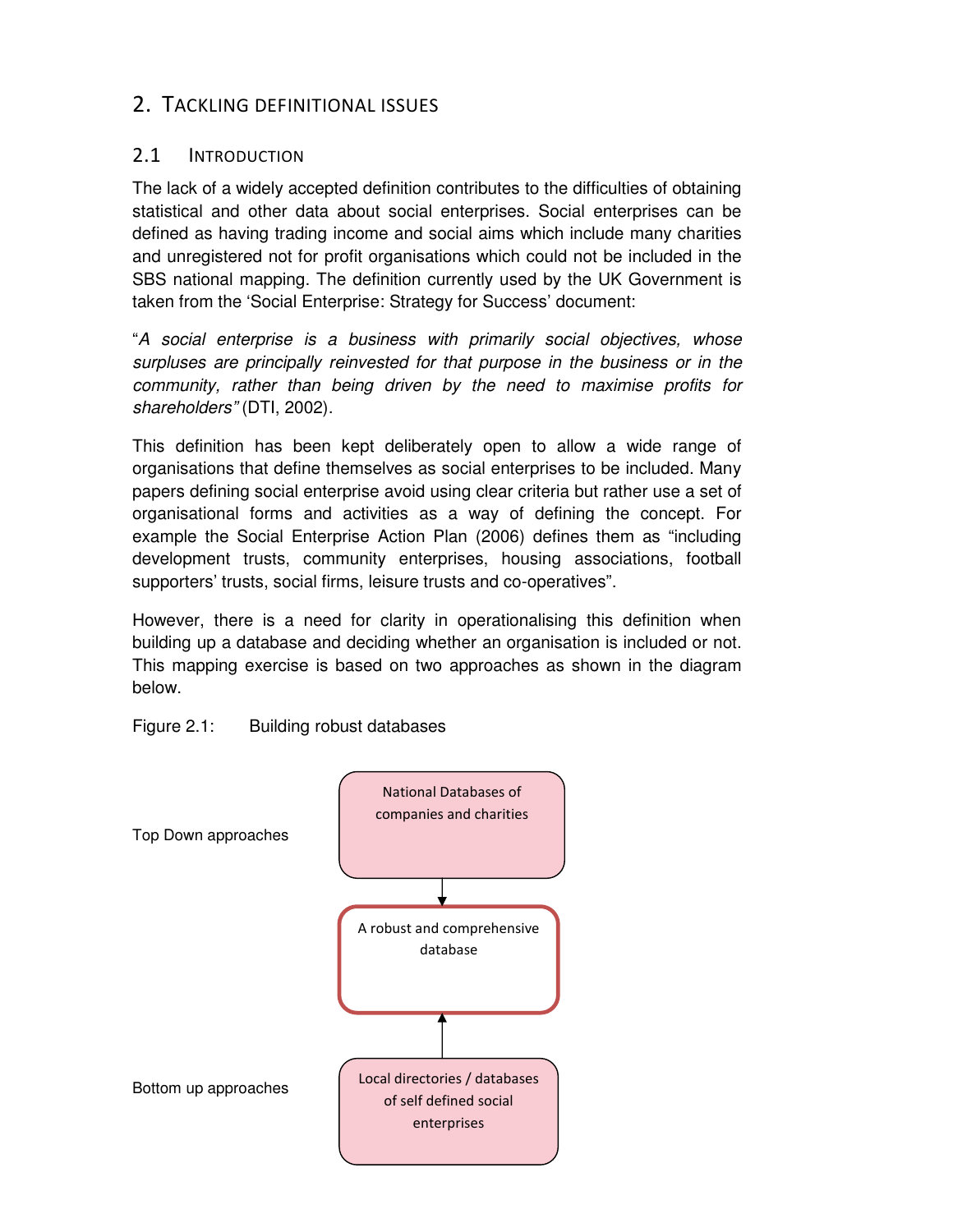The bottom up approach uses databases built by County Networks, sector organisations and other sources, with organisations defining their own status as a social enterprise. This is matched by a top down approach whereby organisations are selected from national databases of charities and registered companies. This latter approach requires clear definitions that can be applied consistently and transparently.

The ECOTEC (2003) study recommended definitions based on ownership, trading income and social aims, an approach that is endorsed by the Social Enterprise Coalition and by Business Link.

The Social Enterprise Coalition view is that a social enterprise is not defined by its legal status but by its nature: its social aims and outcomes, the basis on which its social mission is embedded in its structure and governance, and the way it uses the profits it generates through its trading activities. It is helpful to consider some of the common characteristics that social enterprises display:

**Enterprise Orientation** - they are directly involved in producing goods or providing services to a market.

**Social Aims** - they have explicit social and/or environmental aims such as job creation, training or the provision of local services. Their ethical values may include a commitment to building skills in local communities. Their profits are principally reinvested to achieve their social objectives.

Many social enterprises are also characterised by their **social ownership**. They are autonomous organisations whose governance and ownership structures are normally based on participation by stakeholder groups (eg employees, users, clients, local community groups and social investors) or by trustees or directors who control the enterprise on behalf of a wider group of stakeholders. They are accountable to their stakeholders and the wider community for their social, environmental and economic impact. Profits can be distributed as profit sharing to stakeholders or used for the benefit of the community ( sourced from SEC website, www.socialenterprise.org.uk).

The existing Business Link follow the DTI definition with more detailed requirement that Social Enterprises will possess a combination of the following characteristics:

A substantial proportion of their income (at least 25%) is generated through trading in goods or services. This does not exclude start-up social enterprises who aspire to move away from grant dependency in order to increase their trading activities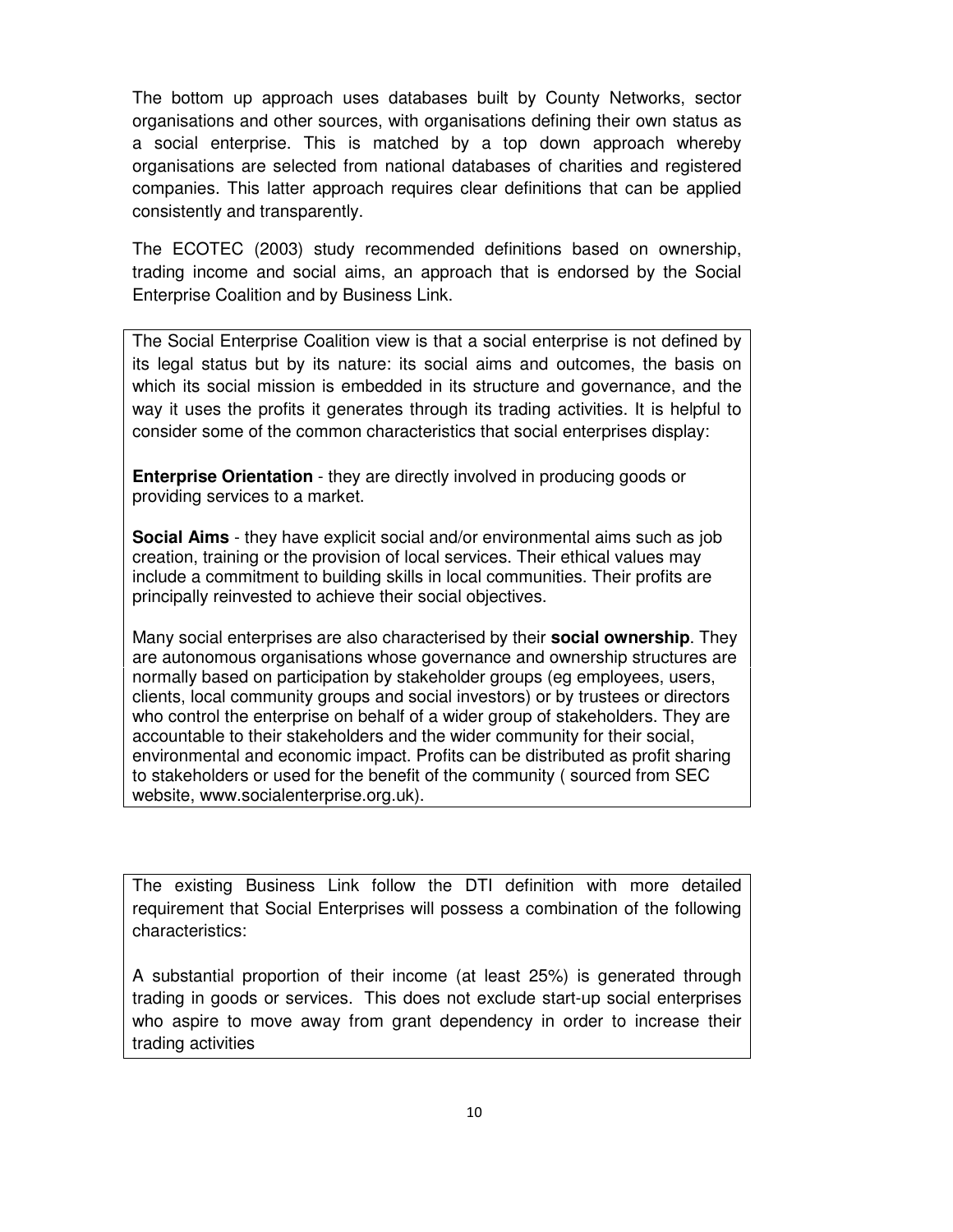<span id="page-10-0"></span>Profits are primarily re-invested back into the enterprise and / or to secure social and environmental benefit (see the last bullet point)

Social ownership, which ensures the reinvestment of profit by the social enterprise, is underpinned by democratic governance structures. Some social enterprises, trading as Community Interest Companies, may use an 'asset lock' to secure and govern the reinvestment of profits they generate

A mission to deliver a blend of social, economic and environmental benefits through a sustainable business model

The concept of social enterprise does not translate into a single legal or regulatory form. Its emergence in the past 10 years has been closely linked to growing interest amongst policy makers with the concept of social inclusion and an enterprise agenda. As social enterprises become increasingly important in the delivery of public services and as recipients of public sector support (such as advisory services) there is a need to map them. One consequence of this exercise is that many organisations that do not define themselves as social enterprises are defined as such, but would agree that they are involved in 'social enterprise activity'. There may be others that define themselves as social enterprises but which do not meet the defining test. These will be considered on a case by case basis.

This mapping exercise is using a 'narrow' and 'wider' definition, with the former including those types of organisations that are clearly recognized as part of the social sector. Those organisations in the 'wider' definition include organisations that some may include as social enterprises while others question whether they have social aims.

Previous surveys and on-going mapping exercises in other regions have not be able to make available the precise way in which they have interpreted the UK Government's definition, although responses to enquiries have stated that they are following similar approaches to this report.

# 2.2 SOCIAL OWNERSHIP

Social ownership is defined by ECOTEC (2003) as "autonomous organisations with a governance and ownership structure based on participation by stakeholder groups and trustees". Ownership status is relatively straightforward and the key categories include: Community Interest Companies, Companies Limited by Guarantee, Industrial and Provident societies, housing associations, and registered charities with trading income. In each of these there are elements of democratic governance. They should be autonomous and institutionally separate from Government, and the Social Enterprise Coalition stress the importance of being accountable to their stakeholders, and their wider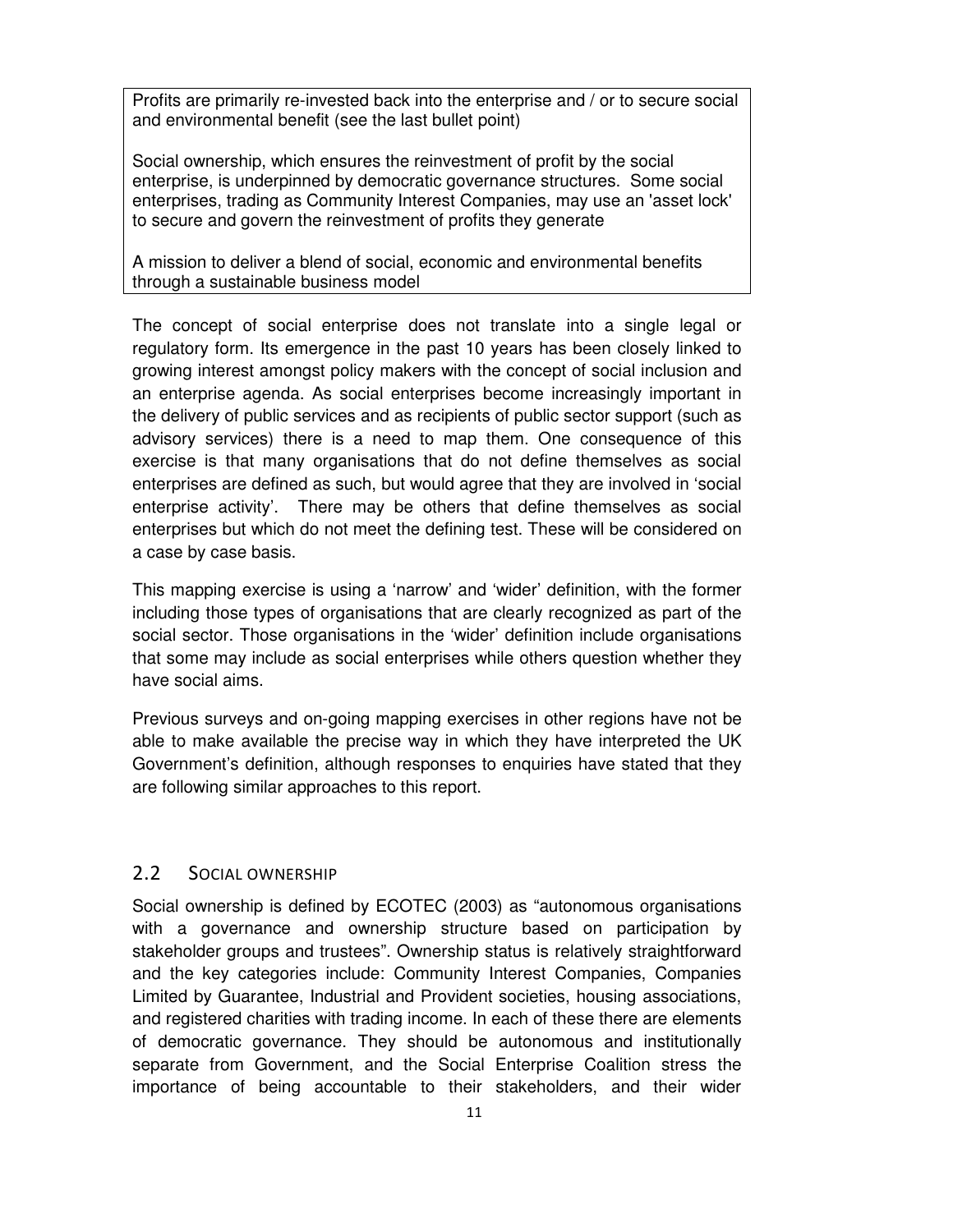<span id="page-11-0"></span>community. Our database from Guidestar will include those organisations with public funding as long as they do not exercise governmental authority and the Government do not appoint more than one third of the trustees.

Using ownership structures to distinguish between the for profit and social enterprise sector is also challenging where there are social firms or fair trade organisations registered as Companies Limited by Shares. The Guidestar database therefore includes for profit organisations such as CafeDirect which hold share capital but have social goals. These can only be identified through bottom up approaches, and identified when there is information on their social aims. Companies Limited by Share will be included where they are identified by local mapping exercises and where more than 50% of any surplus or profit goes to social goals.

Larger social enterprises with different branches or premises may be operating either as separate organisations or as a single body. The definition of a self governing organisation implies a degree of independent governance structures and registered independently. For example Age Concern is made up of almost 600 separately constituted charities. These can be considered as separate social enterprises in the Guidestar database and will be included in the wider definition where they are separately constituted registered organisations.

# 2.3 TRADING INCOME

Trading income refers to 'income from sale of goods and services' and 'payments received in direct exchange for a product, service' and indicates an enterprise orientation. While some studies propose a cut off of 50% of income from trading to define social enterprises, others such as IFF (2005) use a 25% threshold to include organisations that are moving towards a social enterprise model. The 25% threshold is also incorporated into the existing Business Link definition. This arbitrary cut off can exclude those organisations aiming to increase social enterprise activity but could not be identified in this exercise.

Guidance based on previous mapping studies suggest we include income from contracts and service level agreements with public bodies but exclude grants, subsidies, fundraising, membership fees from supporters without specific benefits, voluntary contributions and donations. Service level agreements are included although the distinction between these contracts and grants is often not clear with terms used interchangeably. The NCVO UK Civil Society Almanac (2008) makes the following definitions of social enterprise trading activity that a e used for this report. These are categories in the Guidestar database as 'sales and fees' with information collected from submitted accounts. This data is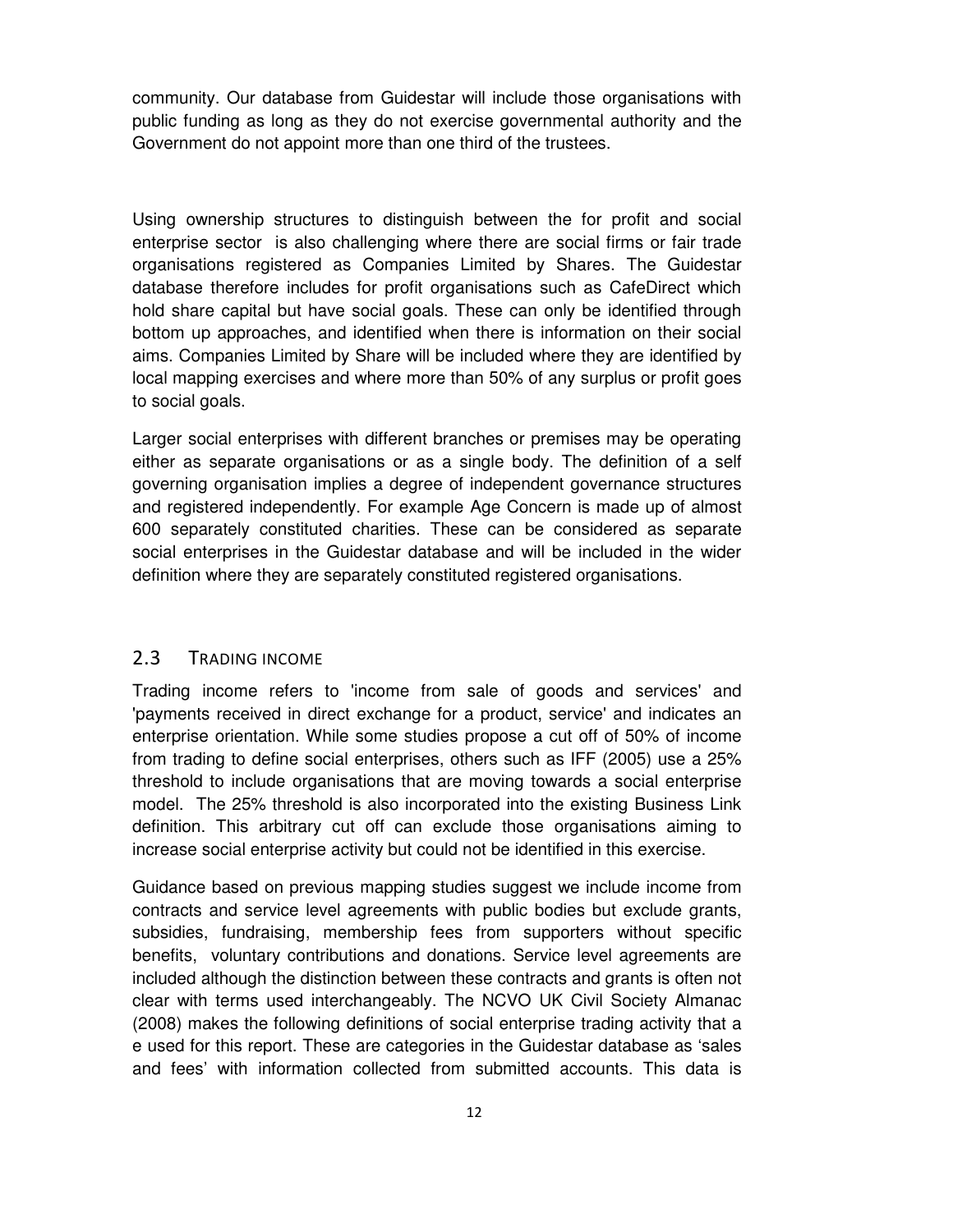<span id="page-12-0"></span>therefore reliant on the allocation of income by the social enterprises and their accountants.

| included<br>in.<br>social<br><b>Income</b>                                                                                 | excluded<br>from<br>social<br>Income                                                                             |
|----------------------------------------------------------------------------------------------------------------------------|------------------------------------------------------------------------------------------------------------------|
| enterprise activity                                                                                                        | enterprise activity                                                                                              |
| Fees for provided services                                                                                                 | Legacies                                                                                                         |
| Contracts to provide services                                                                                              | Donations                                                                                                        |
| Sponsorship                                                                                                                | Grants including National<br>lottery<br>grants                                                                   |
| Research or consultancy services                                                                                           | Investment income                                                                                                |
| Membership subscriptions<br>(with<br>significant benefits)<br>Trading subsidiaries<br>Hire of facilities<br>Fees for goods | Membership subscriptions (without<br>significant benefits)<br>Corporate gifts<br>Covenants<br>Gift aid reclaimed |
| <b>Tuition fees</b>                                                                                                        |                                                                                                                  |
| Financial<br>services<br>(such<br>as<br>insurance)                                                                         |                                                                                                                  |
| Source: NCVO Almanac (2008)                                                                                                |                                                                                                                  |

Table 2.1 Types of income received by Social Enterprises

It should also be recognised that the degree of trading activity can vary from year to year. Our data, relying on annual accounts for one year may exclude those dormant social enterprises or those which have a reduction in trading income for a particular year.

# 2.4 SOCIAL AIMS

 $\overline{\phantom{a}}$ 

We build on the definition of a social enterprise with 'primarily social (including environmental) objectives and it principally reinvests its surplus in the business or in the community, in pursuit of these objectives'. However, this is open to some degree of interpretation and previous consultations on applying a rigorous test based definition found that many people involved in social enterprise support infrastructure were unwilling to apply the tests as they challenged the 'gut feelings' what they perceived to be a social enterprise, including some organisations and excluding others in the definition of social enterprise<sup>3</sup>.

<sup>&</sup>lt;sup>3</sup> CEEDR (2005) Report of National Co-ordinators for Baseline Data on Social Enterprise Project commissioned by the Social Enterprise Unit Department for Trade and Industry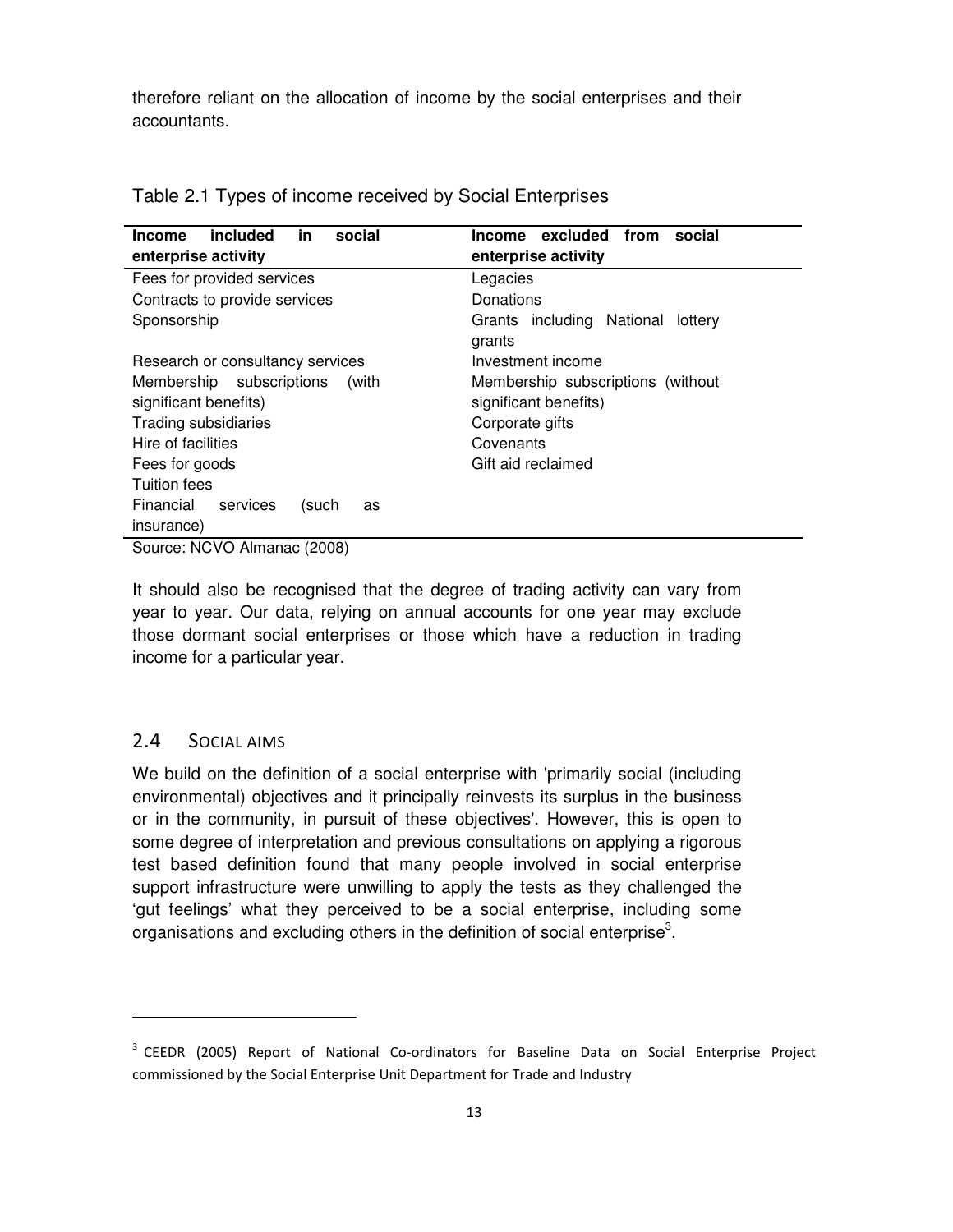Key issues here include:

- Social benefits should extend beyond a membership group, unless these are socially disadvantaged/excluded. In this we are guided by the community interest and charitable interest tests from the Community Interest Company guidance.
- CIC guidance states: a 'reasonable person' test of what constitutes community/wider public interest. Access to benefits provided by the organisation should be 'widely available and not confined to an unduly restricted group'.
- The CIC test guidance also indicates that political parties and organisations whose purposes are support for a political party or political campaigning should be excluded.
- The charitable status test states that 'charities must benefit the community at large or a substantial section within it. They must not entirely exclude those of limited means'.

There are a number of difficult cases which we will address below with recommendations given on whether to include or not in the full database.

Housing associations: Should be included if they are registered as charities, and have social objectives such as provision of sheltered housing or affordable housing, and targeting their houses at disadvantaged groups. Difficulties may arise where organisations are working purely in a commercial environment or where the housing stock is moved from the local authority with considerable local authority control still being exerted.

Sports clubs: All sports clubs are deemed to have social objectives in terms of improving health and social inclusion. They can be considered as social enterprise if they have open access and if there is an explicit aim to promote social inclusion and regeneration through sport. Sports clubs that might be excluded include those with charges/fees that would exclude the majority of the population. The 438 sport clubs that are registered charities are included in the narrow definition with the other 364 included in the wider definition.

Residents' associations: Should be included if they have a social inclusion agenda and go beyond the property management aspect. Property management companies (usually registered as Companies Limited by Guarantee) should not be included.

Faith based organisations: These can be considered to have social objectives and build up community cohesion and social capital. They are included as social enterprises in the wider definition where they have more than 25% of their income from trading (such as renting out space, or having set up social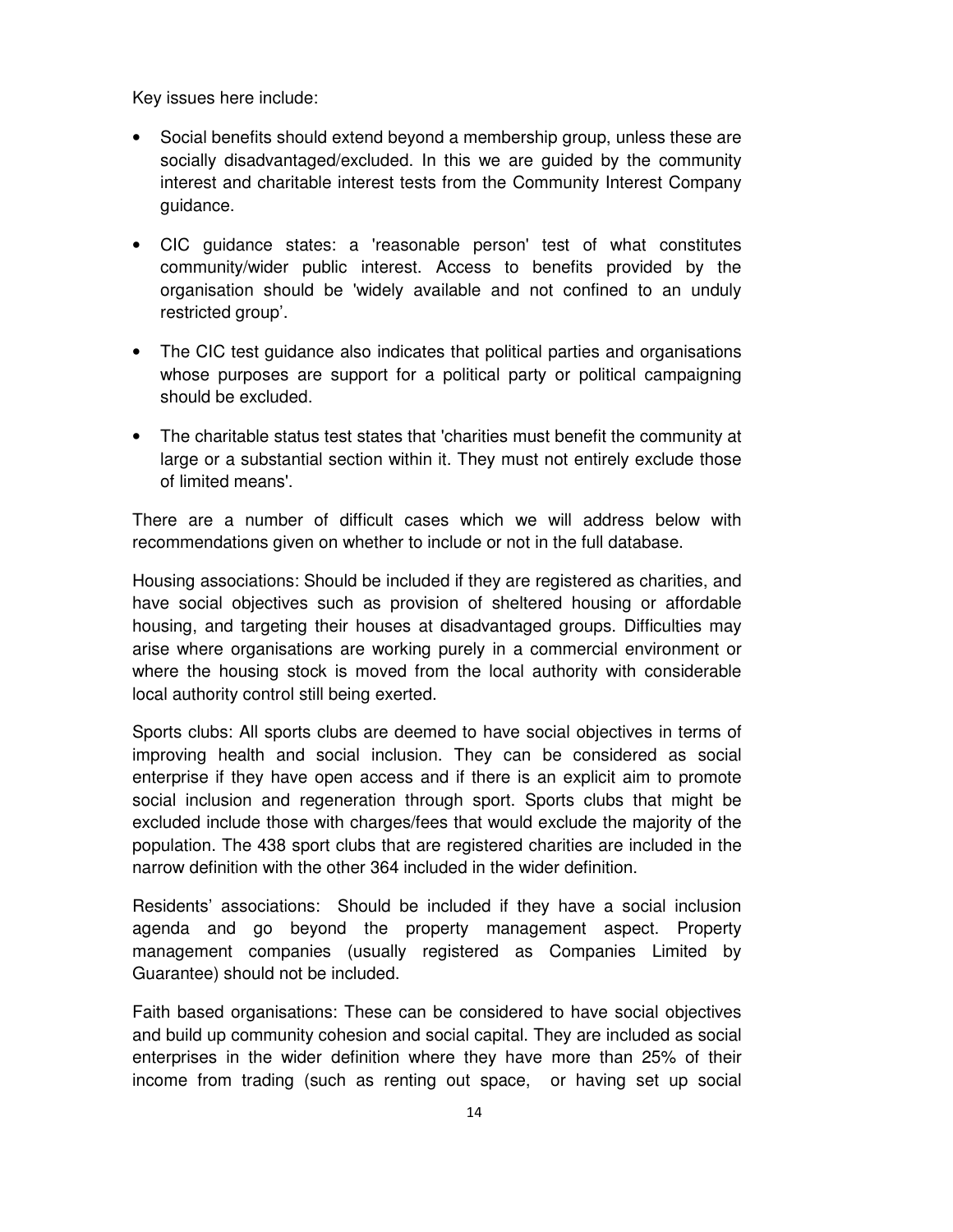enterprise activity). They are included in the narrow definition as community centres where identified through bottom up approaches.

Cooperatives: Cooperatives are considered to have social aims due to their employee or user ownership. This is considered to be a social good by those involved in the cooperative movement. There is some debate about the extent of to which cooperatives are exclusive and are willing to accept new members, and some may not meet the criteria of having wider public interest.

Universities and higher education institutions: These are included in the wider definition as they are perceived to have social aims, and be trading.  $NCVO<sup>4</sup>$ estimate that on average, just under half of their income is from tuition fees, research grants and other earned income. However, their dependence on the public sector raises questions as to whether they are independent of the state.

Independent schools with charitable status and school associations: With the growing attention given to the charitable status of some independent schools, there are questions over whether these are social enterprises. Many now present information on their public benefits such as delivering community capital projects, giving scholarships and other social benefits. While they have charitable status, these are deemed to have social aims and are included in the 'wider definition only. A large number of Parent Teacher Associations are also included in the wider definition.

Cultural organisations, theatres and art galleries: These are considered to have social aims where there is a wider community benefit. All are included in the wider definition with those having charitable status being included in the narrow definition.

Political organisations/parties and trade unions: it is debated whether these are considered to have social aims although many political organisations are able to have charitable status under the 2006 Charities Act. There are also questions raised where more than 75% of their income comes from membership fees as there are not specific services provided to an individual. Trade unions and Political parties are not included.

Trade associations and professional bodies: These are all excluded unless they have specific objectives regarding social aims in their mission statements or identified through local mapping studies.

Clubs and hobby groups: These are varied and can be considered in the narrow definition of social enterprises where they have charitable status or identified through local mapping studies. Others are included in the wider definition.

l

<sup>&</sup>lt;sup>4</sup> NCVO (2008) The UK Civil Society Almanac 2008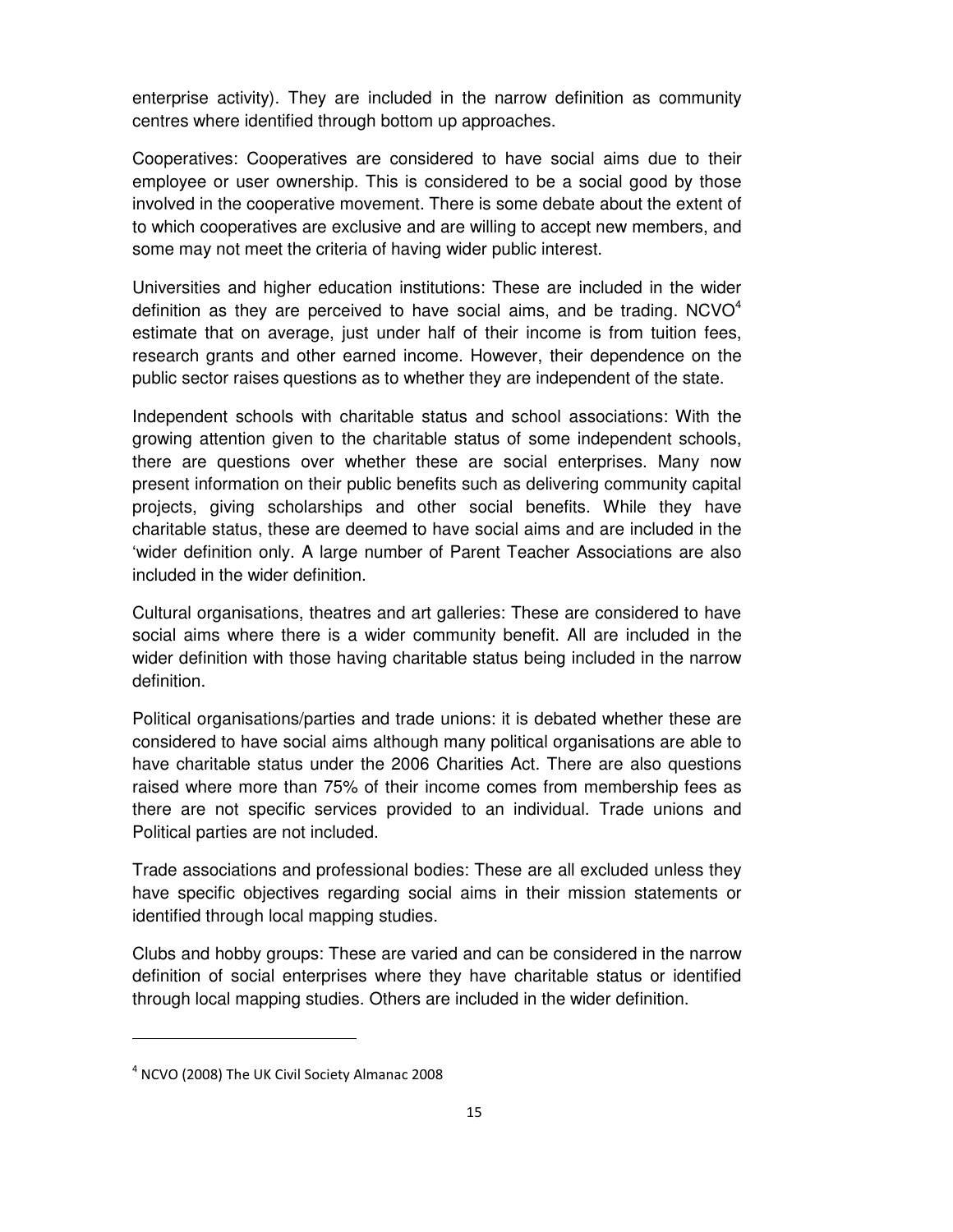# <span id="page-15-0"></span>3. METHODOLOGY FOR PRODUCING THE SOUTH EAST SOCIAL ENTERPRISE DATABASE

# 3.1 INTRODUCTION

The detailed database combines a directory of social enterprises identified for the region by County Networks (a 'bottom-up approach'), with the list of Business Link users and a detailed register of incorporated companies and registered charities provided by Guidestar (a 'top-down approach'). The review of existing mapping studies identified gaps in the existing data base, and means of addressing these have been identified. The definition of social enterprise proposed by the study was rigorously applied in producing the detailed database and followed the set of recommendations previously discussed and agreed by steering group.

# 3.2 DATA SOURCES

The local mapping database of social enterprises in the South East was primarily prepared building on existing databases sourced from County Networks and specialist support providers which at present totals 3419 social enterprises. County Networks reports were rigorously examined in order to understand the nature of these local mapping exercises, and to identify specific gaps. These reviews are presented in annex 1.

The county-networks have built up a good working knowledge of the support available to the social enterprise sector within their individual areas. The majority have used SEEDA funding to undertake some form of mapping of the sector within their area however the means of information gathering did vary considerably. Most networks described their methodology as a snow-balling technique often relying upon umbrella Community and Voluntary Sector (CVS) infrastructure groups to provide the resources to initiate and gather the required information.

However, the information revealed by the mapping exercises in various areas is difficult to compare given the lack of a shared methodology and varying degrees of effort and resources put into the exercises resulting in inconsistent collection of data.

These difficulties are compounded by the fact that County Networks tended to adopt slightly different definitions of social enterprise. While most studies have followed the definition of social enterprise developed by DTI, there were considerable differences in the interpretation of such a definition, with some types of organisation being excluded as they are being mapped by other studies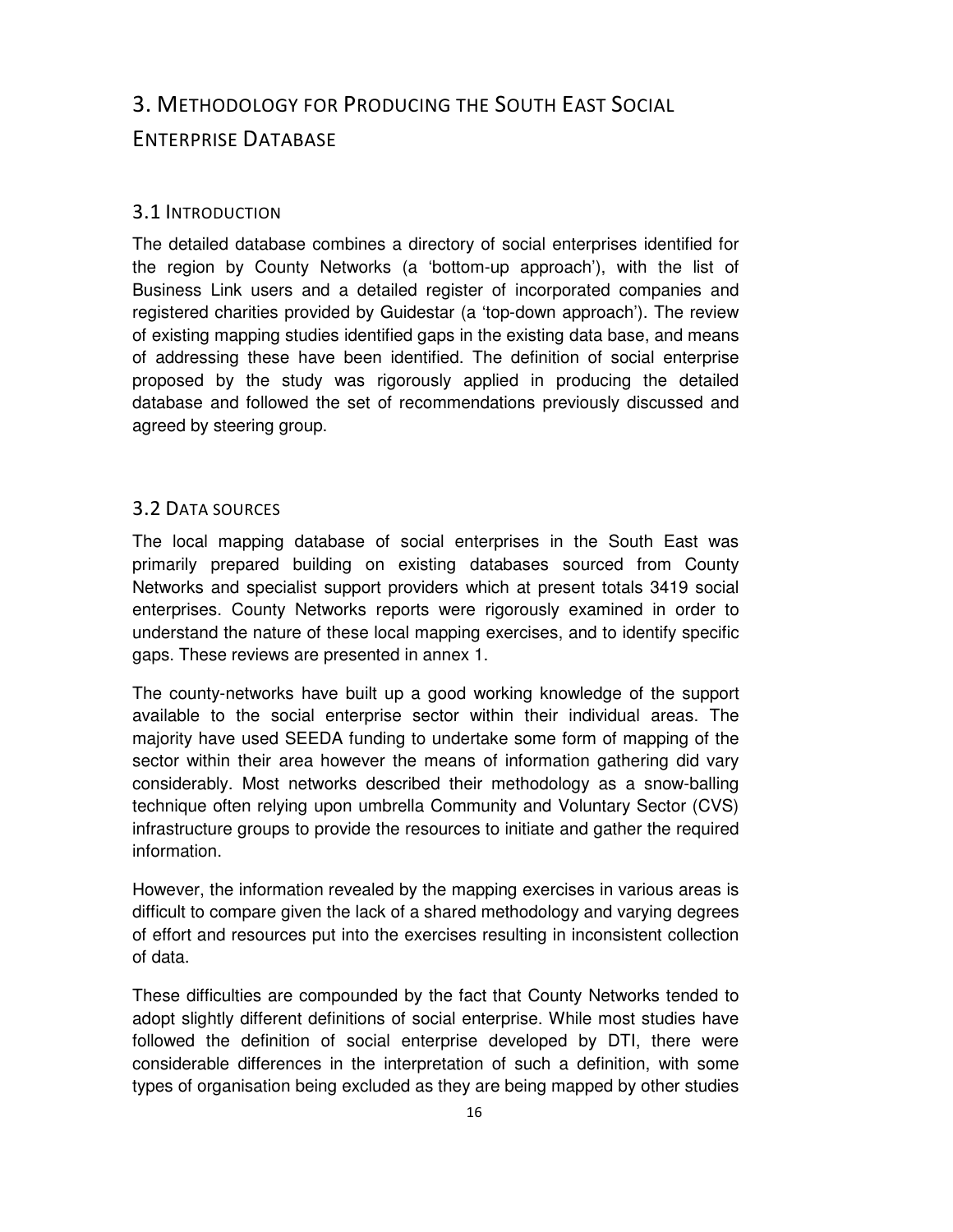<span id="page-16-0"></span>(village halls) and others not being perceived to be social enterprise by those carrying out the mapping in that location (e.g. childcare organisations). There were also differences in: a) how the definition of trading income is being used with some including any threshold and others identifying a 25% threshold and; b) the approaches to collecting data with some relying on local networks to invite members to fill in questionnaires while others have been more active in collating directories of organisations.

The other datasets included information from Company House, collated by Guidestar/Experian.

| <b>Databases</b>                                 | No. of entries |  |
|--------------------------------------------------|----------------|--|
|                                                  |                |  |
| Registered Charities (Guidestar database)        | 8,892          |  |
| Local Mapping (County Networks)                  | 3.419          |  |
| <b>Business Link Users</b>                       | 1,316          |  |
| Companies Limited by Guarantee (Guidestar dtb)   | 12,922         |  |
| Industrial & Provident Societies (Guidestar dtb) | 1,309          |  |
| Total                                            | 27,858         |  |

# Table 3.1 Original databases

Note; it is estimated that more than one third are reported in more than one database

#### 3.2 PRODUCING A SINGLE DATABASE

The next action was to put together the bottom up approach described above and the topdown approach to social enterprise given by sources of information which collected information at a national level.

Four different courses of action were taken in producing the detailed database. These actions included: a) Merging datasets; b) Identifying cases of duplication; c) Classifying entries by sector of activity; and d) finally, defining the narrow and wider definition of social enterprise.

Prior to cleaning up the new database, a unique reference number (URN) was assigned to the 27,858 entries in the master database in order to identify the source or precedence of each entry.

Following the 'wider' definition of social enterprise used in this study, the analysis then proceeded to the classification of entries by sector of activity. The classification used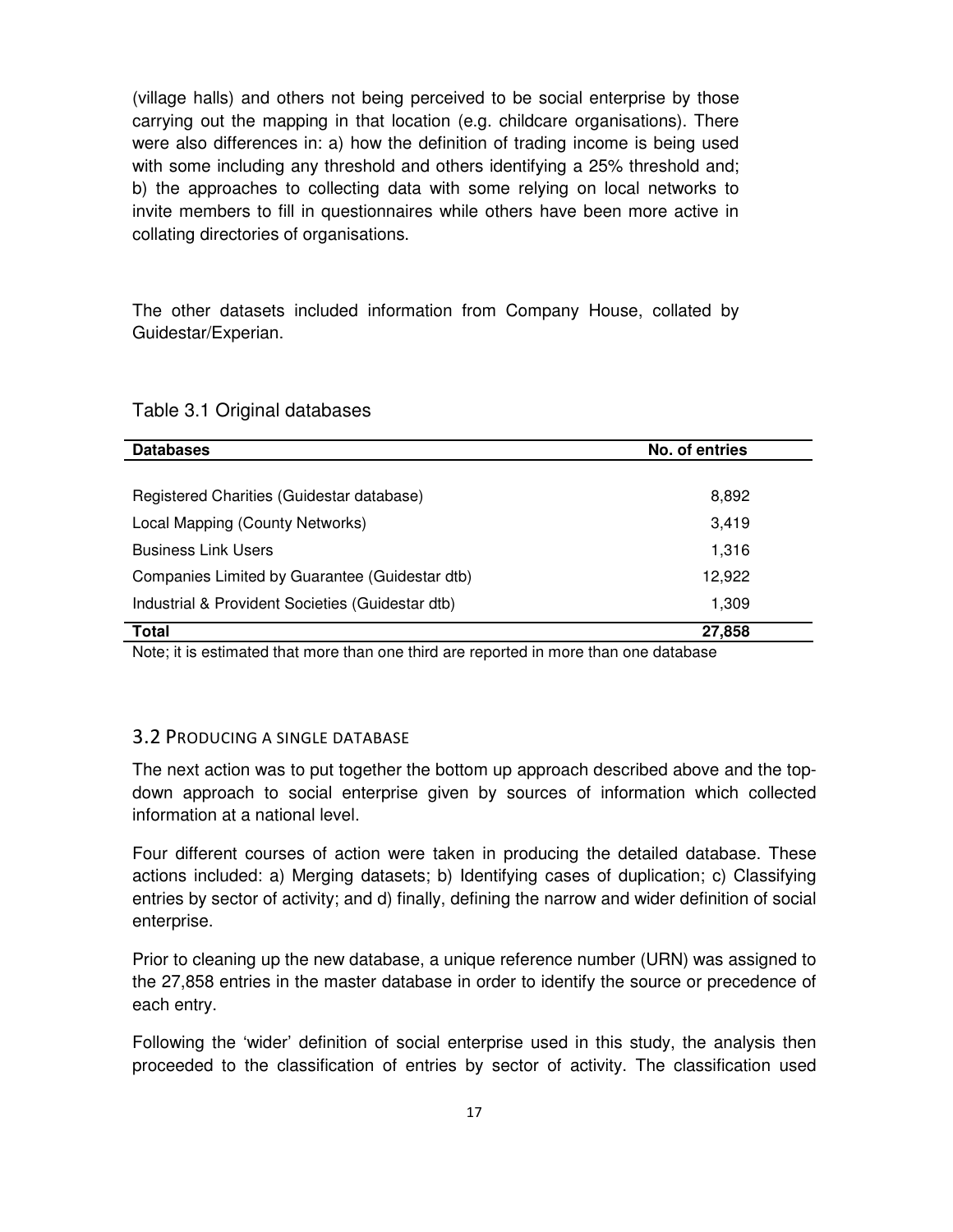existing sector coding, combined with a reclassification of cases that required more detail than had been provided before.

The definition of social enterprise was revised following a steering group meeting. Following this the analysis of the number and scale of social enterprise activities in the South East is presented for both the wider definition and for the narrow definition. The narrow definition excludes some forms of activity which have less direct social aims. A new variable was created, the 'New Narrow Definition'.

The narrow definition includes:

|           | Training / Education (except independent schools,       |               |
|-----------|---------------------------------------------------------|---------------|
|           | school associations/trusts)                             | (coded as 6)  |
| $\bullet$ | Nurseries / Pre-school / After school clubs             | (coded as 5)  |
| $\bullet$ | Health / Social Work / Care                             | (coded as 13) |
|           | Village halls / Community centres / Room and venue hire | (coded as 12) |
| $\bullet$ | Other recreation / Community Activity and sport         | (coded as 14) |
| $\bullet$ | Housing and Accommodation                               | (coded as 15) |
|           | Environment / Conservation / Animal welfare             | (coded as 16) |
| $\bullet$ | <b>Retail and Wholesale</b>                             | (coded as 18) |
| $\bullet$ | Business advice and Support / Employment                | (coded as 19) |
| $\bullet$ | Finance / Credit unions / LETs                          | (coded as 20) |
| $\bullet$ | Cultural organisations registered as charities          | (coded as 21) |
| ٠         | Hobby group / Clubs registered as charities             | (coded as 22) |
|           | Others (in general)                                     | (coded as 17) |

The total numbers of entries that fall under the narrow definition of social enterprise is of approx 10,500 cases (approx 7,000 cases therefore fall under the category 'wider' definition of social enterprise)

The following are included in the wider definition but not included in the narrow definition as their social aims may be restricted :

| $\bullet$ | Sport clubs (which are not registered as charities)                              | (codes as 1) |
|-----------|----------------------------------------------------------------------------------|--------------|
| $\bullet$ | Parent & Teacher associations                                                    | (coded as 2) |
| $\bullet$ | Scouts / Guides / Cadets                                                         | (coded as 3) |
| $\bullet$ | Branches of national organisations                                               | (coded as 4) |
| $\bullet$ | Schools / Education trust orgs / Colleges /                                      |              |
|           | Universities (High education) & related research centres /                       |              |
|           | <b>Education Business Partnerships</b>                                           | (coded as 5) |
| $\bullet$ | Rotary / Lions / Masons                                                          | (coded as 7) |
| $\bullet$ | Religious organisations with trading activities (renting halls etc) (coded as 9) |              |

- Cultural organisations not registered as charities (coded as 10)
- Hobby group / clubs not registered as charities (coded as 11)
- Those with unclear social aims and that need to be reviewed (coded as 99)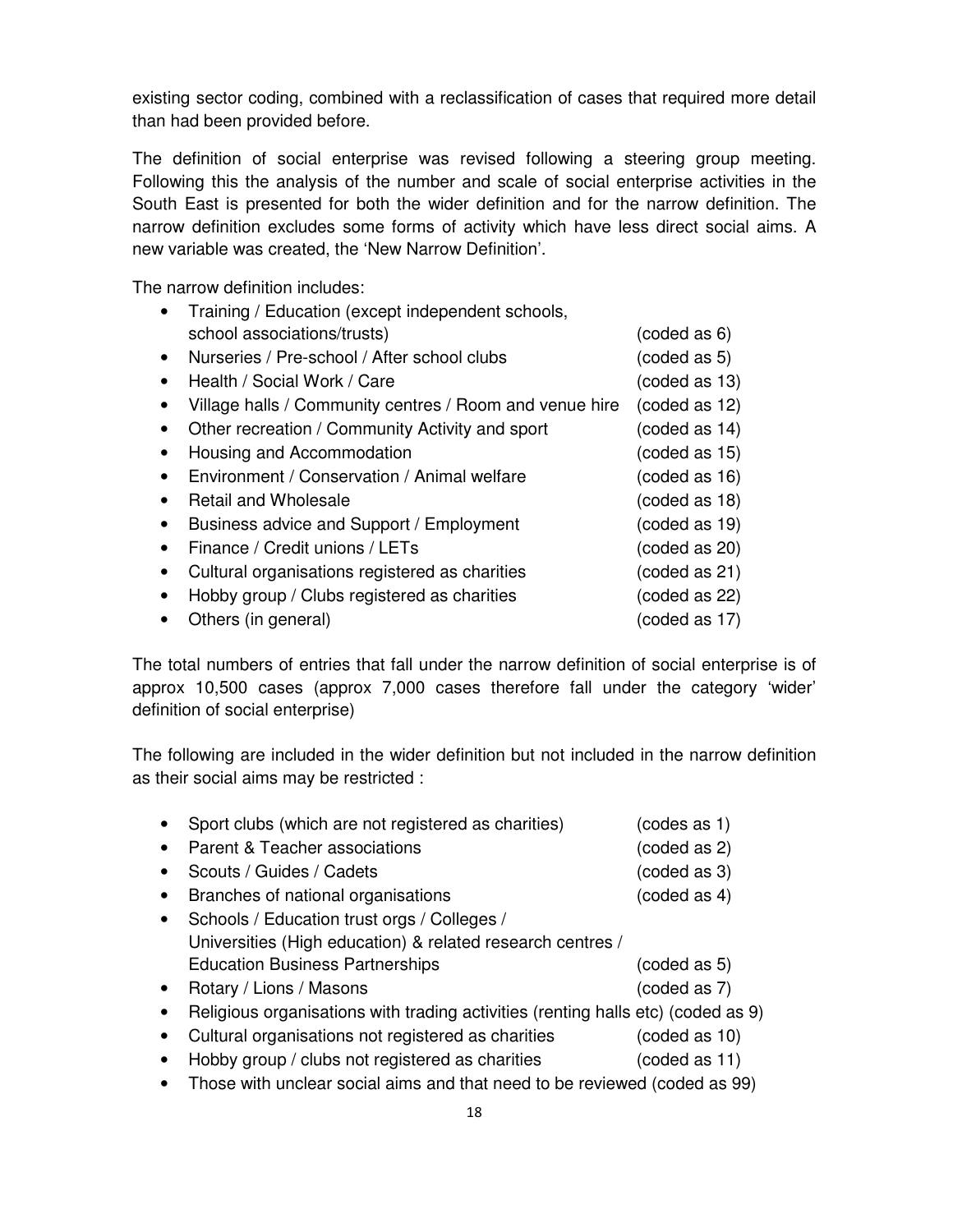Defining the narrow and wider definition of social enterprise represented the last action in producing the detailed database that this study intended to. Despite the limitations portrayed above, the current database constitutes a novel body of information and the basis for the analysis of the nature and composition of the social enterprise sector in the South East region which is developed in the following sections of the report.

Within the narrow definition, 27 per cent of social enterprises were classified as 'other social enterprises'. This large proportion is due in part to the nature of social enterprises, but also to the lack of information available on social enterprises nationwide. The methodology in this project sought to reduce the number of uncoded social enterprises. Based on sampling theory, the project aimed to provide an estimate of the number of uncoded social enterprises which could be reclassified in other sectors. In order to reach a margin of error for the estimates below five per cent, a random sample of 306 social enterprises was drawn using statistical software. This sample was recoded manually using a range of sources of information (including web searches and short interviews). The outcome of the recoding exercise was then used to provide estimates of the number of social enterprises in the uncoded category which could be attributed to other sectors and brought the proportion of uncoded social enterprises to 17 per cent, well below the original figure and that of other studies such as IFF (2005) Survey of Social Enterprises Across the UK.

| <b>Courses of action</b>                     | No. of exclusions | No. of entries      |
|----------------------------------------------|-------------------|---------------------|
| 1. Merging databases                         | None              | 27,858              |
| 2. Identifying cases of duplication:         |                   |                     |
| - Action No1                                 | 6,358             | 21,500              |
| - Action No2                                 | 3,500             | 18,000              |
| - Action No3                                 | 691               | 17,039              |
| 3. Classifying entries by sector of activity | None              | 17,039 (Classified  |
|                                              |                   | into 23 categories) |
| 4. Defining the narrow and wider definition: |                   |                     |
| - Narrow definition                          |                   | 10.341              |
| - Wider definition                           |                   | 6,698               |

#### Table 3.2 Summary of actions undertaken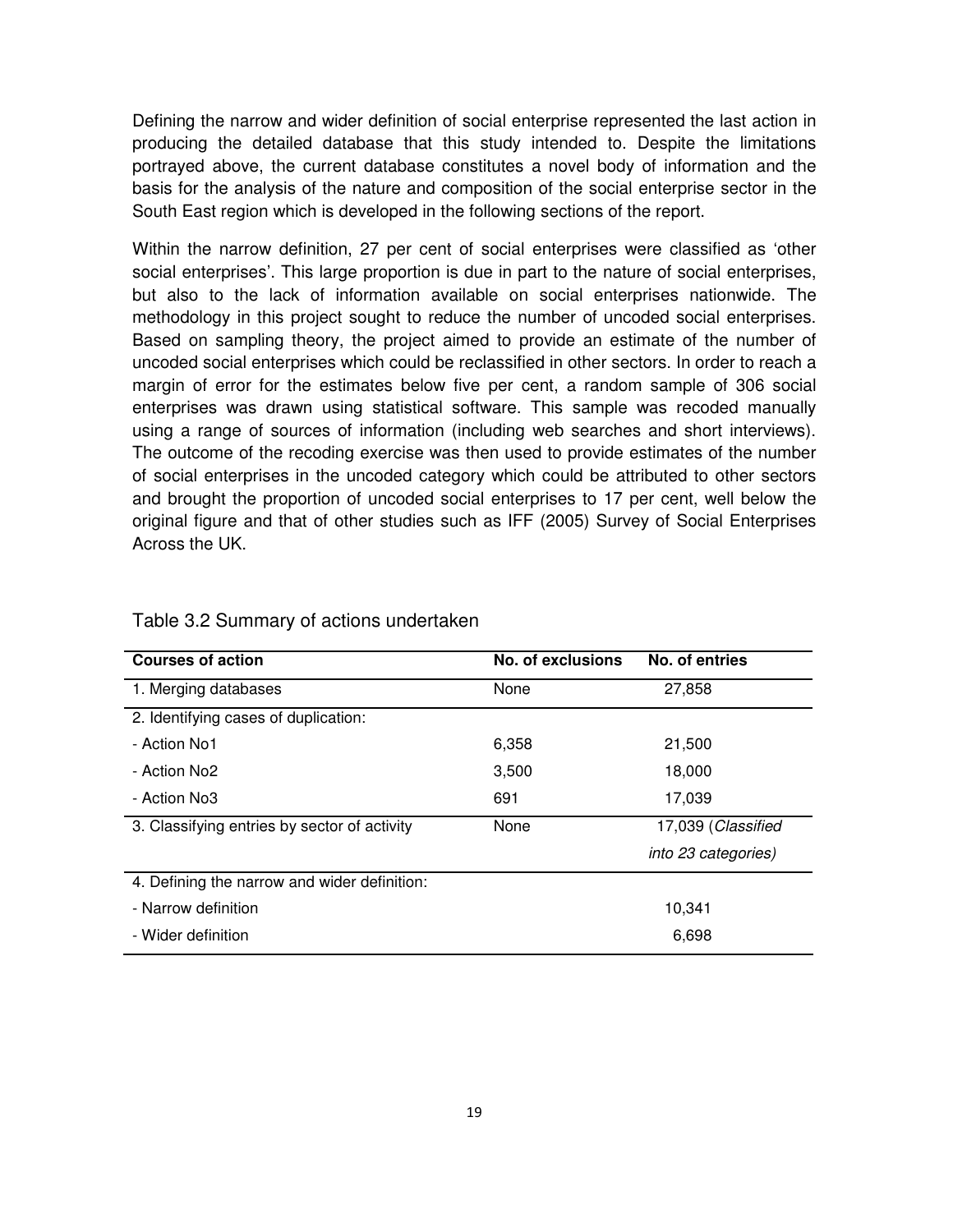# <span id="page-19-0"></span>4. ANALYSIS OF THE EXISTING DATABASE

# 4.1 INTRODUCTION

This section presents a brief analysis of the social enterprise database. This can be used to provide information on the size of the social enterprise sector in the South East region, number of social enterprises in each county, and estimates of sectoral composition. This information will then be used in setting out a segmentation strategy in the final part of the report. In this study the information available only relates to the business characteristics. It is recognised that segmentation should also be related to personal characteristics of the social entrepreneurs, managers or management team of social enterprises as well as related to support needs and the social enterprise experience of those potentially receiving support.

# 4.2 THE MAKE UP OF THE SOCIAL ENTERPRISE SECTOR IN THE SOUTH EAST

Table 4.1, presents the more narrowly defined sectoral activities from the social enterprise database. This includes 10,500 organisations, representing 61.3% of the total database of 17,039. Based on guidance form the steering group, the narrowly defined sectors exclude non charitable organisations relating to sport and hobby groups, culture, mainstream educational establishments, branches of national organisations, religious organisations, rotary clubs, scout/guide groups and organisations with uncertain aims or trading income. (This has been discussed in the previous chapters).

While this figure is larger than previous estimates, it includes the visible and the less visible, those that have a business model oriented towards private enterprise and those that come from the voluntary sector but are involved in trading activity. Previous activity has emphasised the former, while this study work has identified the large amount of unrecorded social enterprise activity, a large proportion of which could be considered a 'long tail' which is operating at a small scale.

The figures provided are in line with the Annual Small Business Survey which estimates that there are 55,000 social enterprises in the UK based on 5% of businesses with employees in England. DBERR SME statistics (2005) estimates that there are 180,200 businesses with employees in the South East. If 5% are estimated to be social enterprises, then there are 9000 social enterprises with employees, before the number without employees have been calculated.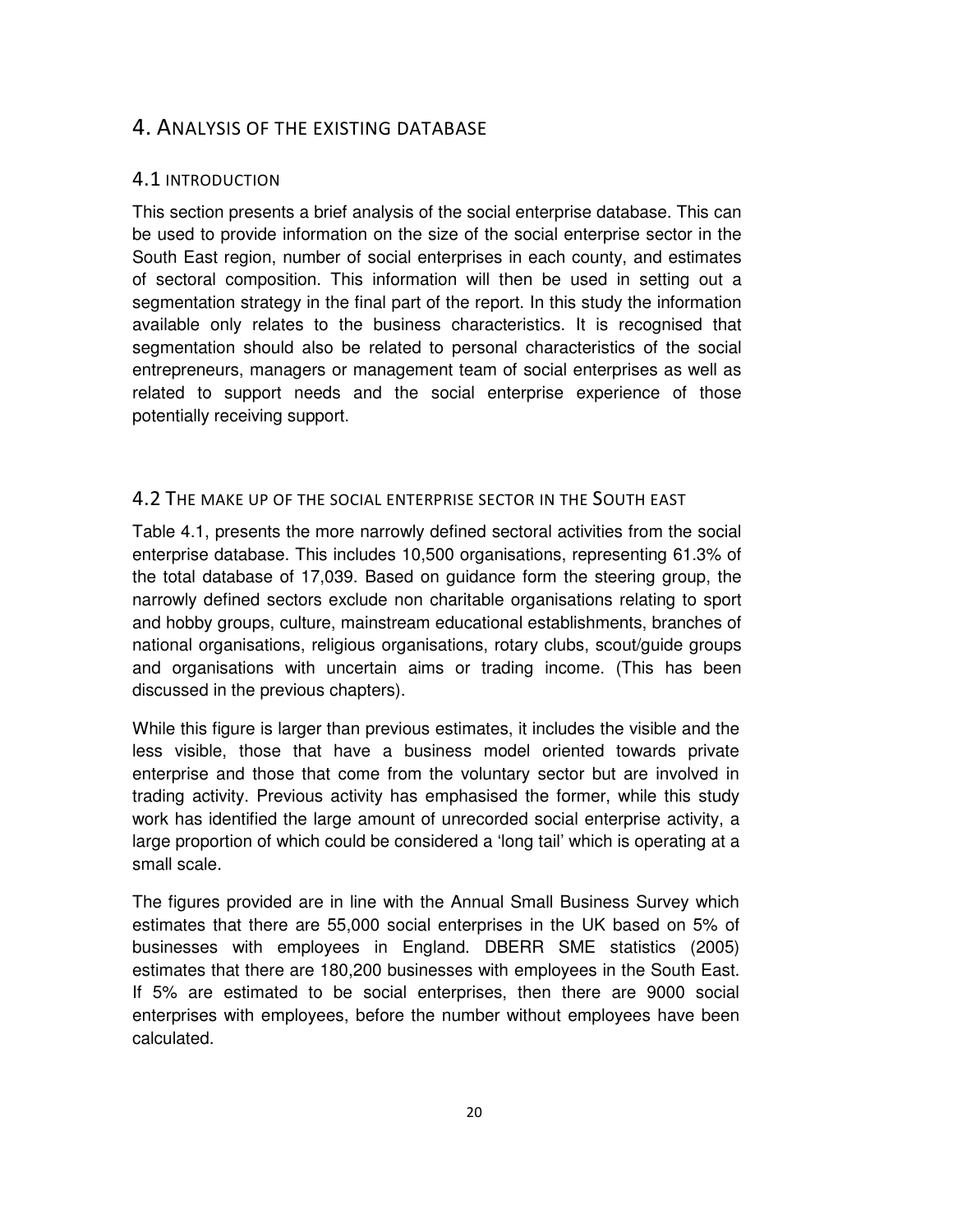Health, social work and care (21%) is the largest group, followed by other social enterprises (17%). This reflects the large number of other activities that would have made up small categories, and the lack of information available on some organizations without carrying out a detailed survey. Nurseries, pre-school and after school clubs (12%) and training and education (other than that provided through mainstream educational establishments), such as through consultancy and remedial training activities represents one in ten (10%) of organizations, as does community centres/village halls and room hire (10%). Cultural organization registered as charities (7%) and Housing and accommodation (7%) also exhibit comparatively large groups.

| <b>Sector</b>                                                             | Coded<br>cases | <b>Estimate</b><br>of un-<br>coded<br>cases | <b>Total</b><br><b>Estimate</b> | Percentage |
|---------------------------------------------------------------------------|----------------|---------------------------------------------|---------------------------------|------------|
| Health, social work & care                                                | 1,944          | 249                                         | 2,193                           | 21%        |
| Other social enterprise activities                                        | 1,207          | 530                                         | 1737                            | 17%        |
| Nurseries / Pre-school / After school<br>clubs                            | 1,246          | 5                                           | 1,252                           | 12%        |
| Community centres / village halls / room<br>& venue hire                  | 865            | 148                                         | 1,013                           | 10%        |
| Training & Education (not schools)                                        | 940            | 74                                          | 1,014                           | 10%        |
| Cultural organizations registered as<br>charities                         | 747            | 21                                          | 768                             | 7%         |
| Housing & accommodation                                                   | 475            | 249                                         | 724                             | 7%         |
| Environment, conservation & animal<br>welfare                             | 415            | 90                                          | 505                             | 5%         |
| Sport, recreation & community activity &<br>sport registered as charities | 364            | 69                                          | 433                             | 4%         |
| Retail / wholesale                                                        | 219            | 64                                          | 283                             | 3%         |
| Business advice & employment support                                      | 202            | 58                                          | 260                             | 2%         |
| Clubs / hobby groups registered as<br>charities                           | 138            | 21                                          | 159                             | 1%         |
| Finance / Credit Unions / LETs                                            | 117            | 42                                          | 159                             | 1%         |
| <b>Total</b>                                                              | 8,879          |                                             | 10,500                          | 100        |

Table 4.1 Number of social enterprises by narrowly defined sectors in the South East region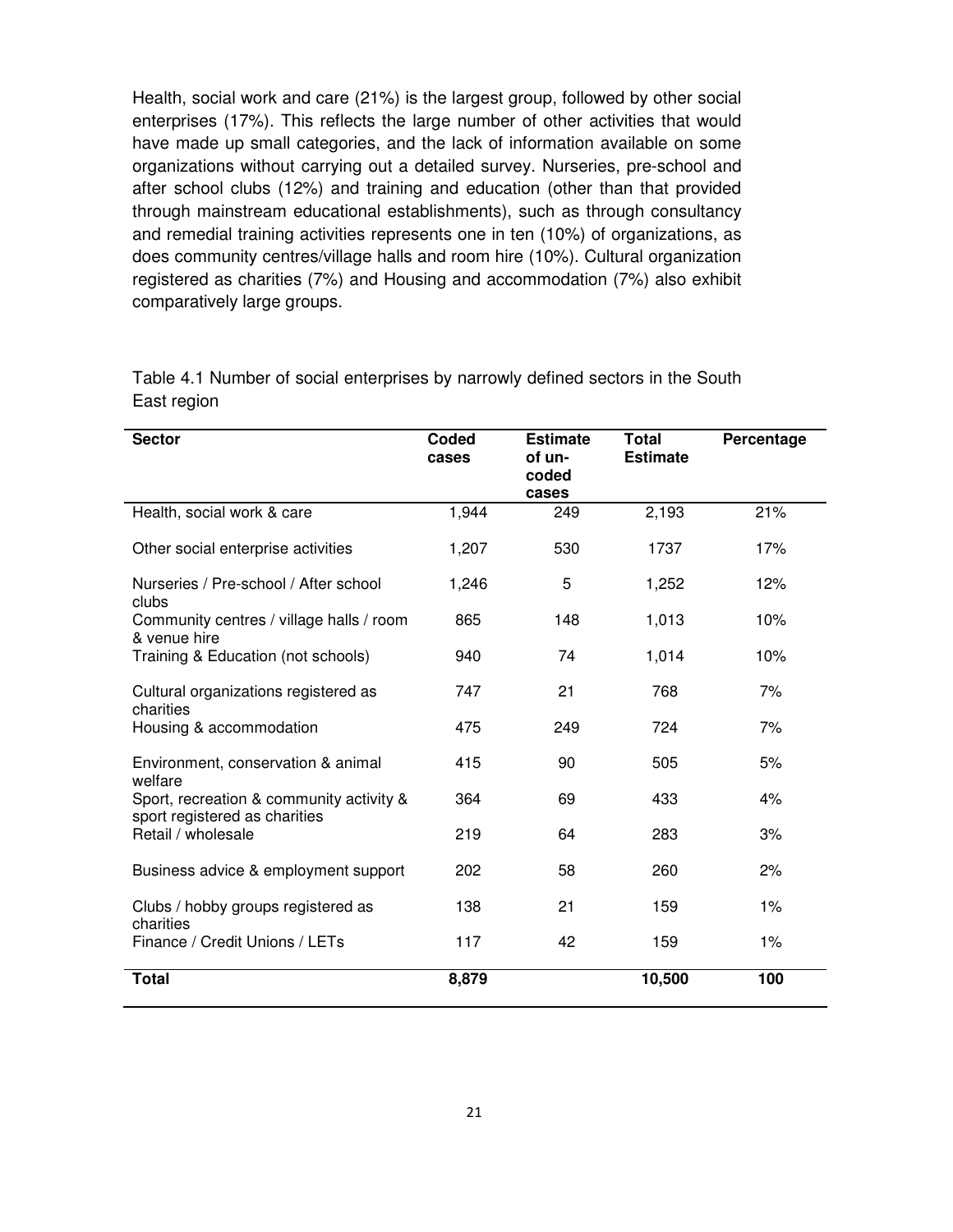Figure 4.1 Recorded sectoral activity of social enterprises



Table 4.2 Number of organisations/social enterprises in the South East region in the narrow definition of social enterprise and the wider definition.

| <b>Sector</b>                                                              | <b>Measured</b> | <b>Percentage of all Social</b><br>enterprises including the<br>wider definition |
|----------------------------------------------------------------------------|-----------------|----------------------------------------------------------------------------------|
| Narrow definition (see above)                                              | 10,500          | 61%                                                                              |
| Wider definition                                                           |                 |                                                                                  |
| Sport clubs not registered as charity                                      | 438             | 3%                                                                               |
| Hobby groups / clubs not registered as charities                           | 658             | 4%                                                                               |
| Scouts / Guides                                                            | 515             | 3%                                                                               |
| Parent / Teacher associations                                              | 387             | 2%                                                                               |
| Schools / education trusts / colleges /<br>universities & research centres | 998             | 6%                                                                               |
| Branches of national organisations                                         | 908             | 5%                                                                               |
| Rotary / Lions                                                             | 194             | 1%                                                                               |
| Cultural organisations not registered as charities                         | 615             | 4%                                                                               |
| Religious organisations                                                    | 897             | 5%                                                                               |
| **Uncertain social aims or trading income                                  | 929             | 6%                                                                               |
| <b>Total</b>                                                               | 17,039          | 100                                                                              |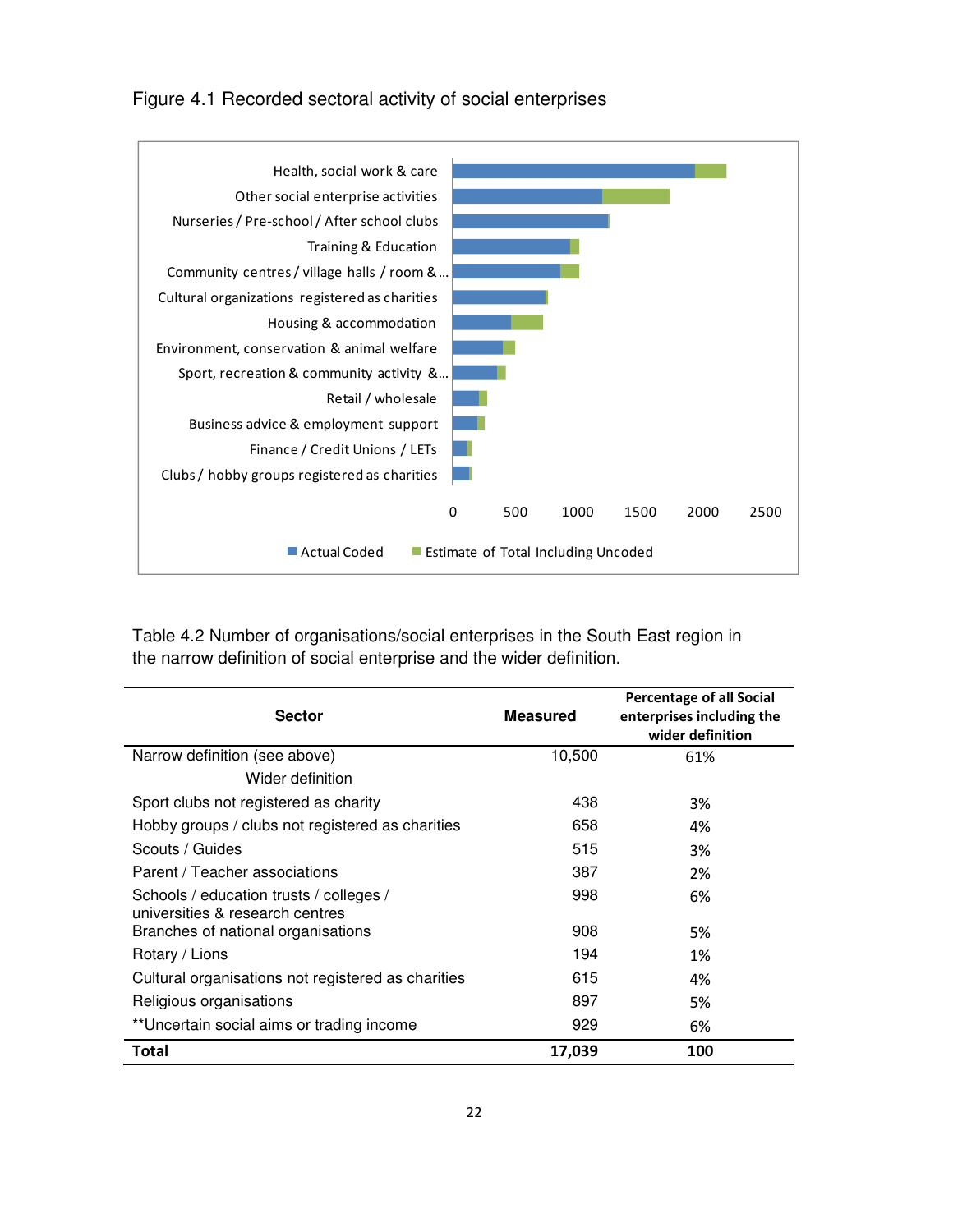<span id="page-22-0"></span>Table 4.2 above, demonstrates that 17,039 'social enterprises have been included within the database compiled for the South East region when taking a wider definition. This table includes a broad range of sectors, some of which are not included within the more narrowly defined social enterprise sectoral definition used in the remainder of this section which analyses the composition of the South East region's social enterprises.

#### 4.3 ENTERPRISE ACTIVITY

Table 4.3 shows the extent of trading activity for the social enterprises. The mapping only included those organisations with at least 25% of the income from trading activity (sales and fees). It is interesting to note the large proportion with over 75% of their income from trading with over one third of social enterprises reliant on trading for 100% of their income.

| Category     | No. of Social      | %   |  |
|--------------|--------------------|-----|--|
|              | <b>Enterprises</b> |     |  |
| 25-49%       | 947                | 18  |  |
| 50-74%       | 894                | 17  |  |
| 75-99%       | 1572               | 30  |  |
| 100%         | 1847               | 35  |  |
| <b>Total</b> | 5260*              | 100 |  |

Table 4.3 The percentage of income from trading amongst social enterprises

Note: \* 5260 valid cases (with information about total income)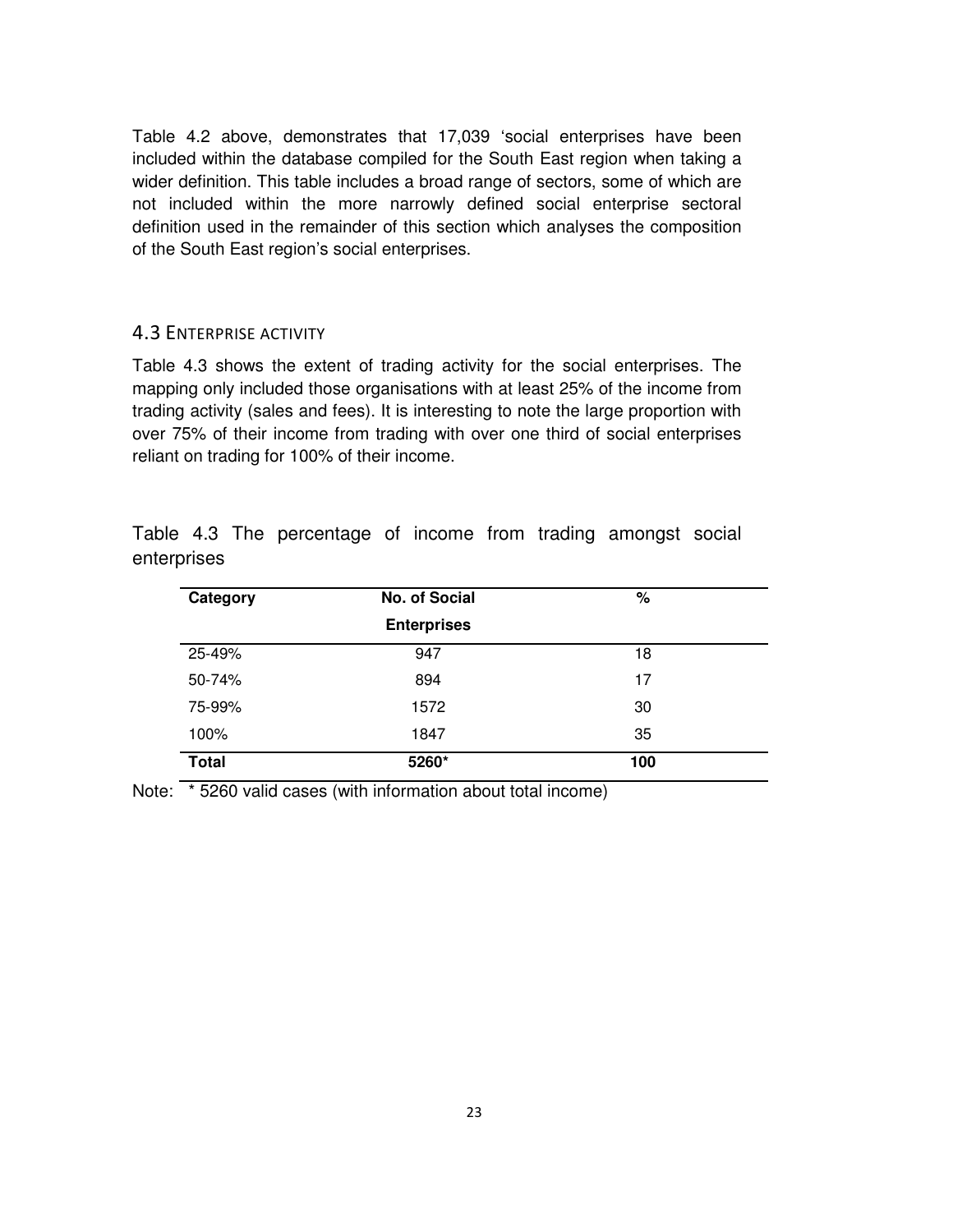Table 4.4 Percentage of trading activity in each sector

| <b>Sector</b>                                            | <b>Trading Income</b> |        |        | <b>No. Total</b> |      |
|----------------------------------------------------------|-----------------------|--------|--------|------------------|------|
|                                                          | 25-50%                | 50-75% | 75-99% | 100%             |      |
| Health & social work and                                 | 25%                   | 21%    | 40%    | 14%              |      |
| care                                                     |                       |        |        |                  | 1014 |
| Other social enterprise<br>activities                    | 19%                   | 20%    | 30%    | 31%              | 356  |
| Training & Education (not<br>schools)                    | 16%                   | 19%    | 37%    | 28%              | 628  |
| Nurseries / Pre-school / After<br>school / School clubs  | 16%                   | 6%     | 16%    | 62%              | 1009 |
| Community centres / village<br>halls / room & venue hire | 10%                   | 14%    | 24%    | 52%              | 567  |
| Cultural organisations<br>registered as charities        | 16%                   | 22%    | 29%    | 33%              | 705  |
| Housing & accommodation                                  | 14%                   | 16%    | 43%    | 27%              | 192  |
| Environment conservation &<br>animal welfare             | 24%                   | 17%    | 36%    | 23%              | 306  |
| Other Sport, recreation &<br>Community activity          | 13%                   | 18%    | 37%    | 32%              | 342  |
| registered as charities<br>Retail / wholesale            |                       |        |        |                  | n/a  |
| Clubs / hobby groups<br>registered as charities          | 21%                   | 22%    | 27%    | 30%              | 138  |
| Business advice &<br>Employment                          | ---                   |        |        |                  | n/a  |
| Finance / Credit Unions /<br>LETs                        |                       |        |        |                  | n/a  |
| <b>Total</b>                                             |                       |        |        |                  | 5260 |

The survey shows that there are a large proportion of all charities that are having more than 25% of their income from trading. Of the narrowly defined social enterprises 59% are charities, although it should be noted that many of these are also registered as Companies Limited by Guarantee. This suggests that charitable status is not a useful indicator of enterprise orientation as many entrepreneurial organisations use this status to access opportunities and are heavily involved in trading. The survey of Business Link users (described in chapter 5) also found that 58% of social enterprises using Business Link services recently are charities.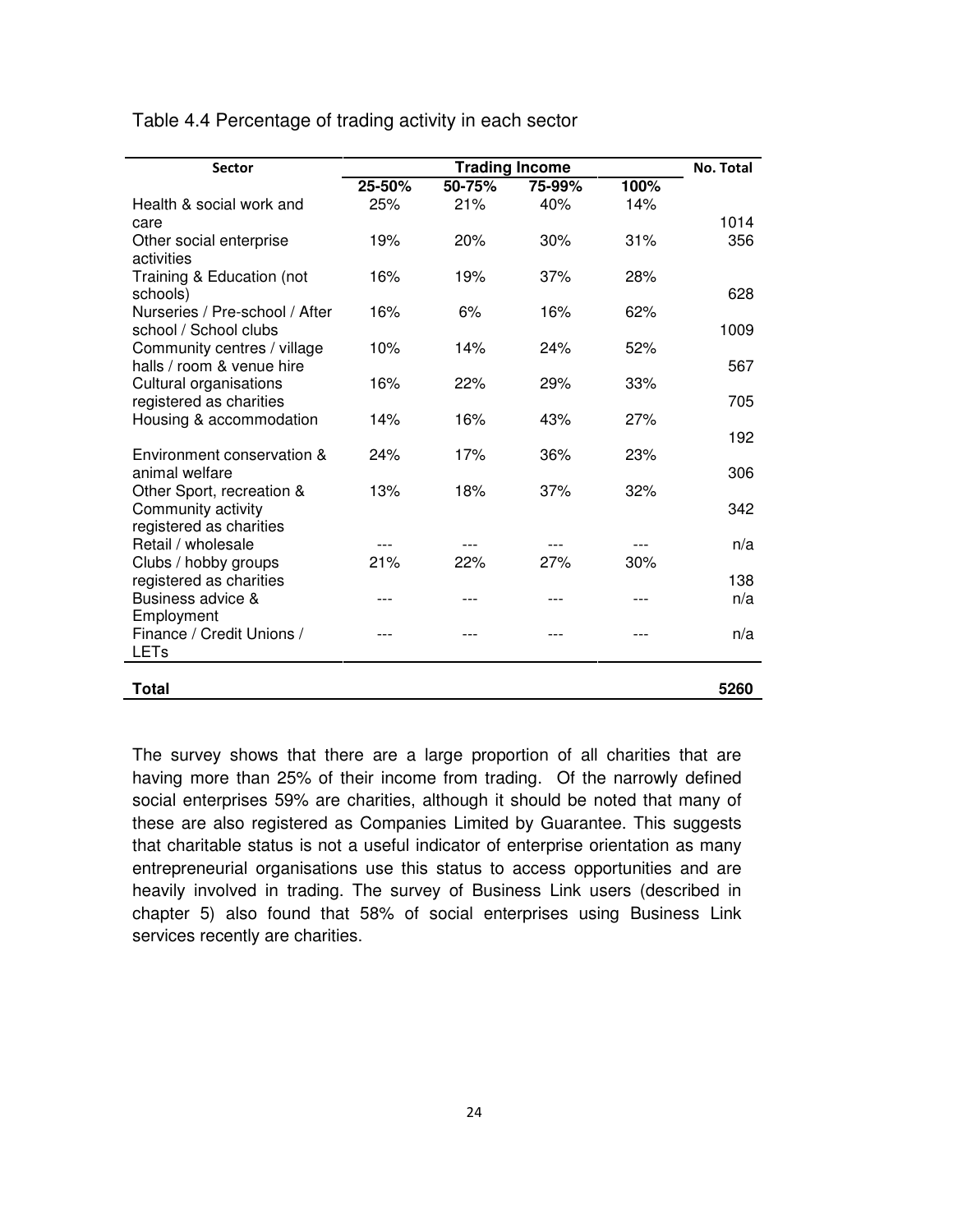| <b>Sector</b>                                              | N     | % registered<br>as charities |
|------------------------------------------------------------|-------|------------------------------|
| Health & social work and care                              | 1944  | 71                           |
| Other social enterprise activities and uncoded cases       | 2828  | 27                           |
| Nurseries / Pre-school / After school, school clubs        | 1245  | 82                           |
| Training & Education (not schools)                         | 940   | 76                           |
| Community centres / village halls / room & venue hire      | 864   | 67                           |
| Cultural organisations registered as charities             | 747   | 100                          |
| Housing & accommodation                                    | 475   | 41                           |
| Environment conservation & animal welfare                  | 415   | 74                           |
| Other Sport, recreation & community activity registered as |       |                              |
| charities                                                  | 364   | 100                          |
| Retail / wholesale                                         | 219   | 11                           |
| Business & employment support                              | 204   | 1                            |
| Clubs / hobby groups registered as charities               | 138   | 100                          |
| Finance / Credit Unions / LETs                             | 117   | 6                            |
| Total                                                      | 10500 | 59%                          |

#### <span id="page-24-0"></span>Table 4.5 Proportion of social enterprises registered as charities

#### 4.4 THE GEOGRAPHIC SPREAD OF SOCIAL ENTERPRISES IN THE SOUTH EAST

Table 4.6 provides the geographical distribution of social enterprises, included within the narrow defined classification, by the 8 South East regional counties. This demonstrates that Hampshire has the largest share, with more than one fifth (22%) of the included organisations, followed by Kent, with more than one in seven (16%) of the organizations represented. West Sussex, Buckinghamshire and Berkshire, all have considerably smaller shares, each representing one in twelve organizations.

Table 4.6 Geographical distribution of social enterprises in the South East

| County             | No.   | %     |
|--------------------|-------|-------|
| Hampshire          | 2,294 | 22.1% |
| Kent               | 1,663 | 16.0% |
| Surrey             | 1,315 | 12.7% |
| <b>East Sussex</b> | 1,216 | 11.7% |
| Oxfordshire        | 1,203 | 11.6% |
| <b>Berkshire</b>   | 901   | 8.7%  |
| <b>West Sussex</b> | 895   | 8.6%  |
| Buckinghamshire    | 890   | 8.6%  |

Note: \*Organisation is active in South East region, but insufficient data to locate within a county \*\*Organisation is active in South East region, but address provided is not within the region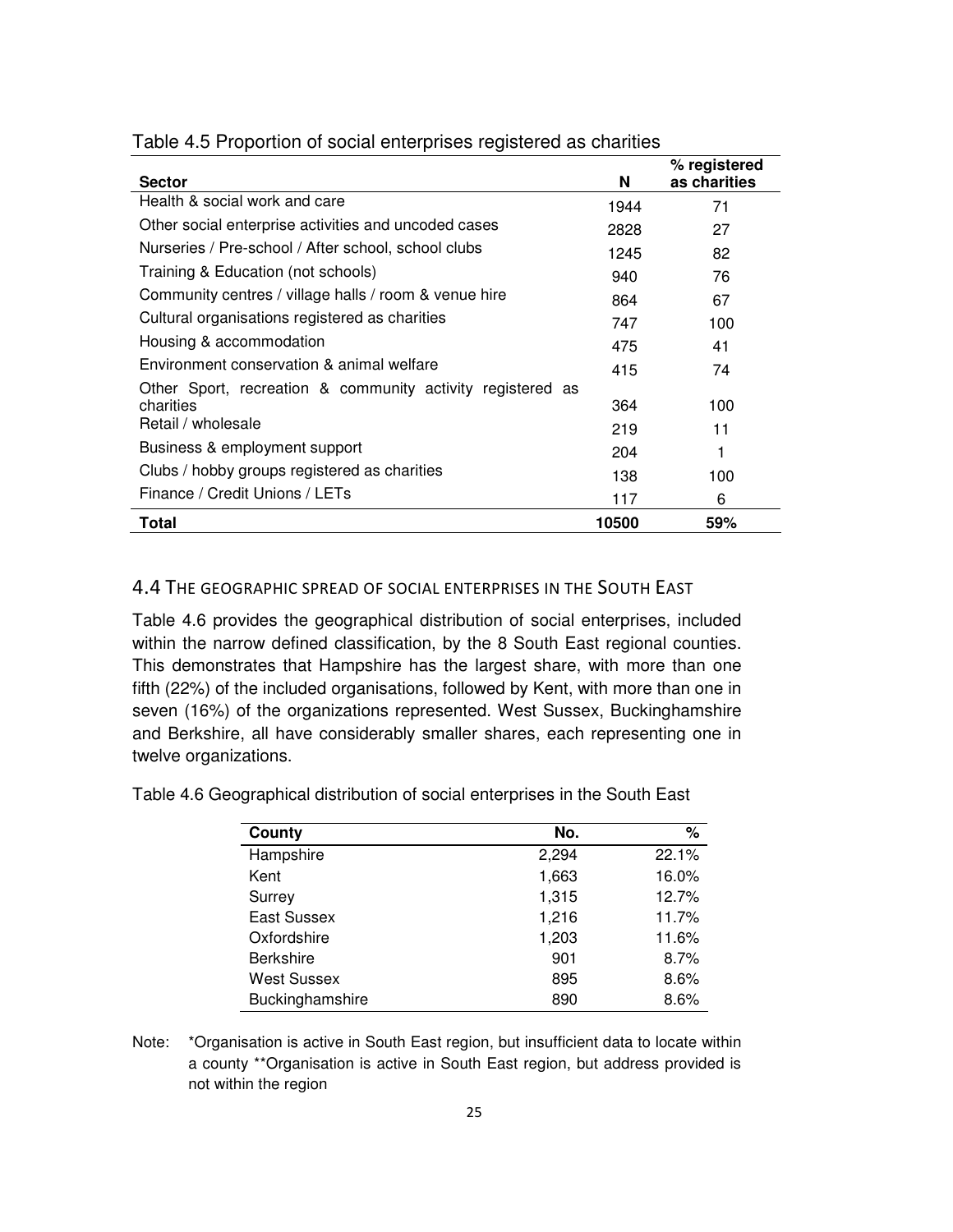Figure 4.2 Location of social enterprises



Tables 4.7a and 4.7b, below, demonstrate that the overall pattern of geographical distribution for the narrowly defined social enterprise sectors is fairly even across the eight South East regional counties. A few notable exception include: above average representation of nursery, pre-school and after school clubs in Oxfordshire (22%, compared to the overall proportion for the South East of 14%), above average representation of health, social work and care in both Hampshire (30%) and Surrey (25%), compared to the south East regional proportion of 22%.



Figure 4.3 Spread of social enterprises in each county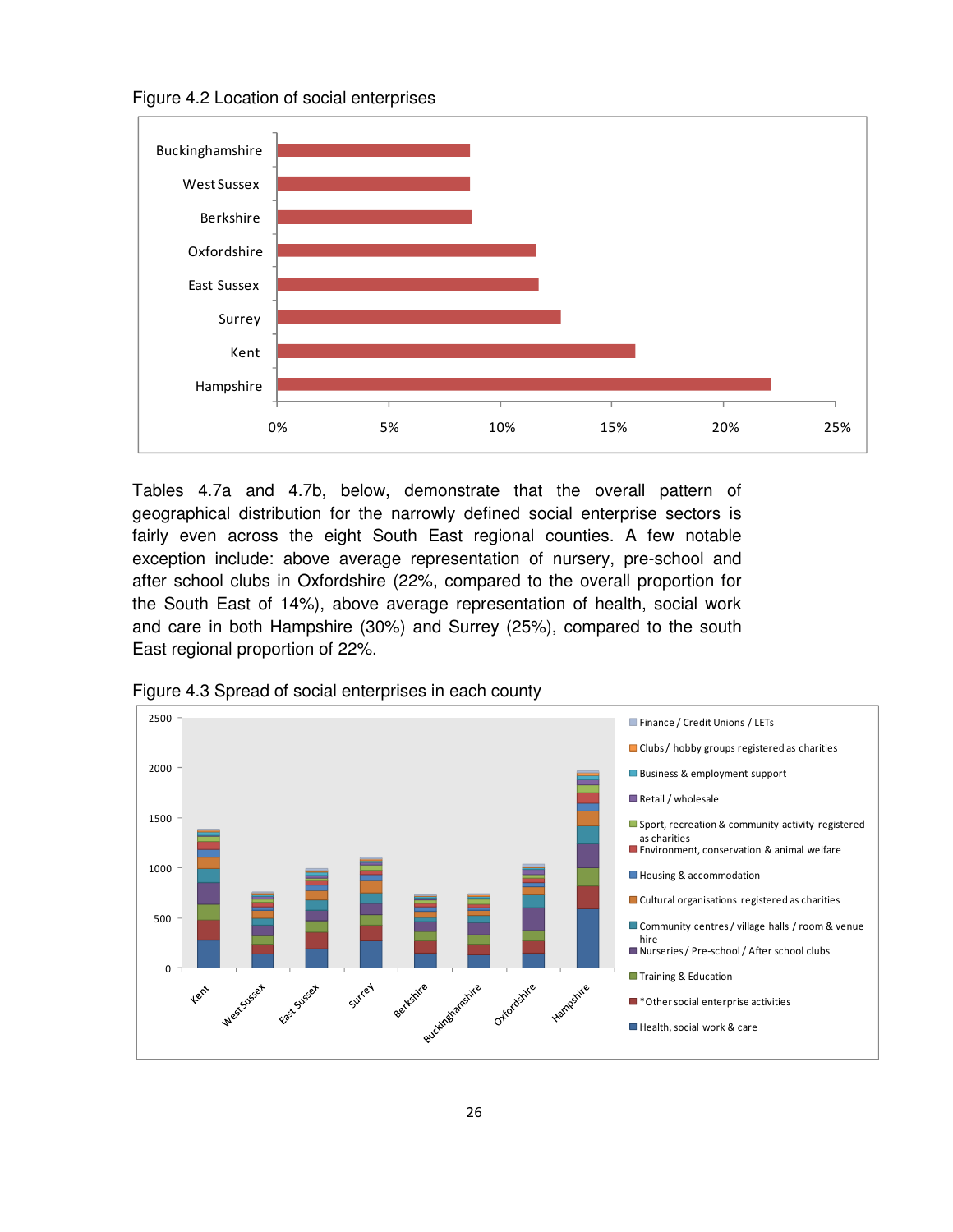# Table 4.7a Sectoral distribution by South East regional Counties (Numbers)

| <b>Sectors</b>                                                    | Kent | West<br><b>Sussex</b> | East<br><b>Sussex</b> | <b>Surrey</b> | <b>Berkshire</b> | <b>Buckingha</b><br>mshire | Oxfordshire    | Hampshire | <b>SE Total</b> |
|-------------------------------------------------------------------|------|-----------------------|-----------------------|---------------|------------------|----------------------------|----------------|-----------|-----------------|
| Health, social work & care                                        | 281  | 148                   | 196                   | 275           | 153              | 135                        | 154            | 593       | 1944            |
| Other social enterprise activities                                | 199  | 96                    | 164                   | 155           | 122              | 107                        | 122            | 234       | 1199            |
| Training & Education (not schools)                                | 160  | 79                    | 114                   | 105           | 92               | 95                         | 104            | 180       | 940             |
| Nurseries / Pre-school / After school<br>clubs                    | 217  | 105                   | 107                   | 114           | 103              | 121                        | 229            | 243       | 1246            |
| Community centres / village halls / room<br>& venue hire          | 142  | 71                    | 101                   | 106           | 44               | 66                         | 129            | 174       | 865             |
| Cultural organisations registered as<br>charities                 | 111  | 82                    | 97                    | 118           | 56               | 56                         | 81             | 146       | 747             |
| Housing & accommodation                                           | 76   | 37                    | 50                    | 67            | 47               | 30                         | 41             | 85        | 475             |
| Environment, conservation & animal<br>welfare                     | 81   | 40                    | 44                    | 44            | 29               | 35                         | 38             | 101       | 415             |
| Sport, recreation & community activity<br>registered as charities | 49   | 34                    | 26                    | 51            | 35               | 48                         | 41             | 79        | 364             |
| Retail / wholesale                                                | 13   | 23                    | 33                    | 22            | 20               | 10                         | 47             | 47        | 219             |
| Business & employment support                                     | 37   | 18                    | 27                    | 20            | 16               | 13                         | 26             | 45        | 202             |
| Clubs / hobby groups registered as<br>charities                   | 15   | 17                    | 19                    | 19            | 11               | 23                         | $\overline{7}$ | 27        | 138             |
| Finance / Credit Unions / LETs                                    | 13   | 15                    | 16                    | 11            | 10               | 8                          | 20             | 23        | 117             |
| <b>Total</b>                                                      | 1394 | 765                   | 994                   | 1107          | 738              | 747                        | 1039           | 1977      | 8871            |

\*Estimated

Note: This data is based on the 8871 cases that have details provided. 14% were not classified but estimates show this was spread across sectors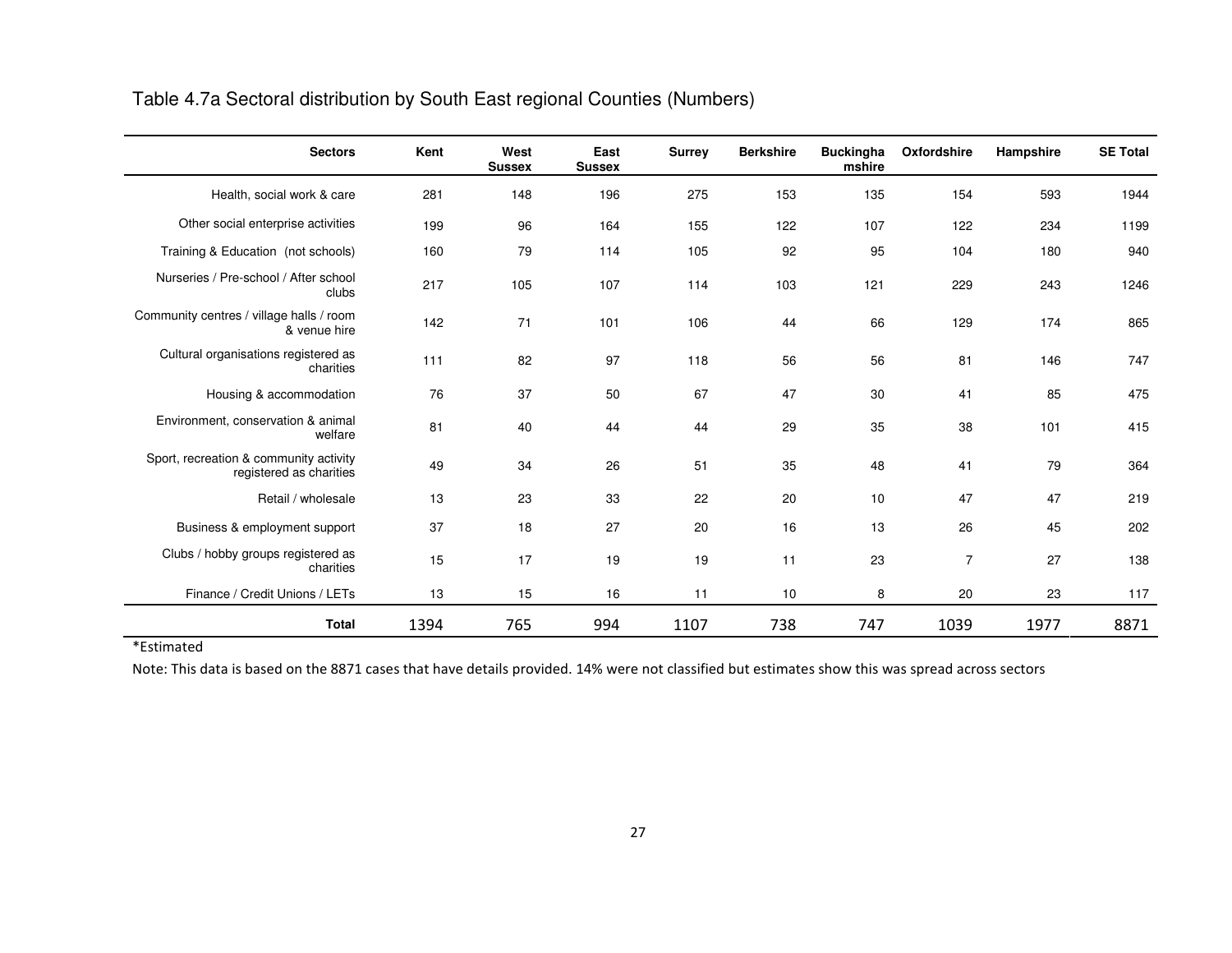| Table 4.7b Sectoral distribution by South East regional Counties (percentages) |  |
|--------------------------------------------------------------------------------|--|
|                                                                                |  |

| <b>Main Activity</b>                                              | ${\sf N}$ | Kent | West<br><b>Sussex</b> | East<br><b>Sussex</b> | <b>Surrey</b> | <b>Berkshire</b> | <b>Buckingha</b><br>mshire | Oxfordshire | Hampshire | <b>SE</b><br><b>Total</b> |
|-------------------------------------------------------------------|-----------|------|-----------------------|-----------------------|---------------|------------------|----------------------------|-------------|-----------|---------------------------|
| Health, social work & care                                        | 1944      | 20%  | 19%                   | 20%                   | 25%           | 21%              | 18%                        | 15%         | 30%       | 22%                       |
| Other social enterprise activities                                | 1199      | 14%  | 13%                   | 16%                   | 14%           | 17%              | 14%                        | 12%         | 12%       | 14%                       |
| Training & Education (not schools)                                | 940       | 11%  | 10%                   | 11%                   | 9%            | 12%              | 13%                        | 10%         | 9%        | 11%                       |
| Nurseries / Pre-school / After school<br>clubs                    | 1246      | 16%  | 14%                   | 11%                   | 10%           | 14%              | 16%                        | 22%         | 12%       | 14%                       |
| Community centres / village halls / room<br>& venue hire          | 865       | 10%  | 9%                    | 10%                   | 10%           | 6%               | 9%                         | 12%         | 9%        | 10%                       |
| Cultural organisations registered as<br>charities                 | 747       | 8%   | 11%                   | 10%                   | 11%           | 8%               | 7%                         | 8%          | 7%        | 8%                        |
| Housing & accommodation                                           | 475       | 5%   | 5%                    | 5%                    | 6%            | 6%               | 4%                         | 4%          | 4%        | 5%                        |
| Environment, conservation & animal<br>welfare                     | 415       | 6%   | 5%                    | 4%                    | 4%            | 4%               | 5%                         | 4%          | 5%        | 5%                        |
| Sport, recreation & community activity<br>registered as charities | 364       | 4%   | 4%                    | 3%                    | 5%            | 5%               | 6%                         | 4%          | 4%        | 4%                        |
| Retail / wholesale                                                | 219       | 1%   | 3%                    | 3%                    | 2%            | 3%               | 1%                         | 5%          | 2%        | 2%                        |
| Business & employment support                                     | 202       | 3%   | 2%                    | 3%                    | 2%            | 2%               | 2%                         | 3%          | 2%        | 2%                        |
| Clubs / hobby groups registered as<br>charities                   | 138       | 1%   | 2%                    | 2%                    | 2%            | 1%               | 3%                         | 1%          | 1%        | 2%                        |
| Finance / Credit Unions / LETs                                    | 117       | 1%   | 2%                    | 2%                    | 1%            | $1\%$            | 1%                         | 2%          | 1%        | 1%                        |
| N                                                                 |           | 1394 | 765                   | 994                   | 1107          | 738              | 747                        | 1039        | 1977      | 8871                      |

\*Estimated

Note: This data is based on the 8871 cases that have details provided. 14% were not classified but estimates show this was spread across sectors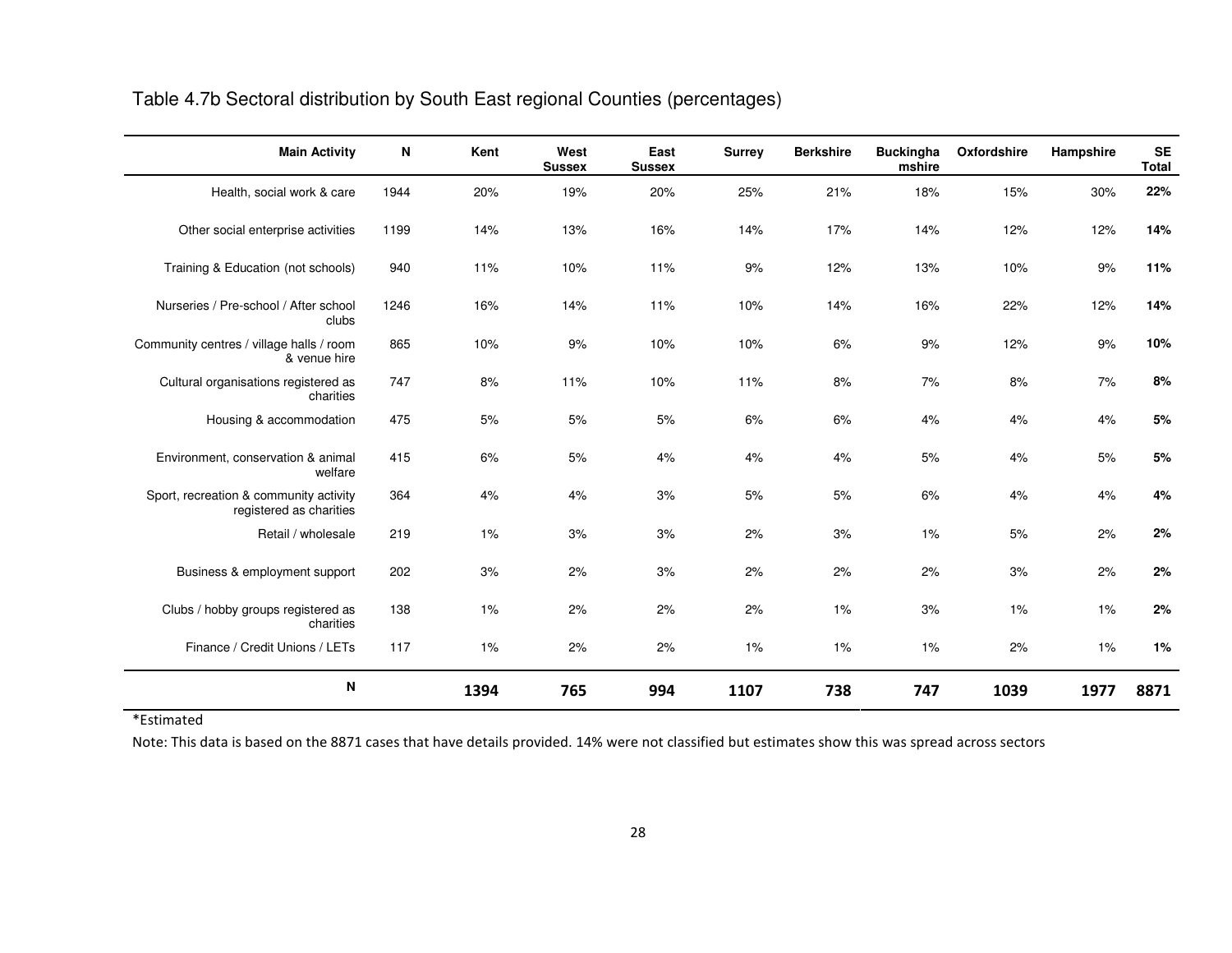

# <span id="page-28-0"></span>Figure 4.4 Proportion of Social enterprises of different kinds in each county

# 4.5 SIZE OF SOCIAL ENTERPRISES

Table 4.8 shows the percentage of social enterprises of different sizes. It should be noted that data base includes a large proportion of social enterprises with less that £40,000 in income, resulting in many of these not being included in other statistical sources and mapping studies that only include organisations that employ staff or have premises. These social enterprises may be operating out of residential houses or may be hosted within other organisations.

| Size band (£)        | No.      | %   |
|----------------------|----------|-----|
| 0-19,999             | 1,473    | 28  |
| 20-39,999            | 1,315    | 25  |
| 40-99,999            | 1,157    | 22  |
| 100,000-£1,000,000   | 947      | 18  |
| More than £1,000,000 | 368      | 7   |
| <b>Total</b>         | $5,260*$ | 100 |

Table 4.8 Size of social enterprises in each category

Note: \* 5,260 valid cases (with information about total income)

Total Income data in each sector (shown in figure 4.5 and table 4.9) shows a considerable variation. Three quarters of social enterprises have a total income of less than £100,000, with just over 2500 social enterprises having total income of more than £100,000.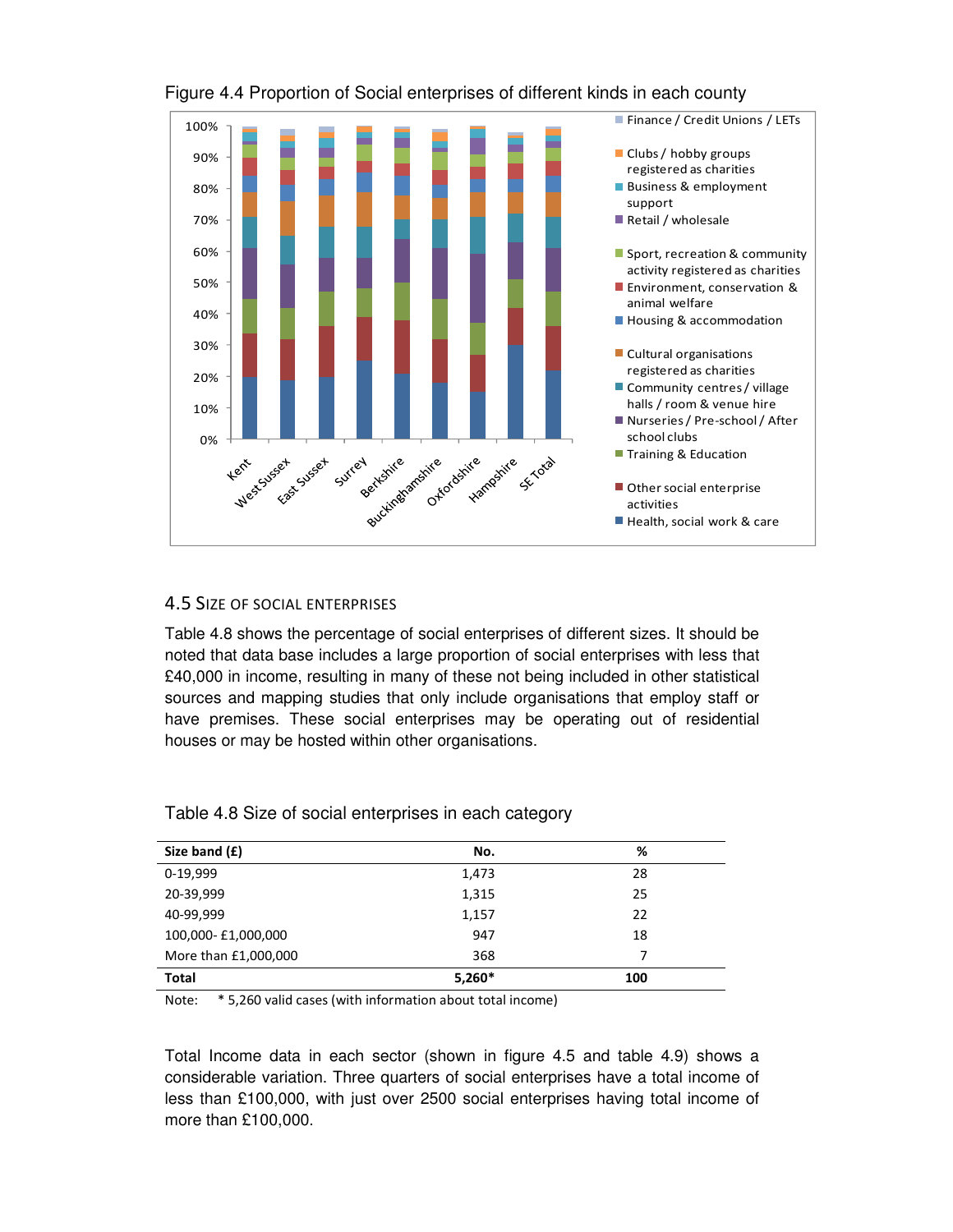#### Figure 4.5 Total income in each sector

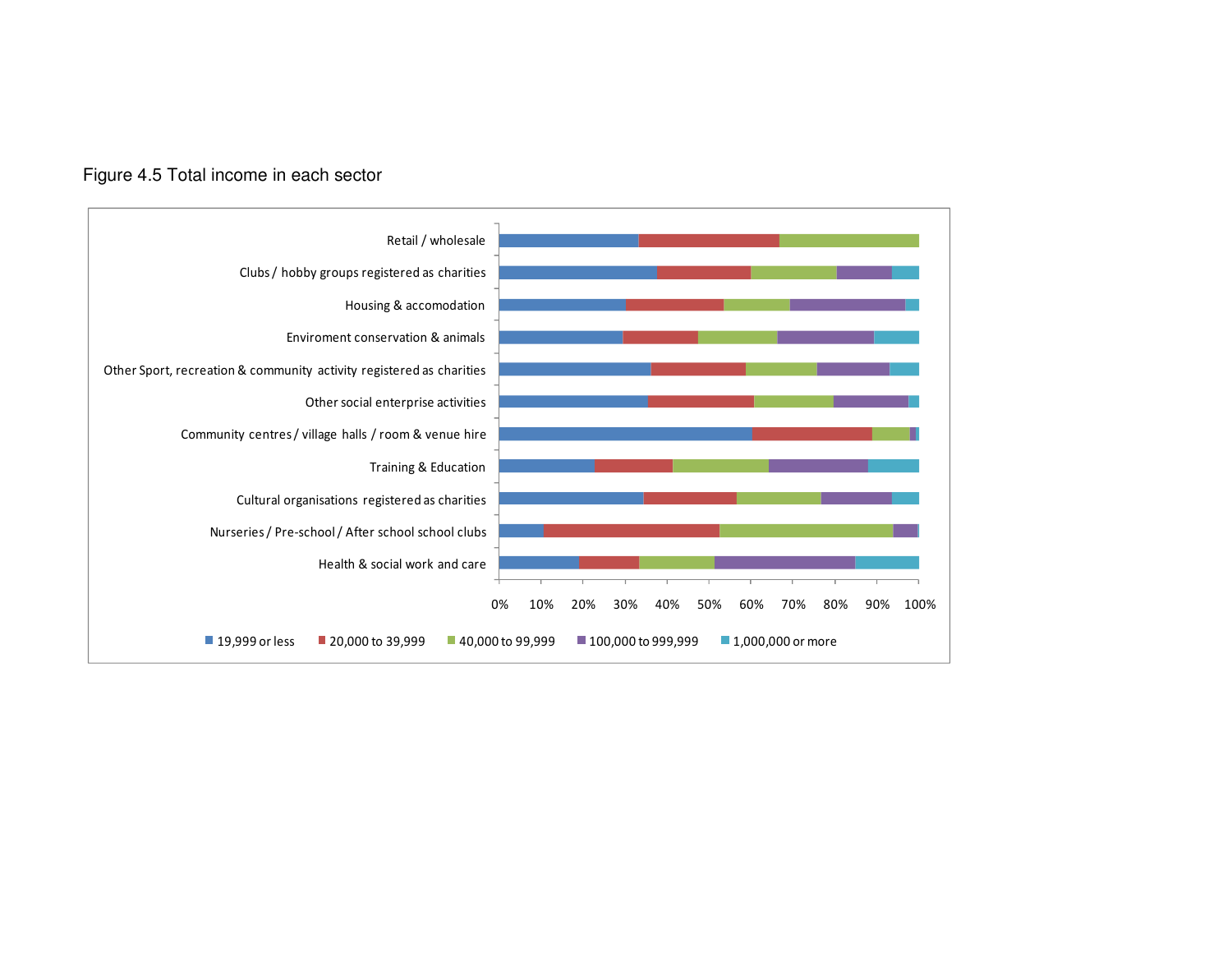|                                                                   | <b>Total number of cases</b> | % with turnover of more<br>than £100,000 | <b>Estimated number with</b><br>more than £100,000<br>turnover |
|-------------------------------------------------------------------|------------------------------|------------------------------------------|----------------------------------------------------------------|
| Health & social work and care                                     | 2,193                        | 49%                                      | 1064                                                           |
| Other social enterprise activities                                | 1,737                        | 20%                                      | 351                                                            |
| Nurseries / Pre-school / After school clubs                       | 1,252                        | 6%                                       | 77                                                             |
| Training & Education (not schools)                                | 1,014                        | 36%                                      | 362                                                            |
| Community centres / village halls / room & venue<br>hire          | 1,013                        | 2%                                       | 21                                                             |
| Cultural organisations registered as charities                    | 768                          | 23%                                      | 180                                                            |
| Housing & accommodation                                           | 724                          | 31%                                      | 222                                                            |
| Environment conservation & animals                                | 505                          | 34%                                      | 170                                                            |
| Sport, recreation & community activity registered as<br>charities | 433                          | 24%                                      | 105                                                            |
| Retail / wholesale                                                | 283                          | 25%                                      | 71                                                             |
| Business advice & employment support                              | 260                          | 25%                                      | 65                                                             |
| Clubs / hobby groups registered as charities                      | 159                          | 20%                                      | 31                                                             |
| Finance / Credit Unions / LETs                                    | 159                          | 25%                                      | 40                                                             |
| Total                                                             | 10,500                       | 25%                                      | 2593                                                           |

Table 4.9 Number of social enterprises with total; income of more than £100,000 in each sector

Note: data on turnover is not available for Retail/wholesale, business advice and employment support, Finance, credit unions. For these categories the average of all social enterprises has been used.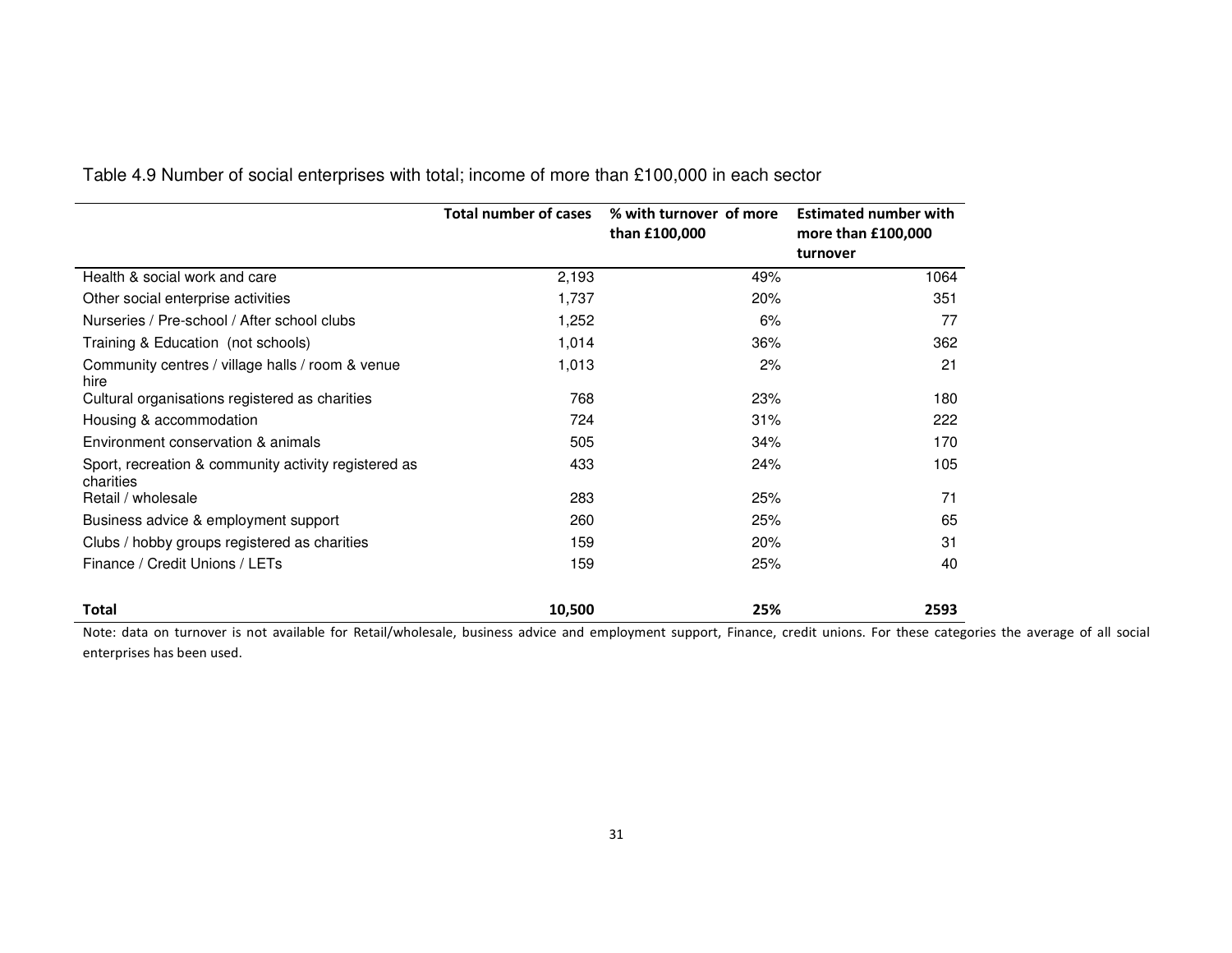

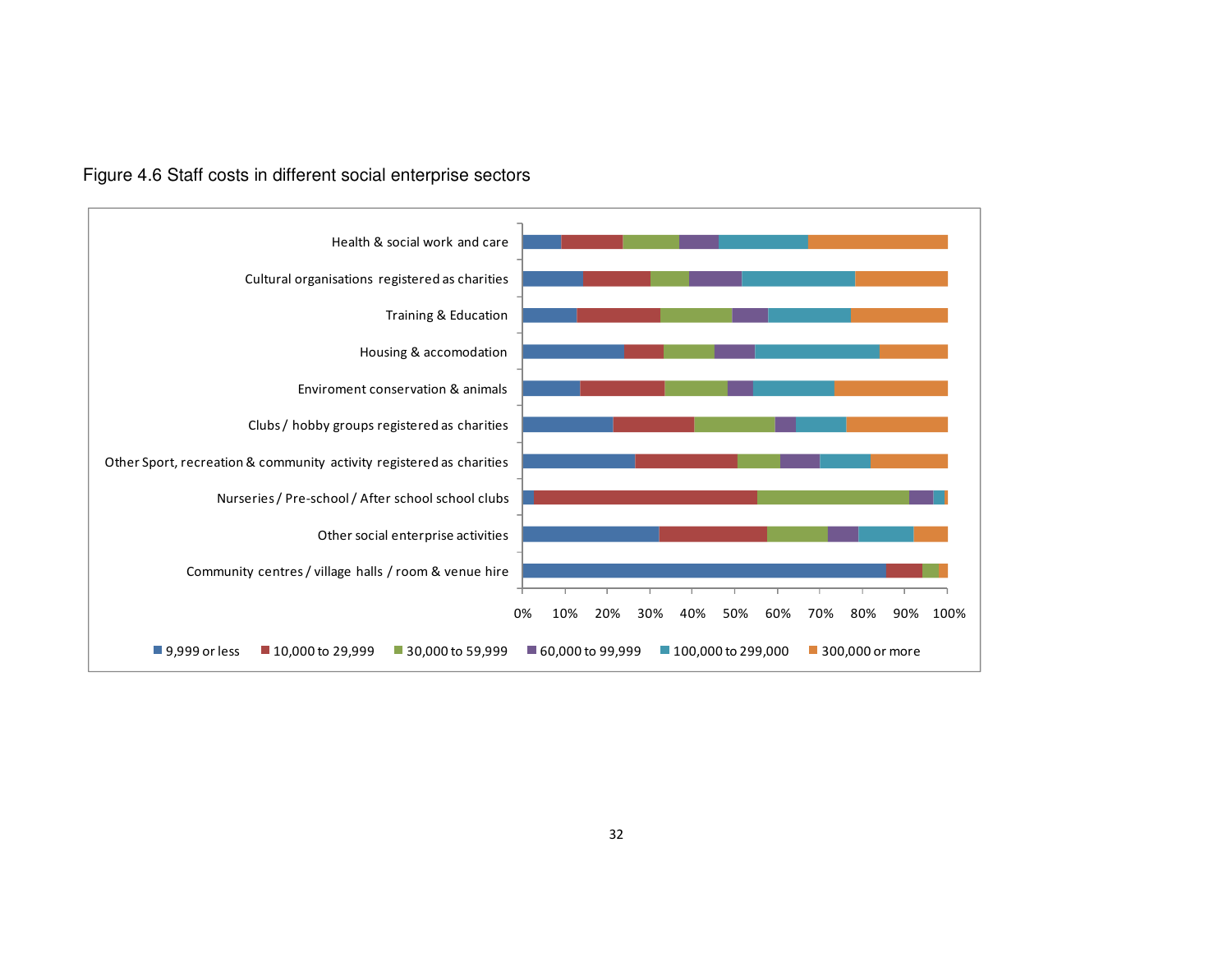<span id="page-32-0"></span>Data on staffing levels and employment is limited but proxy data can be derived from staff costs for 2791 cases. Just over half have costs over £60,000.

While turnover and staffing costs are crude measures of scale, it is possible to disaggregate the population based on these factors and identify different approaches for smaller and larger organisations. The 2593 cases with total income above £100,000 might be expected to have different needs and routes to accessing support compared to smaller organisations However, segmentation should be based on other criteria as well such as support needs and growth trajectories – the data on these topics would require additional surveys.

#### 4.6 GROSS VALUE OF SOCIAL ENTERPRISES IN THE SOUTH EAST REGION

Based on the income figures of the sample of social enterprises with financial information, it is possible to estimate the gross value of different sectors. This is shown in table 4.6.

| <b>Sector</b>                                                     | Information<br>available | <b>SE</b><br><b>Total</b> | <b>Estimated GV</b><br>based on the<br>mean |
|-------------------------------------------------------------------|--------------------------|---------------------------|---------------------------------------------|
| Health, social work & care                                        | $N=1,185$                | 2,193                     | £1,712,925,326.1                            |
| Other social enterprise activities                                | $N = 502$                | 1,737                     | £913,439,660                                |
| Training & Education (not<br>schools)                             | $N = 675$                | 1,014                     | £561,832,050                                |
| Nurseries / Pre-school / After<br>school clubs                    | $N=1,014$                | 1,252                     | £61,717,966.0                               |
| Community centres / village halls<br>/ room & venue hire          | $N = 572$                | 1,013                     | £45,464,453.0                               |
| Cultural organisations registered<br>as charities                 | $N = 707$                | 768                       | £191,115,033.6                              |
| Housing & accommodation                                           | $N = 194$                | 724                       | £108,530,930.4                              |
| Environment, conservation &<br>animal welfare                     | $N = 309$                | 505                       | £153,213,717.5                              |
| Sport, recreation & community<br>activity registered as charities | $N = 342$                | 433                       | £148,048,458.9                              |
| Clubs / hobby groups registered<br>as charities                   | $N = 138$                | 159                       | £40,507,253.4                               |
| Retail / wholesale                                                | $N=4$                    | 283                       |                                             |
| Business & employment support                                     | $N=6$                    | 260                       |                                             |
| Finance / Credit Unions / LETs                                    | $N = 3$                  | 159                       |                                             |
| <b>Total documented</b>                                           |                          |                           | £3,936,794,848                              |

Table 4.10 Estimated Gross Value of social enterprises in each sector

Data on housing and accommodation does not include turnover on housing associations which is estimated to be £1,386 million for the South East. Data on Retail and wholesale is not available and based on previous research (IFF, 2005) a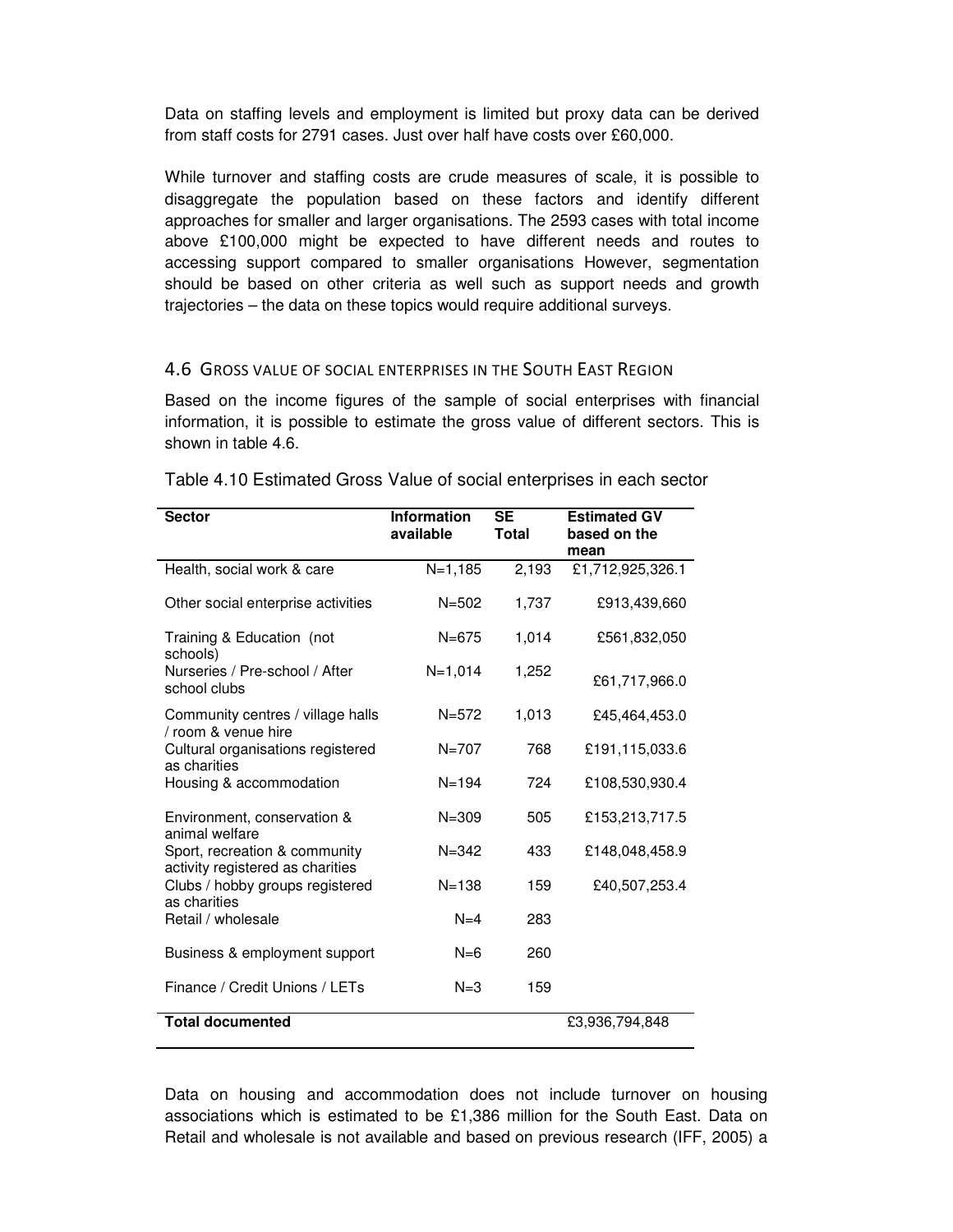mean average of £160000 per organisation would provide a total of £35 million for the region.

The total gross value is estimated (based on mean turnover in each sector) at £5,358 million. This is slightly higher than the expected size based on estimated turnover for all social enterprises nationally (£27 billion and 55,000 social enterprises).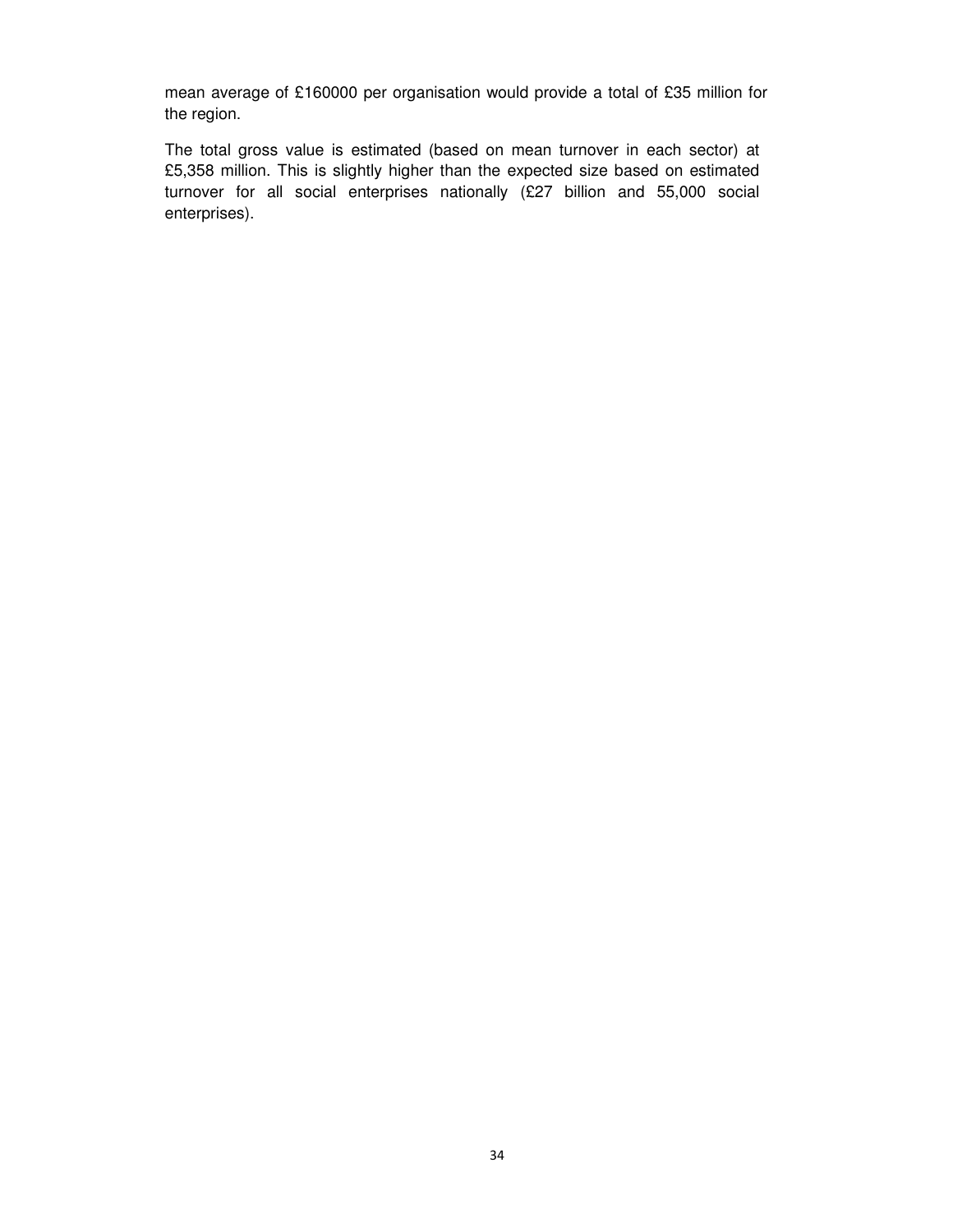# <span id="page-34-0"></span>5. FINDINGS ON THE EXISTING SUPPORT SYSTEM AND CRITICAL PATHS

# FOR ACCESSING SUPPORT

#### 5.1. INTRODUCTION

l

As part of the process of identifying the current and future support requirements of social enterprises, a review of the County Network infrastructure and specialist support provision for social enterprises across the South East of England has been undertaken. The objectives of this review were to:

- identify current support for the sector;
- make recommendations on the critical paths for accessing support;
- identify pertinent issues in the delivery of support to the sector; and
- identify how support infrastructure in the region could be improved.

In response, a two phase consultation process was developed. The first phase comprised of interviews with the ten Social Enterprise County Network coordinators and the Director of Business Link in Hampshire & Isle of Wight. While there may have been some value in speaking to each of the Business Link providers across the South East, the regional responsibility for social enterprise sits with Business Link in Hampshire and the Isle of Wight, the interviewee was able to draw together the Business Link perspective and co-ordinate access to data and information. The second phase comprised of interviews with 10 specialist business support providers to explore issues and barriers relating to social enterprises accessing and benefiting from current business support initiatives. This was followed by a validation session to ratify emerging conclusions with se2partnership – the overarching partnership body for the sector in the South East (comprising the county networks and other membership bodies).

All interviews used semi-structured interview techniques and were undertaken either face-to-face or by telephone. The findings from each phase have been amalgamated to provide a thorough picture of current support arrangements. After identifying the availability of current support to the social enterprise sector the section then explores the merits and constraints of delivering specific social enterprise support vis-à-vis the generic business support offer. Finally, an assessment of the barriers and issues associated with accessing provision is provided.

This project should also be seen in the context of previous mapping activity<sup>5</sup> undertaken within the South East. Specifically, this research adds to pre-existing literature through a survey of past Business Link clients to gain the sector's perspective on service provision. Although the business support system has undergone significant changes and Business Link is no longer directly advising clients, these findings are important as they allow an indicative assessment of the

<sup>&</sup>lt;sup>5</sup> Previous mapping exercises include: West Sussex Social Enterprise Survey by WFTT; East Sussex Social Enterprise Identification and Survey by Action in Rural Sussex; SESEN Mapping compilation for SEEDA by SE<sup>2</sup>; Social enterprise Framework Evaluation by WM Enterprise Consultants; and others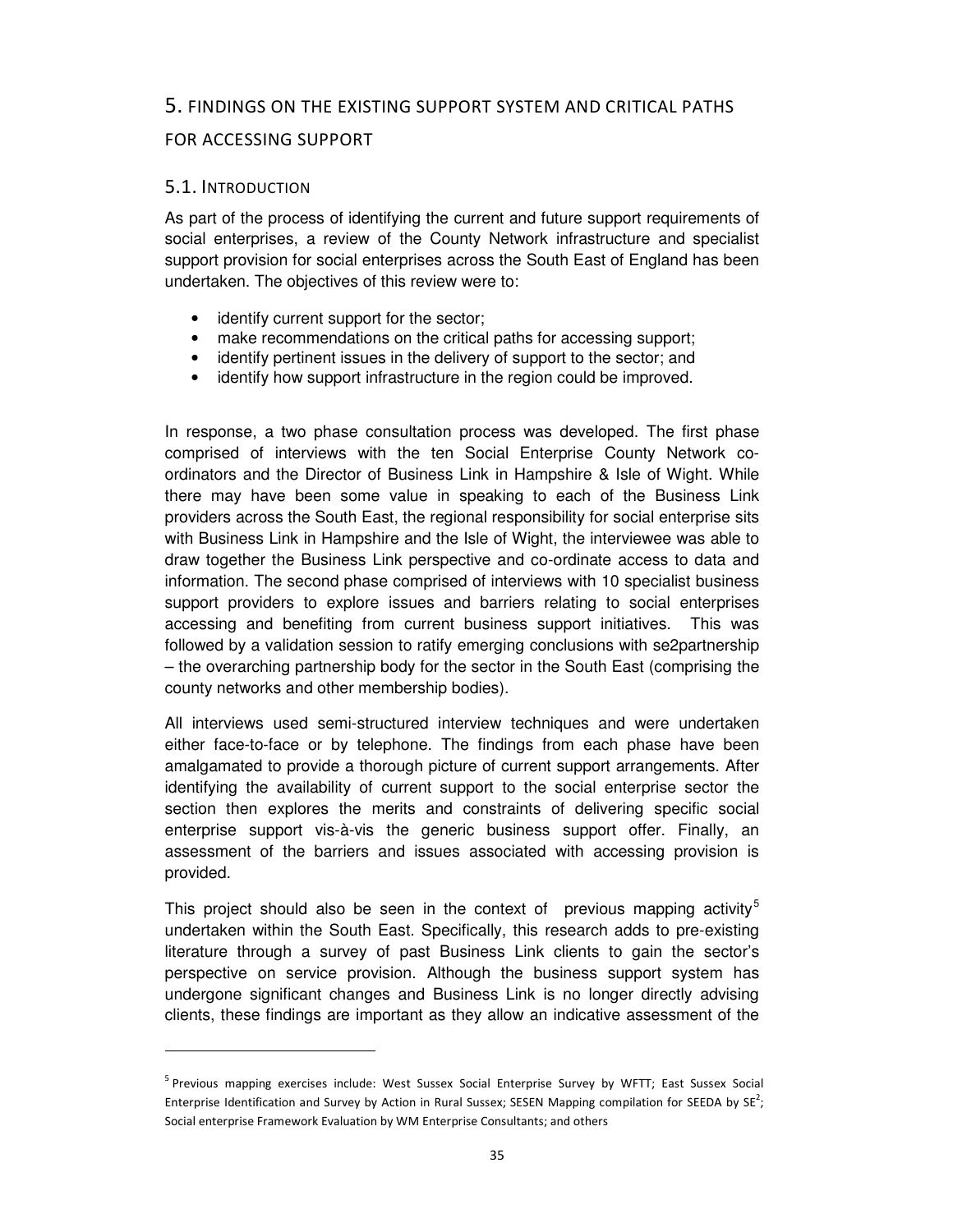<span id="page-35-0"></span>sector's perceptions of Business Link. It is also important to note that many of those interviewed were not able to clearly define the precise role of Business Link and the impacts of recent changes. This is not unexpected, but it does mean that some of the views expressed represent their perceptions of the situation rather than existing policy.

Findings on the current business support system also need to be seen in the context of the Business Support Simplification Programme (BSSP) being led by BERR. The programme aims to streamline the provision of support from the plethora of support schemes that currently exist to fewer than 100 products. In tandem with the simplification of provision, the delivery mechanism in the form of Business Link is also positioned as the access brand for publicly funded business support.

As the access brand, the core role of Business Link relates to the provision of an 'Information, Diagnostic and Brokerage' (IDB) service. The new IDB service is free to all businesses and, subsequent to the diagnosis, provides referral to external providers of business support, provided by public, private or voluntary sectors. Some of this support may be subsidised but there is an expectation that business, including social enterprises, will pay an appropriate market value for this support. Business Link also provides a start up service, which offers support to individuals considering starting a business, including a social enterprise. This is delivered through a series of free seminars that run across the South East. In addition, the Business Link Enterprise Gateway service provides encouragement to individuals in deprived areas/groups to consider working for themselves and then providing support should they wish to do so.

#### 5.2. PERCEIVED EFFECTIVENESS OF BUSINESS LINK SERVICE

This is based on an on-line survey. In total 47 organisations responded to the on line survey (detailed in Appendix 2) out of a sample frame of 312 social enterprises that had provided their email addresses to Business Link and had received support.

The majority of social enterprises have accessed multiple support providers and have used multiple access points, including the County Networks, to access relevant providers. The majority of organisations (53%) found out about available business support within their area through a recommendation by a third party organisation. Others actively sought our providers and this was commonly undertaken through an internet search.

When accessing the Business Link service, the majority of respondents accessed them directly (77%) and were then signposted into the generic Business Link offer (43%). Some respondents were referred into other support, as per the IDB model, and these included referral to a social enterprise specialist (19%) and referral into specific social enterprise workshops run by Business Link (19%).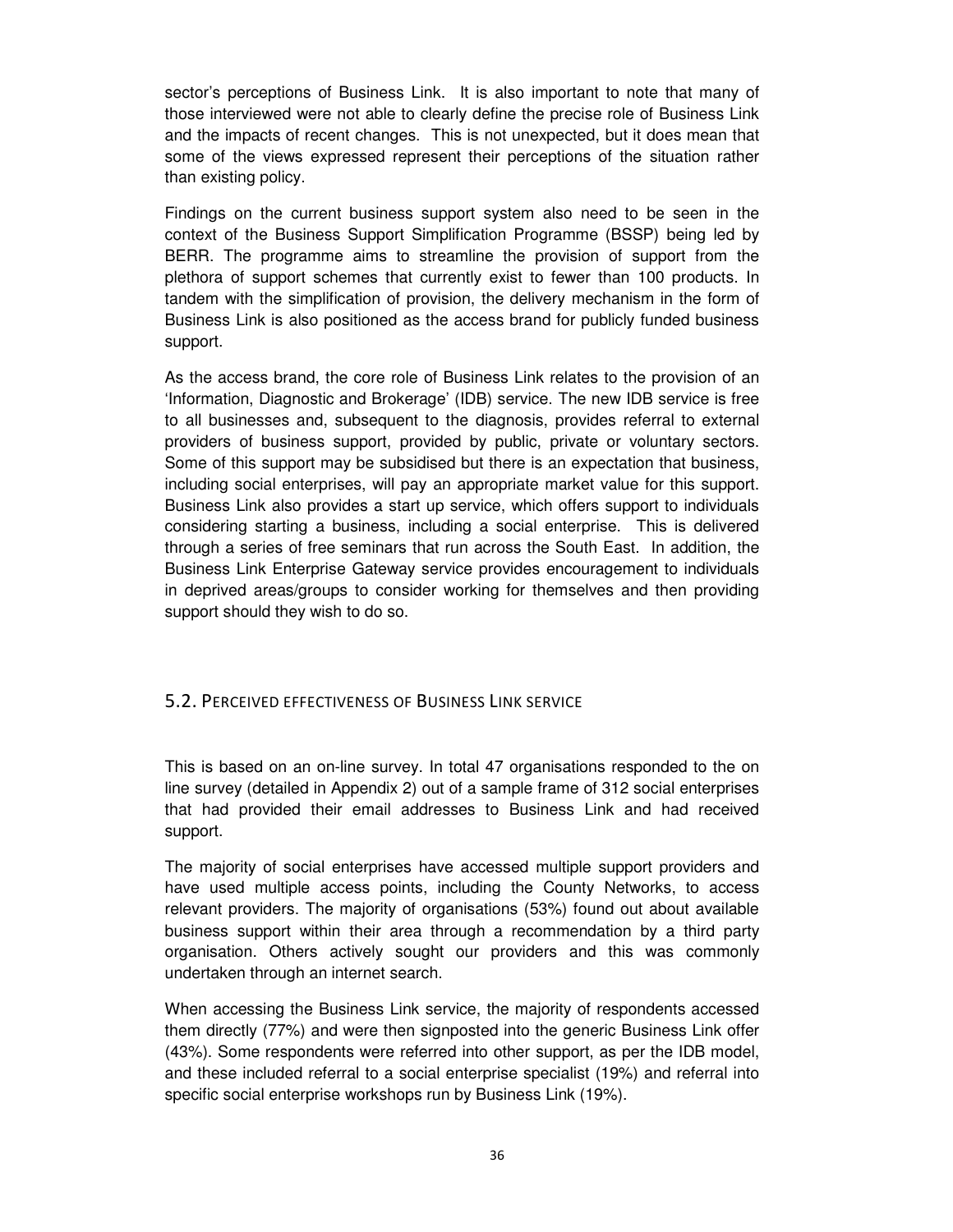<span id="page-36-0"></span>While the sample size is admittedly small, the majority of social enterprises were positive about the effectiveness of the support received. Of those social enterprises who rated the effectiveness of Business Link, 47% felt that the service was very good or good. However, 21% of social enterprises felt the service was poor and a further 13% rated it as very poor.



Figure 5.1 : Perceived effectiveness of the Business Link service (from online survey)

In terms of the support received, the most significant impact was seen to relate to business confidence. Of those social enterprises responding to this question 21% felt that the support they had received had a major positive effect on their business and a further 28% reported a minor positive effect. In terms of improvements to the efficiency of the social enterprise, 11% reported a major positive effect and 25% a minor positive effect. With respect to turnover and sales the results were rather less significant with 74% of those responding reporting no effect in either.

These results are largely positive, although it is worth noting that 70% who expressed a view felt that the service could be improved.

#### 5.3. PROVIDING SPECIALIST SUPPORT

Support to the social enterprise sector can generally be differentiated by type and by delivery mechanism. The former is typically disaggregated by 'generic' business support providers and those that are 'specialists' in supporting social enterprise.

Drawing upon the semi-structured interviews, the majority of the County Networks, specialist support providers, and Business Link itself, believe that social enterprises are different and hence require both a different type of delivery and a different type of support. There are, however, subtle differences in the way in which the required support is delivered.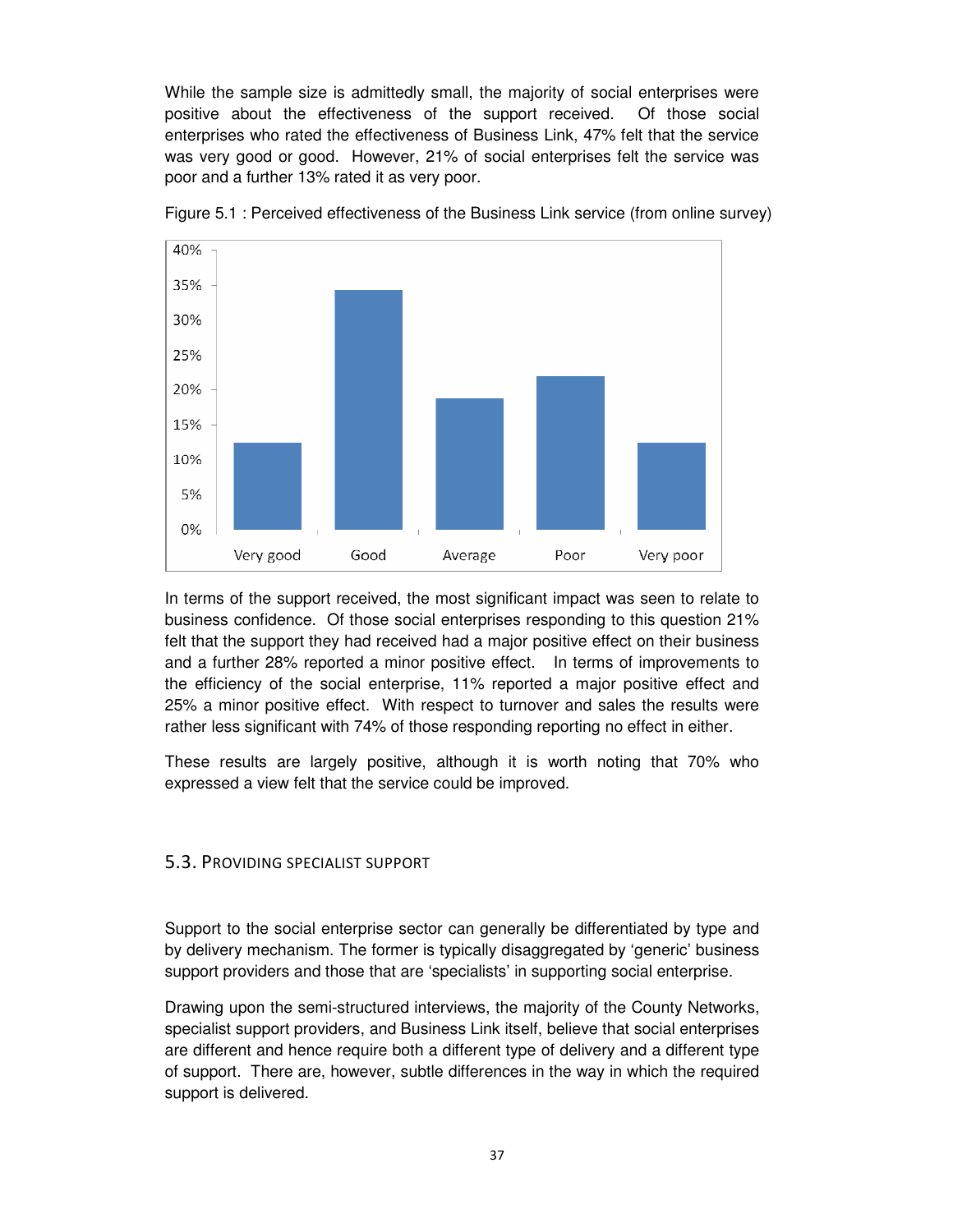<span id="page-37-0"></span>Although the majority of interviewees concluded that social enterprises did require specific support, relative to generic offerings, some did concede that much business advice was generally applicable. In essence social enterprise specific support should be seen as a complement to generic support, rather than as a substitute. This was confirmed by some business support providers:

• "there're some differences but essentially a business is a business; we don't find it necessary to set up something specifically for social enterprise" (Specialist support provider)

There is however, a lack of consensus amongst partners and stakeholders as to what support social enterprises need. Those County Networks and business support providers interviewed indicated a preference for specialist support. Since the majority of support being delivered by both public and private organisations is generic business support this raises questions, in their mind, as the suitability of this offer. The perception that there is a lack of suitable support will be explored in a following section.

The ability to use different delivery methods was also raised as a significant issue. It was thought that the delivery method could vary depending on the type of client. Business Link has recognised that social enterprises may prefer to be assisted by other social enterprises. Hence the organisation is looking to get more social enterprise business support providers registered on the Supplier Matching Service.

What is clear, however, is that social enterprises across the South East recognise the ongoing need for business support. Of those social enterprises interviewed as part of this project, 87% of those responding anticipated requiring further support in the future.

Business Link provide a range of support for people who are about to set up, or who have recently set up a new business. This support includes a series of free business start up training workshops on the themes of: planning for success; how to win and keep customers; and managing money. The training provided in these workshops is targeted at all businesses. In addition, a dedicated workshop is also provided for people requiring guidance on setting up and running a social enterprise. Business Link recommends that participants first attend the other startup workshops, although this is not mandatory.

#### 5.4. BARRIERS TO ACCESSING AND BENEFITING FROM SUPPORT

The interviews with County Networks and specialist business support providers identified three thematic areas where barriers exist in accessing support.

- Structural barriers;
- Suitability of provision; and
- Accessibility.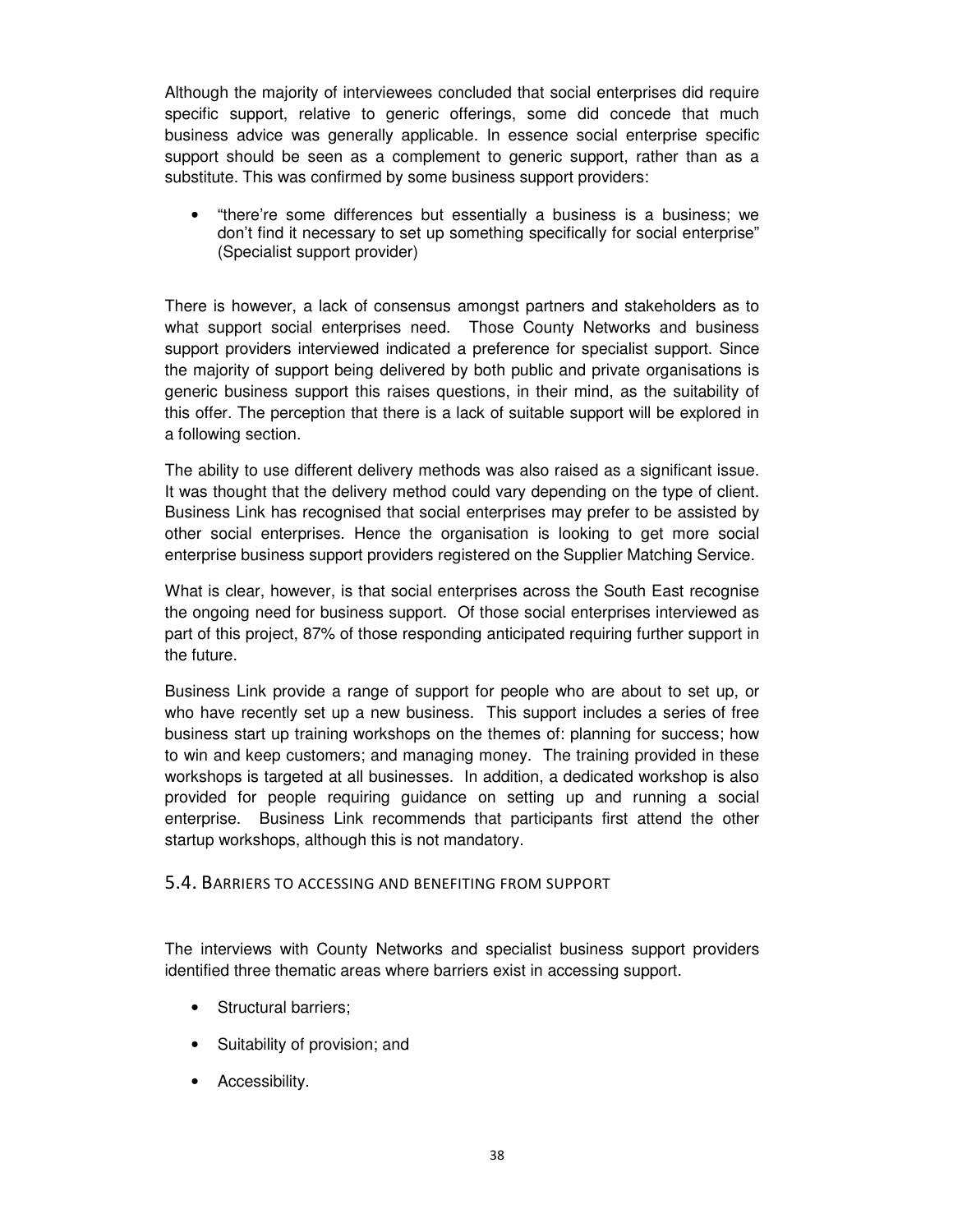In addition to these barriers two interrelated issues relating to the Business Link Service are explored:

- The Supplier Matching Service (SMS); and
- the IDB.

#### **Structural**

SEEDA, like all RDAs, has taken over responsibility for the funding and contract management of the Business Link service. In the South East, SEEDA has purchased a regional framework, delivered by six local providers. This provides greater local presence than is the case in other regions, but also creates the need for a more structured relationship between the local and regional levels.

This will be necessary to ensure that there are opportunities for collaboration and synergy between the Business Link providers, and between the regional level and local organisations and providers of business support.

There is, therefore, a need to ensure an effective linking mechanism between the regional and the local levels. Two possibilities have been identified to provide the linking mechanisms between regional and local organisations.

In the first, it is possible to segment support to social enterprises upon a particular differentiating factor – for example in governance with e.g. Social Firms UK facilitating the link between Business Link and all social enterprise set up as social firms within the region.

The second possibility is to continue to take a spatial approach in delivering business support. This requires sub-regional bodies to facilitate working relationships between local support providers and Business Link. This was one of the original intentions of the County Networks; however they currently deliver this role on a differential basis and are likely to continue to do so

Potentially, there is also a role for the se2partnership in co-ordinating some of these activities and in promoting greater consistency between the functions and practices of the County Networks, and other intermediary organisations. se2partnership could play an important bridging role in this regard.

The County Networks are changing, indeed the term 'County Network' is strictly no longer accurate. However, at present, the function and operations of the County Networks differ in each area and no blueprint or common structure is evident. In fact, in some senses they exist as separate sub-brands. Some are networks of social enterprises and function to provide mutual support, development, goodpractice and collaboration. Others are networks of organisations providing support for social enterprises or having an interest in their development and growth.

Some County Networks are better resourced by being anchored in a larger host organisation. The position of others is at best unclear and at worst very precarious. The review of business support systems did not incorporate an evaluation of the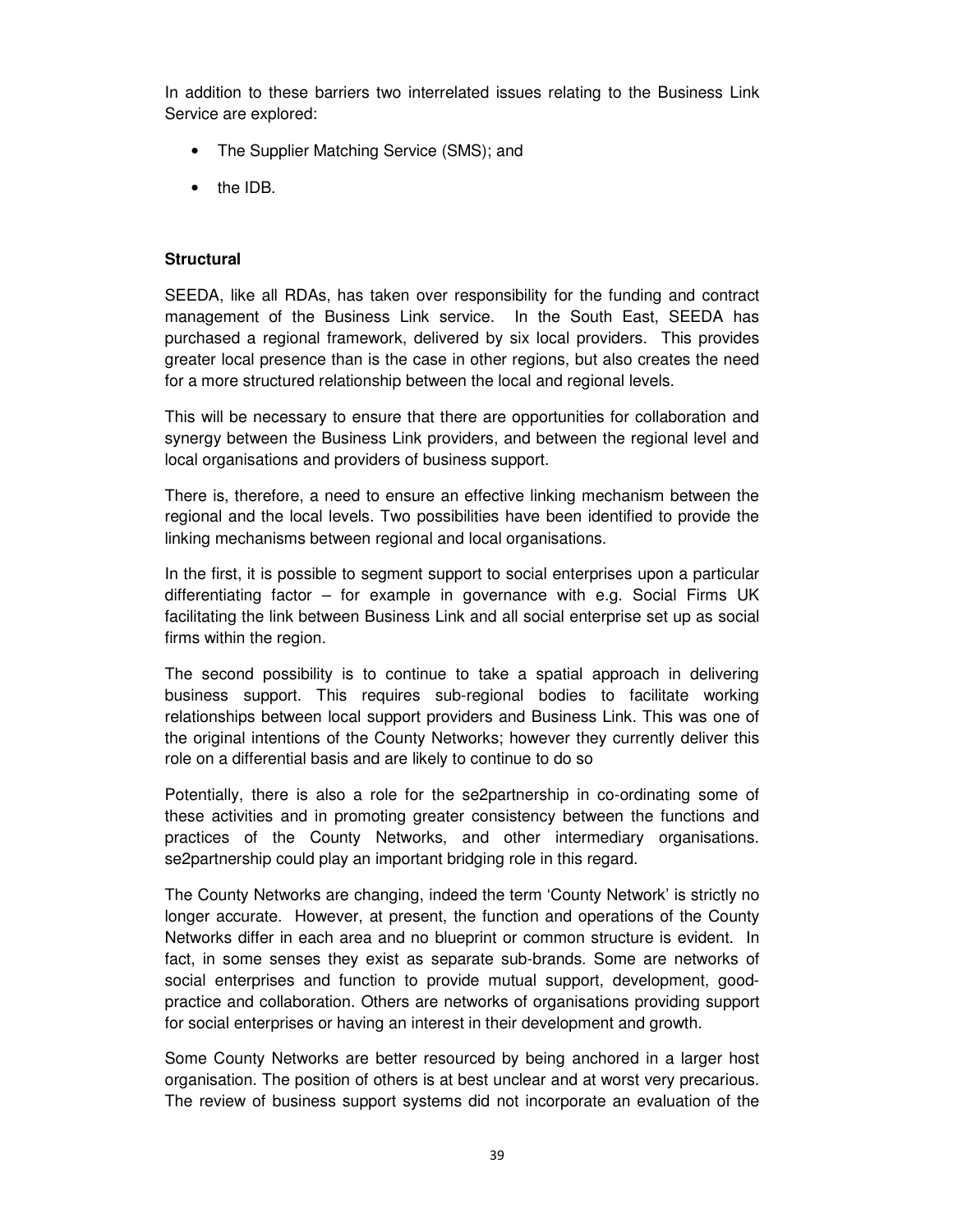County Networks but it is clear that there are no apparent indicators of success and no definable patterns of relationships that can be attributed universally.

Despite these limitations amongst some of the County Networks, they could be an important piece of the infrastructure for social enterprises; either in linking up the different agendas of partners and stakeholders, or in providing a self-help and peer support function for social enterprises.

While County Networks would not favour the imposition of a common clearly defined role, they recognise the benefits of being resourced adequately to take forward a common agenda and agreed strategy across the region as a whole. However, there may be positive benefits to be accrued by the networks offering a more consistent and comparable set of activities. Currently the levels of resource do not allow for this and there is an absence of an agreed strategy for social enterprise support across the region which capitalises upon the knowledge, experience, and good will of the networks. The se2partnership again has a potentially important role to play in bringing greater consistency and facilitating the sharing of effective practices across the region.

Of particular concern, explored elsewhere in this report, is the finding from the interviews that some County Networks are entering into arrangements to purchase business support to meet the needs of their local social enterprises. This challenges the aims of the business support simplification process and the development of Business Link as the access brand for publicly funded business support. The se2partnership could play an important role in ensuring that where this occurs, provision is consistent with the BSSP and accessible through the Supplier Matching Service.

On a related point, there is also an ongoing need to improve the effectiveness of IDB in correctly identifying the needs of social enterprises and referring them to appropriate provision.

#### **Suitability**

Business Link believe that a social enterprise generally goes through the same start-up processes as any other businesses and like a typical business encounter four main barriers during the start-up phase – money, people, sales and marketing, and the law/governance.

However, there is a widespread perception amongst both the County Networks and specialist support providers that Business Link do not understand the particular motivations of social enterprises. This is coupled with their perceived limited experience in providing support on social impact and the legal and governance structures of social enterprises. (It is important to note that these views are perceptions of those interviewed and that this research does not constitute an evaluation of Business Link, the County Networks or support providers.)

Amongst those interviewed the Business Link start-up workshops received mixed views ranging from excellent to very poor. Some networks stated that they would never refer social enterprises into Business Link start-up workshops. Some also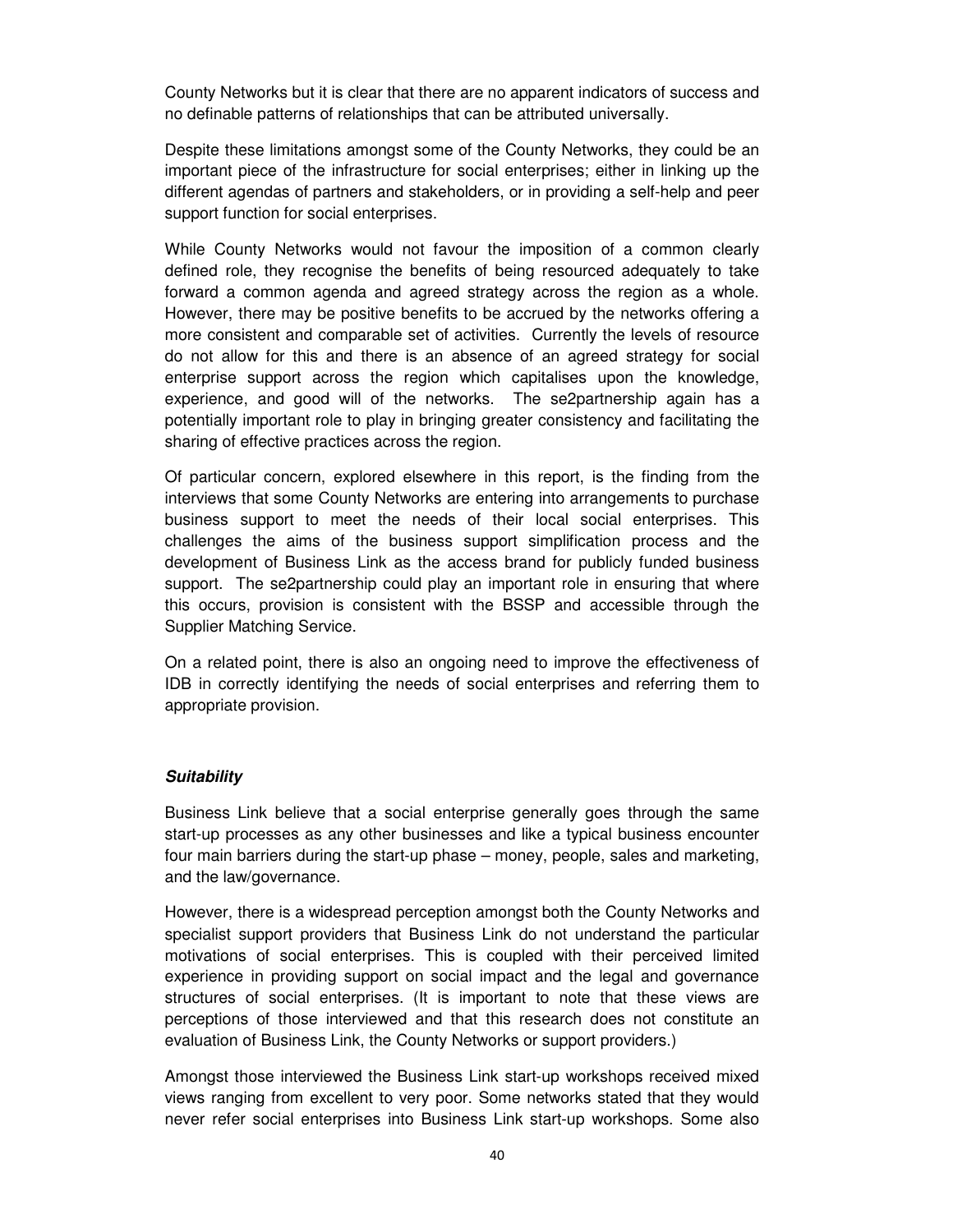questioned the necessity for social enterprises to attend all four workshops, rather than the one social enterprise specific workshop. As noted earlier, this requirement has now changed, reinforcing the fact that there is a real and ongoing need for better communication between all parties. Again, this may be a role for se2partnership.

The suitability of current support available to social enterprise received very mixed reactions amongst specialist providers themselves. However, consensus did emerge on one possible reason for discord with Business Link concerning the suitability of their service. Specialist providers were unsure whether Business Link had made the distinction between enterprises run by a social entrepreneur and those run by cooperative type management. The former, with one individual is much more typical of a 'normal' enterprise and hence the Business Link product may be more suitable to these type of social enterprises rather than those run and managed by consensus.

While there is no evidence to support this assertion, Business Link has recognised that corporate governance is a key component of their support that is differentiated for social enterprises.

• "When you are not dealing with an owner/manager but with a group of individuals who have come together, this can result in the advisor using a different approach" (Business Link)

The journey involved in establishing a social enterprise often requires a high degree of consensus building amongst a community of interested individuals, and can often involve lengthy and important discussions about constitutional matters and the clear identification of community benefits and social aims. This process does not fit comfortably with the delivery of standard pre-start or start-up advice. It may be the case that there is an enhanced role here for the Business Link Enterprise Gateway service.

Business Link believe that their advisors are able to do this and hence ensure that the support they provide is suitable to the social enterprise sector. However other providers are less sure:

• "Clients referred into Business Link often do not get what they want" (Social enterprise development agency)

Although, there is again a contradiction here as there is also the view that social enterprises are not entirely sure what support they require.

The County Networks and some specialist providers also feel that the style and formality of the support delivered is particularly important in meeting the needs of pre-start and start-up social enterprises. Many social enterprises emerge from or are spin offs from Community and Voluntary Organisations/Charities and are more comfortable with community development approaches to find enterprising solutions to social challenges. The view was expressed, that they prefer not to opt in or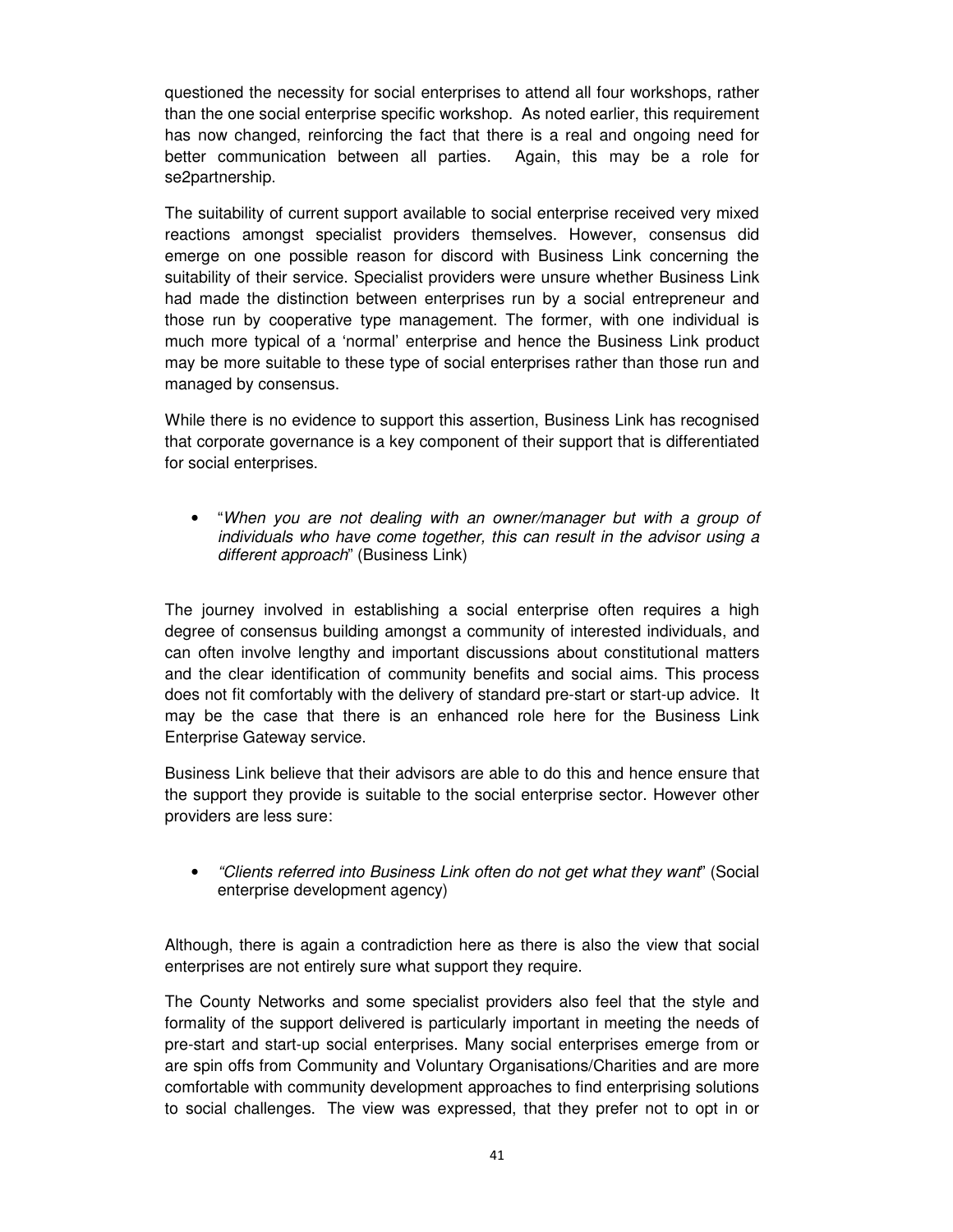when referred very quickly opt out of support designed around the needs of mainstream pre-start and start-up enterprises.

In conjunction with demand from pre-start and start-up social enterprise there is significant demand from mature social enterprises requiring support which have different needs than start-ups. Mature social enterprises require assistance centred on how to grow and expand the enterprise thus delivering greater community benefits. Interestingly this was felt by both the County Networks and by specialist support providers to be a gap in the market. Obviously this falls clearly within the remit of Business Link and perhaps the issue is that effective referral mechanisms are not in place to ensure that social enterprises are able to access the support or perhaps, as mentioned by some County Networks, there is an issue of affordability. It is important here to make a distinction between the Business Link service, which is free, and any business support service that any social enterprise is referred to following diagnosis, which may well have costs attached.

In conclusion, the negative perceptions of Business Link from some County Networks, specialist providers and some social enterprises raise a number of issues that must be addressed.

Business Link is positioned as the access brand for publicly funded business support and the BSSP is moving forward. In the immediate period, neither of these policy positions is likely to change. It is therefore important, not least for the social enterprise sector, that a greater spirit of collaboration and sharing is built across all partners. Where there are negative perceptions of the Business Link that impact on engagement and referral (and thus on the perception of social enterprises of the value of the Business Link service) there is a potential cost to both the social enterprise and the wider economy and community that represents a lost opportunity. The se2partnership will play an important role in addressing this challenge.

#### **Accessibility**

There were widespread perceptions amongst the County Networks that the regionalisation of Business Link support would result in support becoming less accessible. However, as identified previously, the situation on the ground is that there are six Business Link providers operating within a regional framework. This is not the case in all regions and arguably provides more local accessibility and local presence.

In some areas, the geography of provision which puts the onus on individuals travelling to support providers was raised as a barrier. This was particularly the case in the rural areas of the region. While this issue requires consideration, it is not an outcome of regionalisation per se.

The interviews with County Networks and specialist providers highlighted the cost of business support as a prime barrier to social enterprises accessing provision. This issue was not considered in the survey of social enterprises, although 75% of social enterprises who provided details on the type of assistance they received,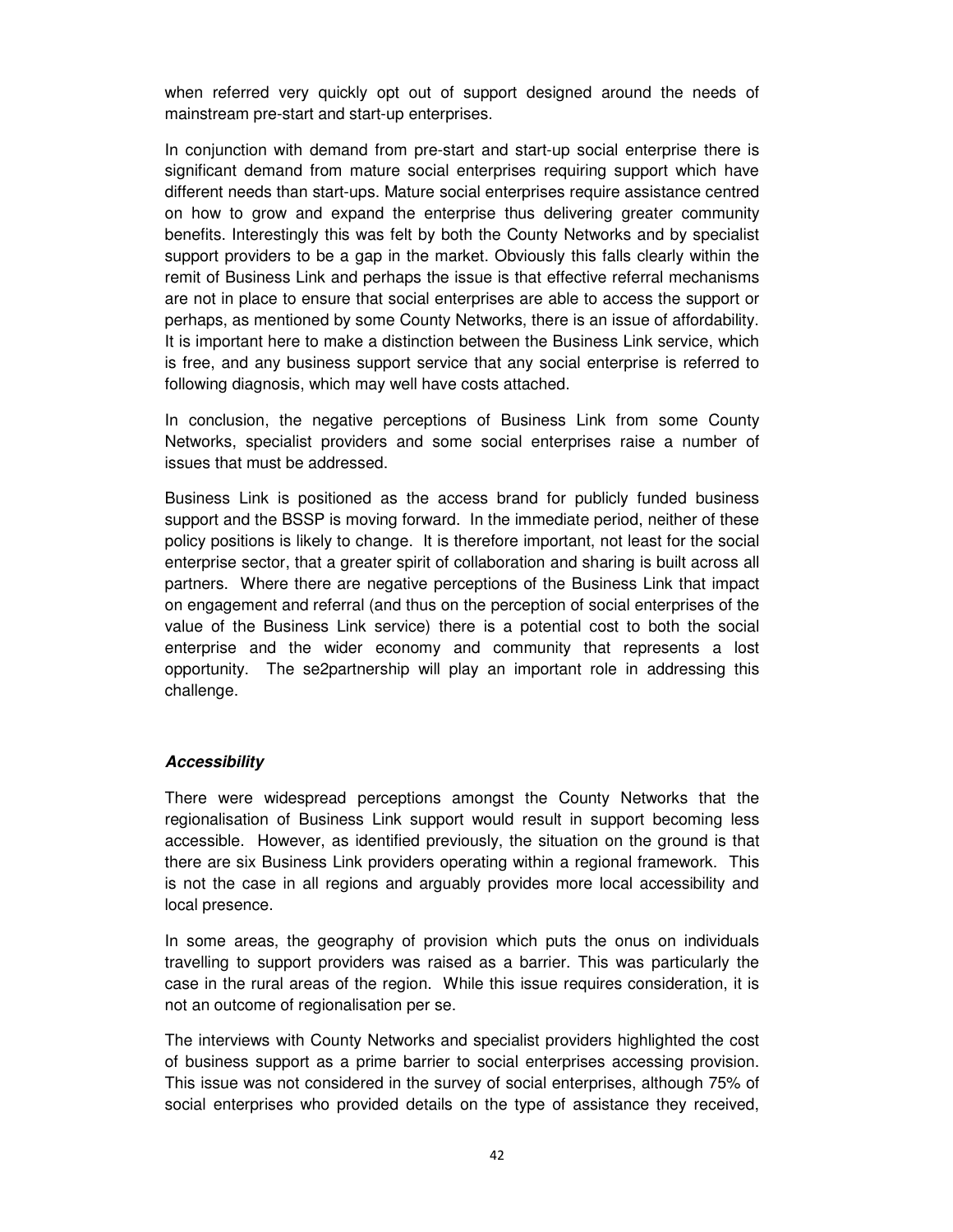indicated that they needed help with business planning and development, which may itself incur costs.

The issue of cost, and how it relates to Business Link provision, is clearly one area where there is a lack of understanding of the current model. While the cost of support may well be a barrier, the Business Link service, as previously highlighted, is free to all businesses. Despite this there was still a view amongst some County Networks thought that the costs of accessing Business Link support were potentially prohibitive.

Recognising that, beyond the Business Link service, cost remains an issue, positive mention was made of the voucher system, which will provide some subsidy to social enterprises purchasing support following referral by Business Link to appropriate providers. In addition, some of Networks are directly involved in brokering pro-bono support for social enterprises; through a planned programme of matching need with the corporate social responsibility objectives of private sector companies and particularly those providing professional services e.g. law firms and accountancy practices.

#### **Supplier Matching Service (SMS)**

The SMS is a mechanism employed by Business Link to ensure clients are referred to the most suitable support provider. The service supports the brokerage element of the IDB model.

Providers and the majority of networks were generally less positive about SMS and its capacity to refer social enterprises effectively. In some instances, network coordinators or members were registered on SMS but felt that the inability of the system to flag up or match social enterprise specialists to social enterprises would limit its success.

The majority of networks felt that although SMS was flawed as it was unlikely that a social enterprise would actually get to the brokerage stage given the issues with the front end of the IDB model. However, this is unsubstantiated, if not disputed by the survey findings where there is evidence of social enterprises accessing business support, following diagnosis, and reporting positive outcomes.

Some of the issues relating to the IDB service are explored below.

#### **IDB delivery model**

Universally, the networks indicated their willingness to and examples of, working with Business Link though not necessarily within the IDB model. There was one example where the relationship between the County Network and Business Link was clearly working very well and by close collaboration were ensuring that social enterprise referrals were dealt with appropriately. It is clear that County Networks and other intermediary organisations are not consistently referring social enterprises to Business Link. Significant activity outside the IDB model is evident and networks are adept at facilitating a wider range of support for social enterprises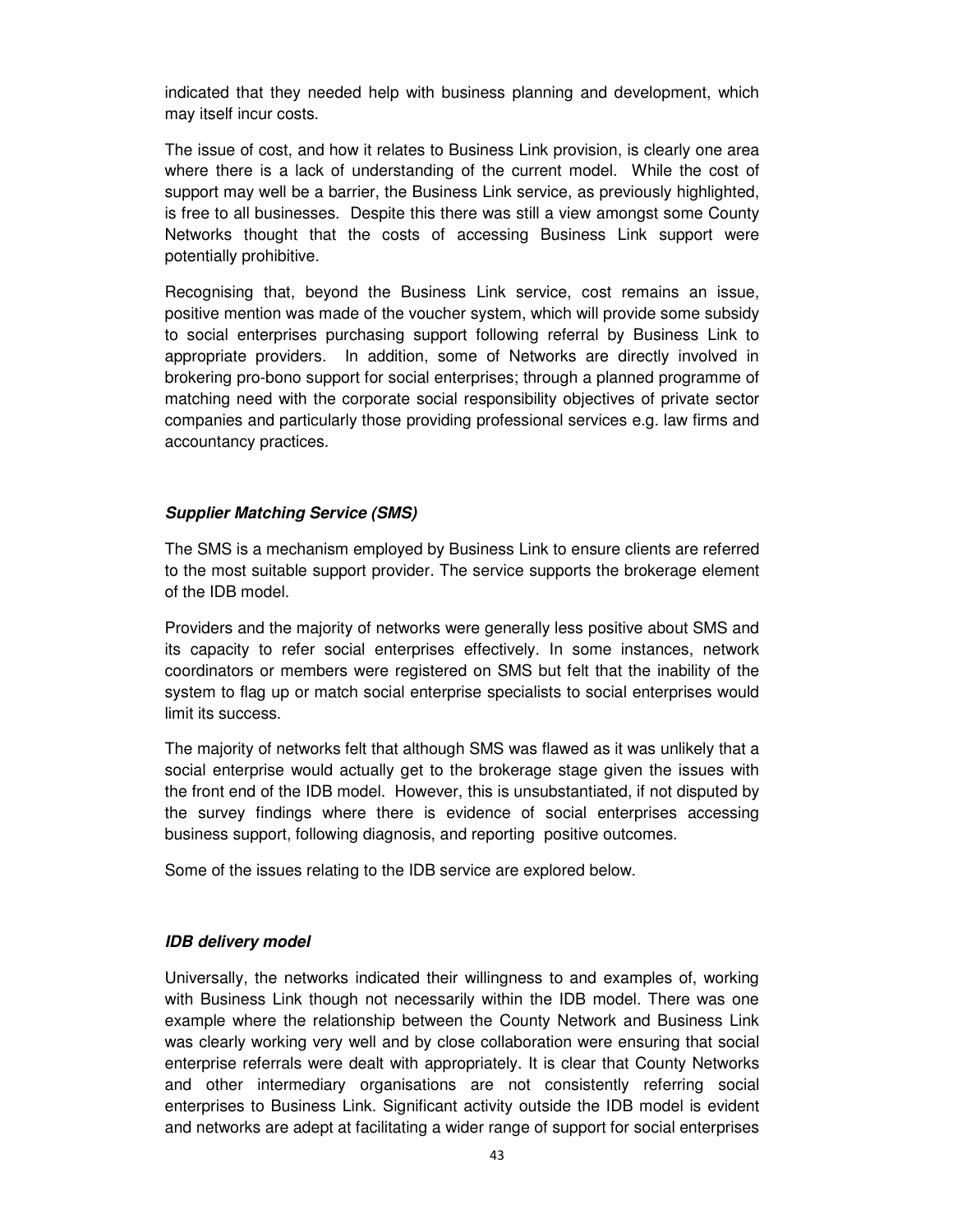<span id="page-43-0"></span>which they perceive to be welcome and a core function of their operations. In a number of cases pro-bono support brokered via the private sector is helping social enterprises to get free specialist support and the prevalence of a range of providers provides testimony to the desire of social enterprises and the networks to source support from agencies who "understand" them.

#### 5.5. PATHWAYS INTO SUPPORT

As previously mentioned Business Link is positioned as the access brand for publicly funded business support. While this policy decision is clear, what this means for other intermediary organisations is less clear.

For Business Link the County Networks should provide a linkage mechanism between themselves and the social enterprise sector. Each Business Link provider is developing a working relationship with the relevant local County Networks to ensure that this is the case. Indeed, the County Networks have a genuine desire to help Business Link in delivering support and definitely see themselves as being "part of the solution" for Business Link.

However, the networks thought that the assumption that Business Link should provide the first point of contact for all business support needs is clearly challenged by practice on the ground. Indeed, the potential growth of the County Networks can be seen from the survey of past Business Link clients. When accessing support in the future, the majority of respondents believed they would access the County Networks rather than Business Link to gain access to advice.



Figure 5.2: Past and future pathway's into support (from online survey)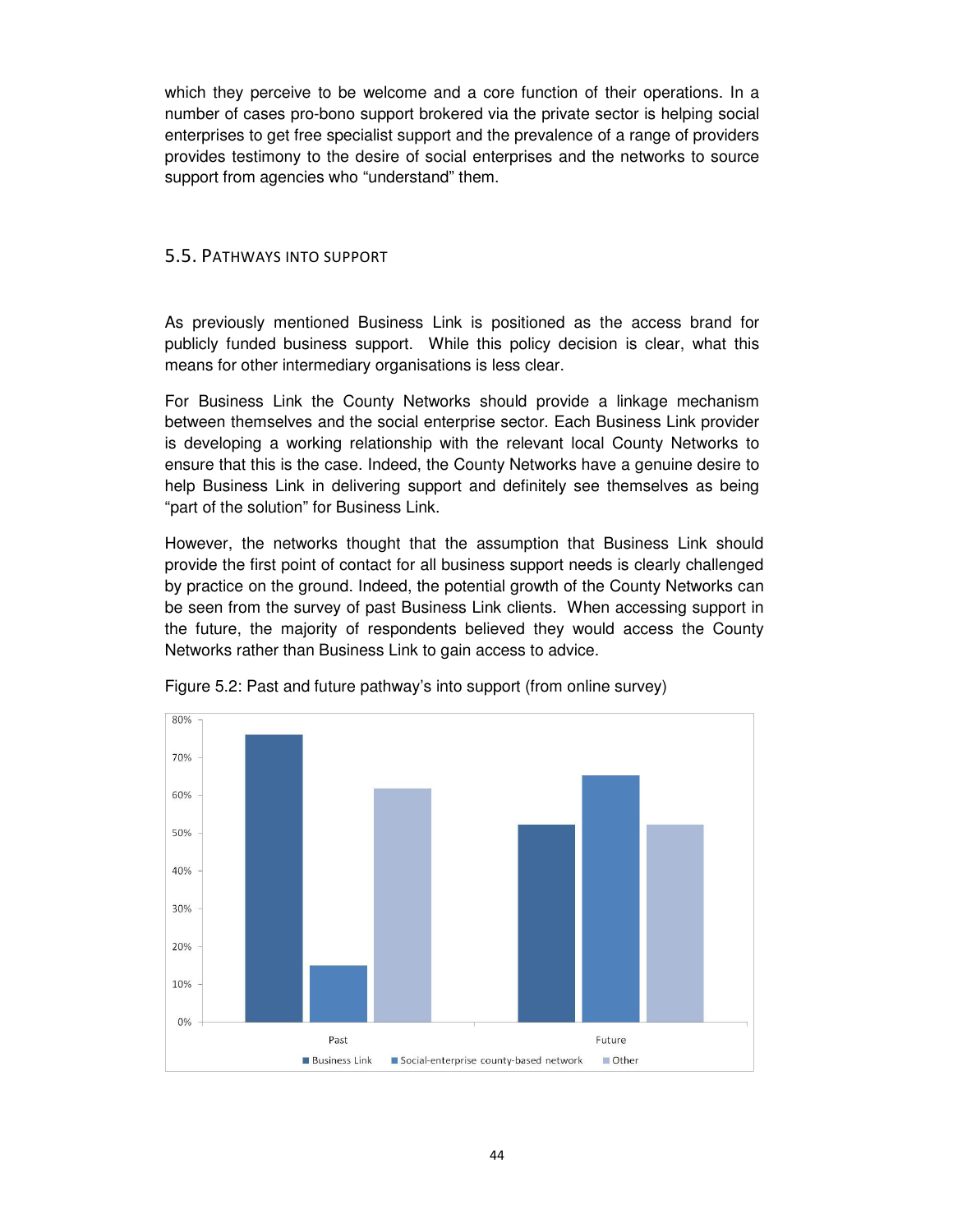<span id="page-44-0"></span>In order to improve take-up of and satisfaction with the Business Link offer it was thought that ensuring a common organisational objective for both the County Networks and Business Link around engagement could be beneficial in developing pathways into support. If this was supported by a common set of activities, agreed at the regional level, and provided by all Networks, considerable benefits could accrue.

In the majority, smaller umbrella groups and specialist support providers would concur with the point above. Social enterprises do not always access Business Link as the primary pathway into support and they do not get referred into Business Link for a diagnostic. For many smaller organisations this was in part a result of a lack of working relationships with Business Link as well as unsuitability of the Business Link offer:

• "Our relationship with Business Link is almost non-existent at the moment" (Specialist support provider)

In contrast, many smaller support providers were being pro-actively engaged by the county based networks. This is likely to be a result of the various mapping exercises that the County Networks have completed.

#### 5.6. PROVIDING SUPPORT IN THE FUTURE

Finally as part of our discussions with consultees we asked for their thoughts regarding how the support infrastructure in the South East could be improved.

The networks were appreciative of the support SEEDA has put into the subregional infrastructure and their efforts to support social enterprise growth and visibility. However a number of networks were also unsure about their future given the absence of a supportive host organisation in which they could continue to provide a coordinating function. Amongst the County Networks with alternative funding streams and a supportive host, there were some concerns that they were providing a support function for the sector without funding and there was the perception that the networks and other partners were subsiding services that should be provided by Business Link. However, the role of Business Link no longer involves the provision of the type of activity they refer to.

Those networks based upon members of social enterprises had tended to develop a range of services that were of mutual benefit and provided numerous reasons for members to remain engaged. Generally, these networks were also less dependent upon future funding and dedicated staff.

In all cases, the networks felt that there was a clear case for enhanced investment in awareness raising and significant contributions to be made through procurement strategies, local area agreements, economic development strategies and in helping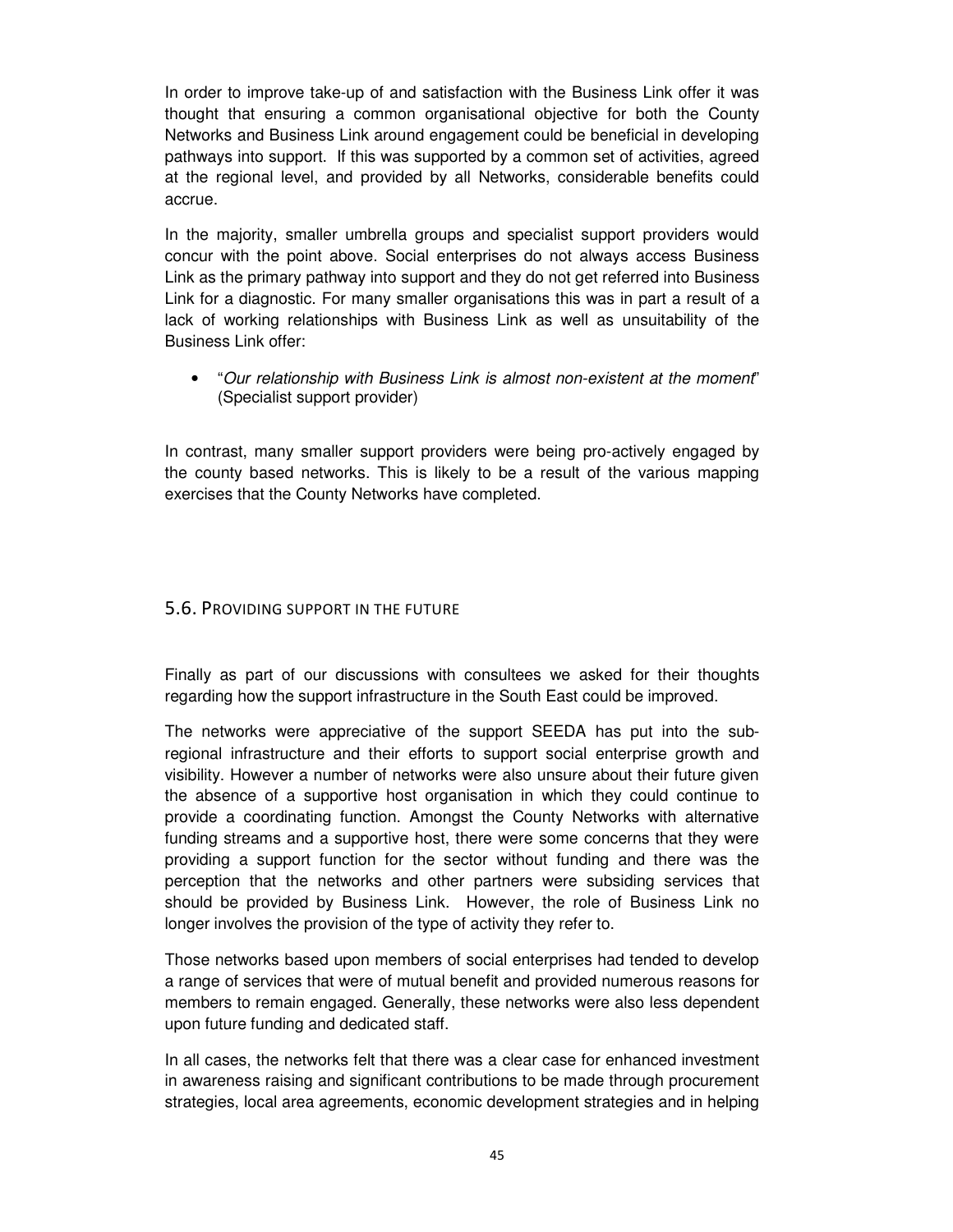rural economies respond to the closures of vital local services (shops, post offices, schools etc).

A number of networks felt that the low numbers of trained advisors in their areas was limiting their ability to help new social enterprises start-up and to raise awareness of social enterprise solutions in communities that could benefit. Other areas felt that there is more than enough support providers but very little effort being put into campaigns to raise awareness.

Despite obvious variations in the performance of the networks, all were able to describe a future for social enterprise in a way which made a strong case for further investment and for SEEDA to incorporate assistance to social enterprises as a contractual output.

As identified throughout this section, there may be an important role for the se2partnership to play in addressing some of the issues raised above. The investments made by SEEDA in the infrastructure arrangements including the County Networks and se2partnership have produced considerable but often inconsistent benefits for the sector as a whole and have helped scope, and in some cases meet, demand for support and capacity building across the region. Moving forward, our consultations have identified a clear need for a range of actions to be provided via se2partnership. These include:

- Generating support and development programmes that are responsive to the local needs of the county networks
- Providing training and development service for the County Networks and specialist providers
- Effectively representing the sector in the region and influencing strategy and policy
- Providing an effective brokerage role between SEEDA, Business Link, the County Networks and the specialist providers and working to progress the BSSP and ensuring that the IDB model is responsive to the needs of the sector
- Raise awareness of the sector and ensure that Local Authorities and other public sector bodies recognise the contributions of Social Enterprises via Local Area Agreements and procurement arrangements
- Maintain an overview of and develop the intelligence base for the sector
- Establish and broker support for an agreed "core offer" for County Networks and help them develop the capacity, where necessary, to deliver this offer.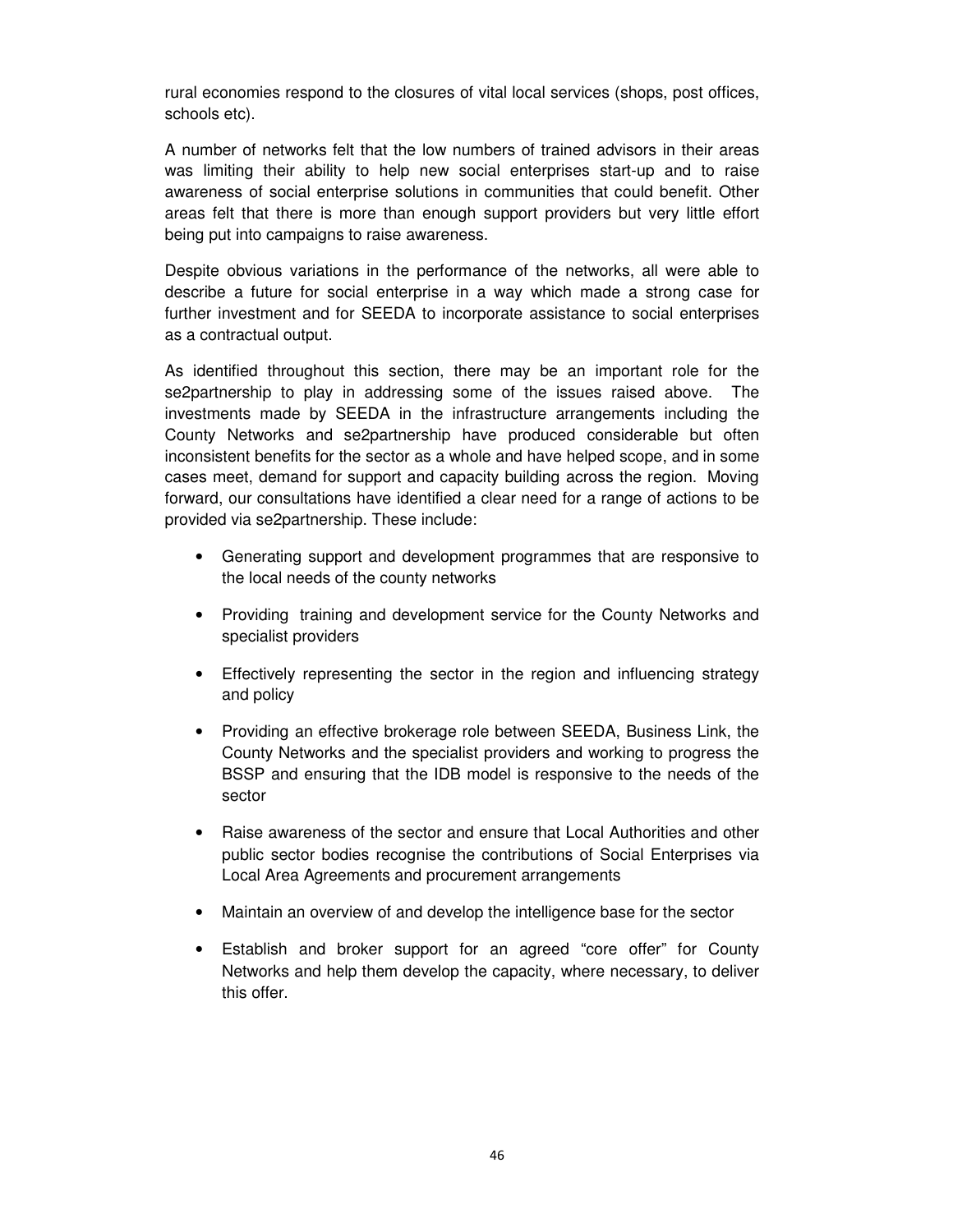# <span id="page-46-0"></span>6. FORWARD LOOKING STRATEGY AND RECOMMENDATIONS

# 6.1 INTRODUCTION

This section of the report considers how, on the basis of the results of this research, the support infrastructure for social enterprises might be enhanced. Our recommendations are structured around four key dimensions:

- Developing a refined segmentation strategy;
- Effective use of intermediary organisations;
- Enhancing Business Link and the IDB Service;
- Encouraging specialist provision.

# 6.2 DEVELOPING A REFINED SEGMENTATION STRATEGY

In this section, a range of segmentation strategies are proposed which can be used to inform and prioritise future support activities. Taking an explicit approach to targeting is important in defining the expected outcomes of support and designing the most suitable suites of interventions. Thus the segmentation approach will be of particular importance when considering where the mainstream offer can be enhanced or targeted to meet the needs of social enterprises.

Segmentation can be based on three main approaches:

- Social enterprise characteristic segmentation;
- Personal characteristic segmentation;
- Enterprise activity and support needs segmentation.

This report presents the findings of the enterprise characteristics that are most commonly used, namely size, location and economic/industry sector of organisations. Information on the other two approaches is not available through the mapping process in this project. However, there are other sources of information that can be used to identify characteristics and the nature of these segments. For example there is knowledge in previous studies concerning the different types of support required for particular segments of the social enterprise population.

# Social Enterprise Characteristic Segmentation

The mapping exercise in the project provides the most comprehensive data to date on characteristics of social enterprises in terms of sector, size and location. With this information the outreach programmes and support for social enterprises can be targeted and is more likely to have a greater impact.

This mapping exercise has not included surveys so further information on enterprise characteristics is not available. While information is not available on the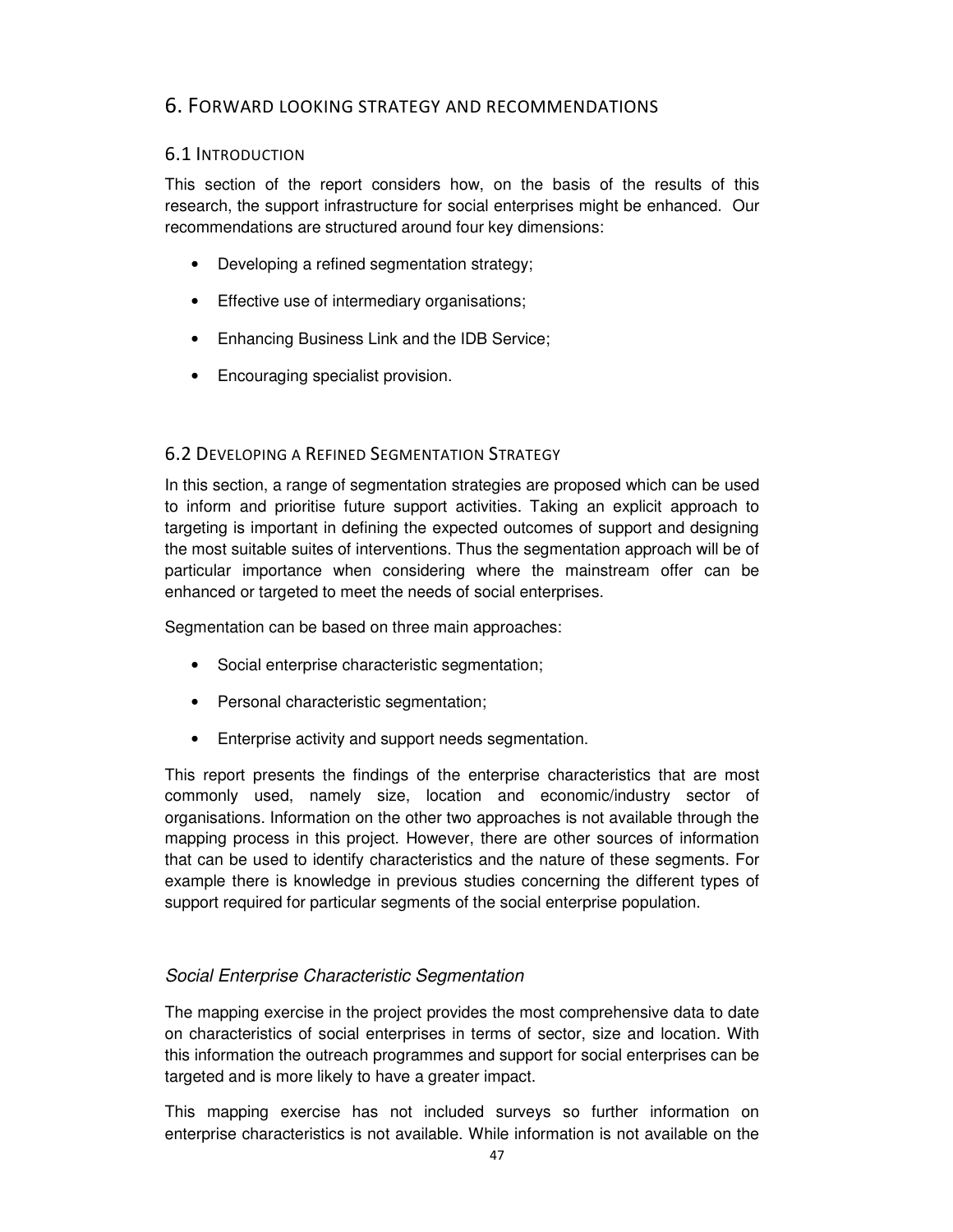performance/growth trajectories of enterprises, or on their stage of development/maturity, support interventions need to take such differences into account when planning programmes to increase engagement and to offer support.

A further distinction can be made between those starting up and those more established. Previous work has made a distinction in the start up support between the small starters beginning from nothing, the organisations moving from non trading activity to social enterprise trading activity, and finally the 'born large' organisations coming from unit transfers that spin out of the public sector, or large charities.

# Personal characteristic segmentation

Segmentation of the prestart or nascent social enterprises also needs to take into consideration the characteristics of the key players or 'social entrepreneurs'. One distinction to make is between those organisations set up by a single entrepreneur and those set up by a committee or cooperative group. Other factors to consider with regard personal characteristics include the following:

- Experience of the founder;
- The personality of the individual entrepreneur;
- The motivation to start a social enterprise;
- Education and skill level;
- Ethnicity;
- Gender;
- Age;
- Disability.

# Enterprise activity and support needs segmentation

Building on the other approaches, segmentation can identify the types of social enterprises that are most likely to have specific needs relating to different enterprise activities. There is much existing knowledge concerning the support needs of different segments of the social enterprise population with studies carried out on specific sectors, eg preschools, housing associations or sports related social enterprises.

The results available for this work allow for a range of segmentation approaches, although the lack of a specific survey means that data is only available of certain criteria (sector, size and location). Segmentation should be used for three purposes:

- 1. the design of differentiated outreach or publicity campaigns aiming to encourage social enterprises to seek support;
- 2. the design of differentiated critical paths for accessing support;
- 3. the design of differentiated support delivery approaches and content.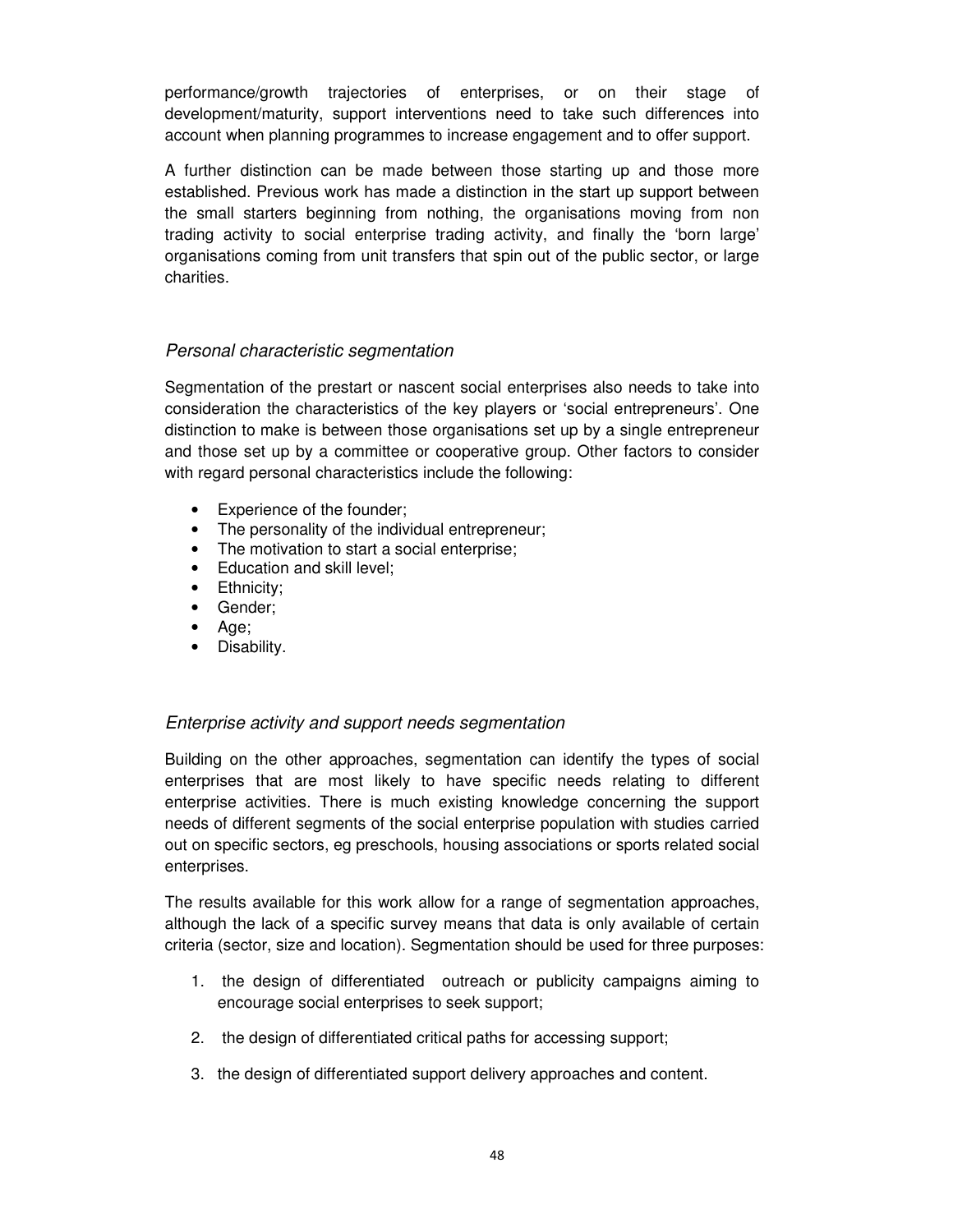<span id="page-48-0"></span>This report is not intending to give specific targets for each of these but suggests ways in which the data collected can be used to identify specific segments that require a different approach to maximise the impact of public sector funded support.

We recommend that future support should outline different approaches for social enterprises in each geographical area, for different sectors and for different sizes. It is recognised that size is a crude way to differentiate social enterprises but is the best available proxy for different support needs. In particular, we have identified the 2600 social enterprises with total income of more than £100,000 that are likely to have needs that are different to smaller organisations. Furthermore, some sectors are more likely to respond to the IDB model than others suggesting that Business Link should focus on specific sectors.

#### 6.3 EFFECTIVE USE OF INTERMEDIARY ORGANISATIONS

It is also important to consider the role of intermediary organisation and networks, in engaging, supporting and referring social enterprises to business support. At the national level the Social Enterprise Action Plan clearly recognises the importance of networks in supporting the social enterprise sector. Recent research undertaken for the Office of the Third Sector<sup>6</sup> described the four stages of the development of a network:

- Acquisition getting the users;
- Retention keeping the users;
- Participation involving the users; and
- Growth adapting the evolving needs of the users.

The report notes that it is also during that this growth phase that "most networks need external investment" and that this is often in the form of "working capital to cover the time-lag between costs associates with increasing the level of sophistication of paid-for services and the anticipated earned income that will result from these services through membership fees, sponsorship, selling services, etc."

The research for the Office of the Third Sector also identified seven characteristics of a 'good' network, specifically:

- Track record ability to demonstrate appropriate level of development;
- Membership large proportion of organisations that could be members are members;
- Activity services are well used and sufficient to create momentum;
- Connections directly between members;

l

 $^6$  Cabinet Office – Office of the Third Sector, Review of Social Enterprise Networks, Rocket Science UK Ltd.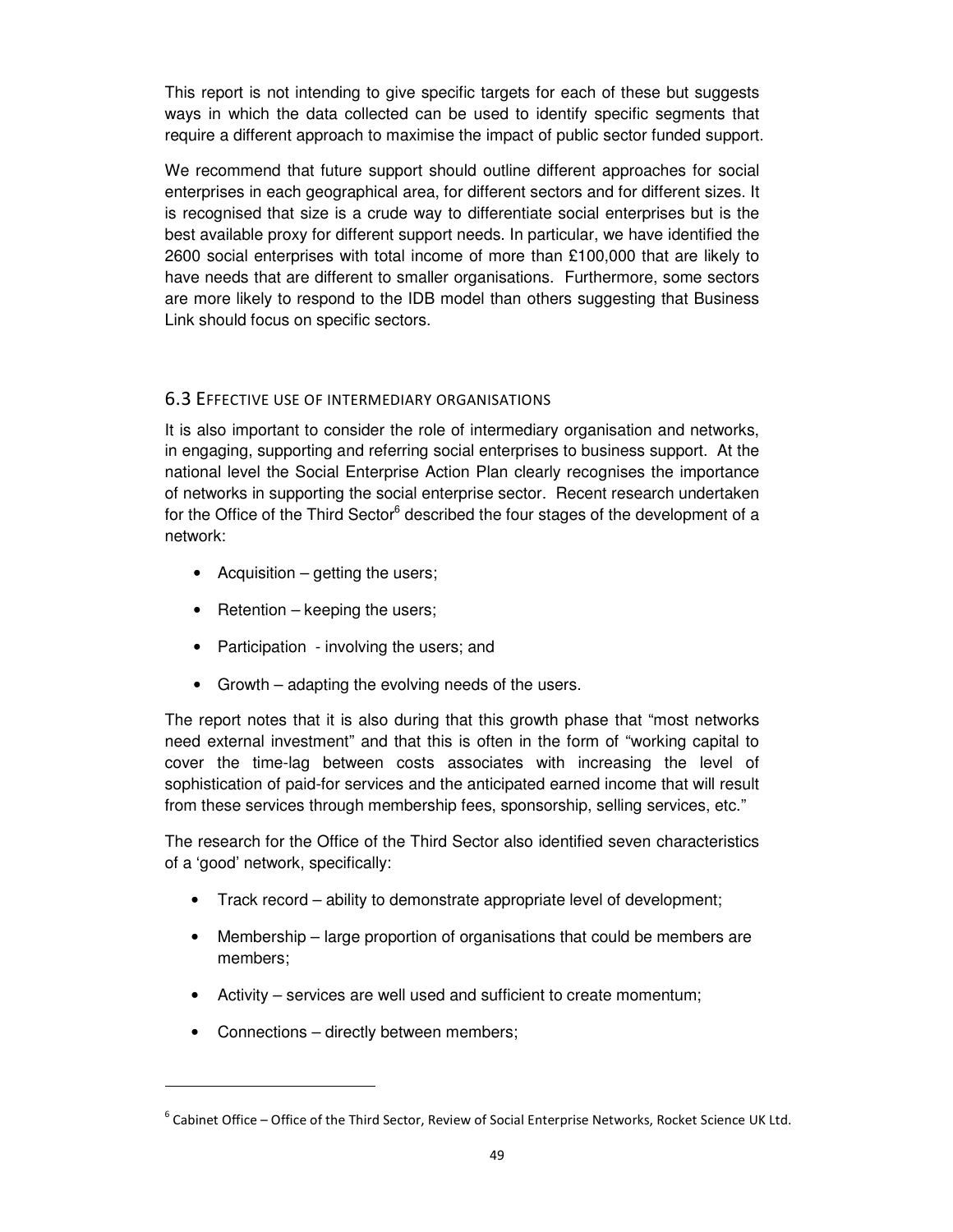- Direction steering group provides direction, co-ordination and organisation;
- Objectives works towards clear objectives; and
- Resources appropriate to deliver level of service expected.

Clearly, there is a need for effective intermediary activities at the local level, both to generate local market intelligence on the social enterprise sector, and to provide a link between social enterprises at the local level and regional and sub-regional support infrastructure. Ideally, this should encompass keeping track of the social enterprise community, generating market intelligence on the formation of new social enterprises, providing intelligence on the type of support demanded by existing and nascent social enterprises and tracking the performance of existing social enterprises. This should inform the activities of Business Link, and ultimately business support providers.

In the South East context, the County Networks should be an important piece of infrastructure for engaging, supporting and referring social enterprises across the region. However, the research suggests the experience of County Networks varies considerably. SEEDA's support in the early stages of the development of the County Networks clearly helped to stimulate the social enterprise community across the South East. However, the loss of funding at a time when a number of the networks were entering into the growth phase of their lifecycle is a cause for concern.

In absence of SEEDA funding, the networks have been left at different stages of growth and therefore there is differential capacity across the County Networks. In many areas, the County Networks have created effective local markets for delivering or brokering the delivery of effective business support for existing or new social enterprises, and their reputation for doing so is good. The roll out of the IDB model and the withdrawal of the previous contracts have left some of the networks, their partners and specialist providers with a number of dilemmas:

- Demand for their services is growing but they are less well resourced to deliver (pro bono delivery is evident but is not easily sustainable in the long-run);
- Continued delivery duplicates Business Link provision and undermines efforts through the Business Support Simplification Process; and
- Other funding partners are less than happy with supporting the delivery of a service which they believe should be delivered effectively or paid for by Business Link.

Where the County Networks appear to be best positioned, is in those instances where they are located within a larger VCS or social enterprise infrastructure organisation, which is able to sustain concerted activity and is not wholly dependent upon external funding to resource the network function. This model, with specific support to broker effective delivery arrangements with Business Link offers the potential to best meet the needs of the sector but also begin to address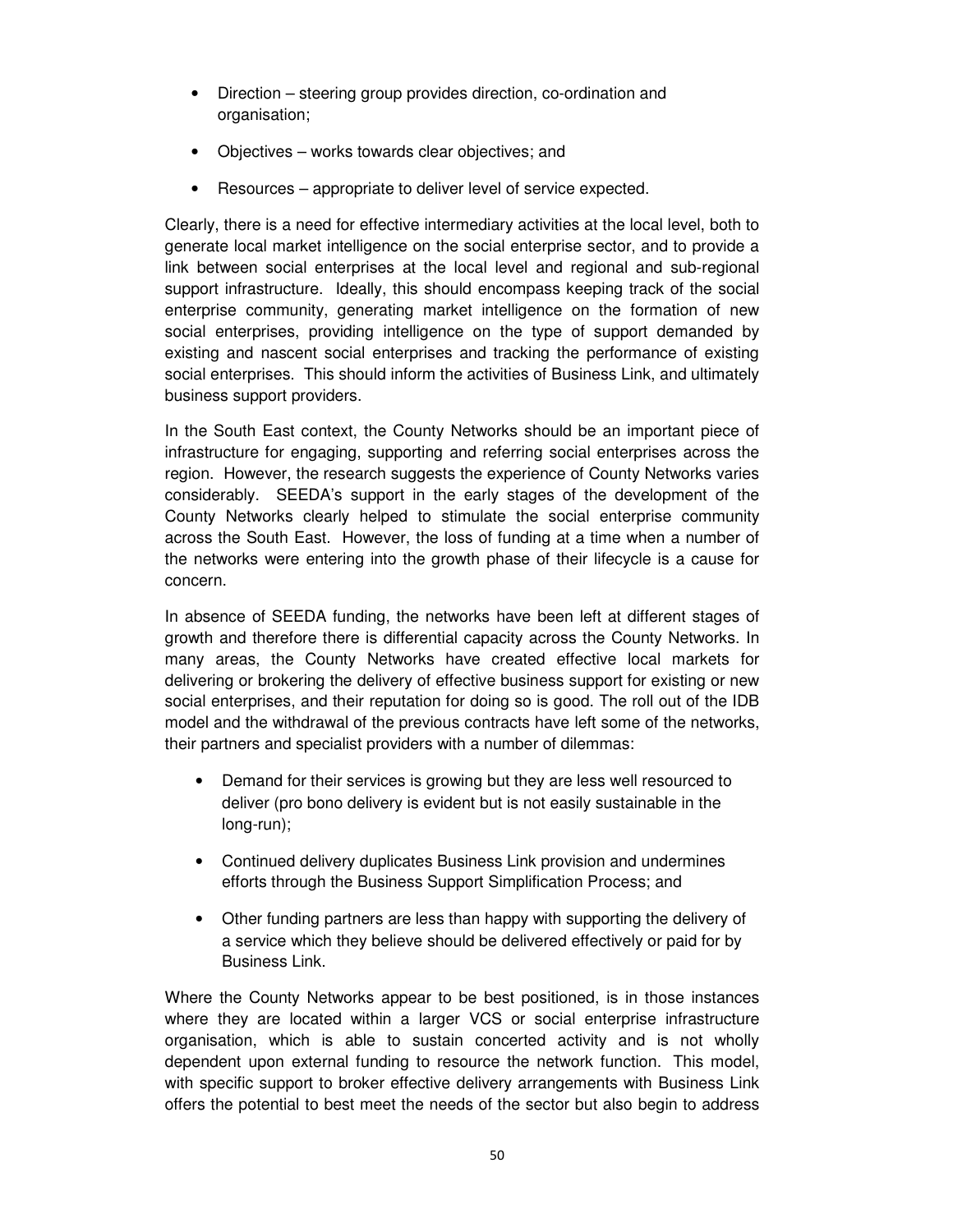<span id="page-50-0"></span>some of the BSSP and IDB compliance issues which are clearly manifest in the research findings.

Looking forward, consideration should be given to how SEEDA and Business Link is to ensure that as local intermediary infrastructure develops, either through the County Networks or other intermediaries, it is being used effectively to enhance the activities of Business Link and provide ongoing intelligence about the needs of social enterprises across the South East.

As indentified in section 5.6 there is also an important role for the se2partnership. If the partnership is able to improve communication and understanding between all partners, there will be undoubted benefits for all stakeholders and for social enterprises themselves. In addition, the Partnership also has an important role to play in promoting consistency and the sharing of effective practice across the region.

#### 6.4 ENHANCING BUSINESS LINK AND THE IDB SERVICE

While intermediary organisations, and indeed specialist providers, have an important role to play in outreach and engagement, there is also an apparent need to enhance the Business Link service.

In many respects, the support needs for social enterprises are the same for any other business. Given the positioning of Business Link as the access point for business support services, and the role of the IDB service in diagnosing support requirements, it is critical that Business Link is able to offer a quality assured service to the region's social enterprise sector.

The research shows that, against a generally positive position, there have been mixed experiences of the current support offered via Business Link. For those individuals, or organisations, considering starting a social enterprise the Business Link start up service includes provision for social enterprise, in the form of a specific seminar focused on social enterprise, which runs alongside the other start up seminars. There are also high expectations of the voucher scheme.

Positive feedback was received on the previous programme of training business support advisors on how to best support social enterprises. Over time, the benefits of this previous exercise will dissipate, as staff move on and new providers enter the market, consideration should be given to how this process could be repeated.

It may also be appropriate to look at the formal 'certification' of support for social enterprises. This could be achieved through encouraging the take up of the SFEDI certification and specifically the dedicated social enterprise elements of the standard.

Some of those receiving support felt that Business Link's diagnostic was too generic for social enterprises, although this was not universal, there was still some concern that Business Link was not fully capable of meeting the needs of social enterprises. The majority of social enterprises interviewed felt that the service offered by Business Link needed to be improved to make it more suitable for social enterprises.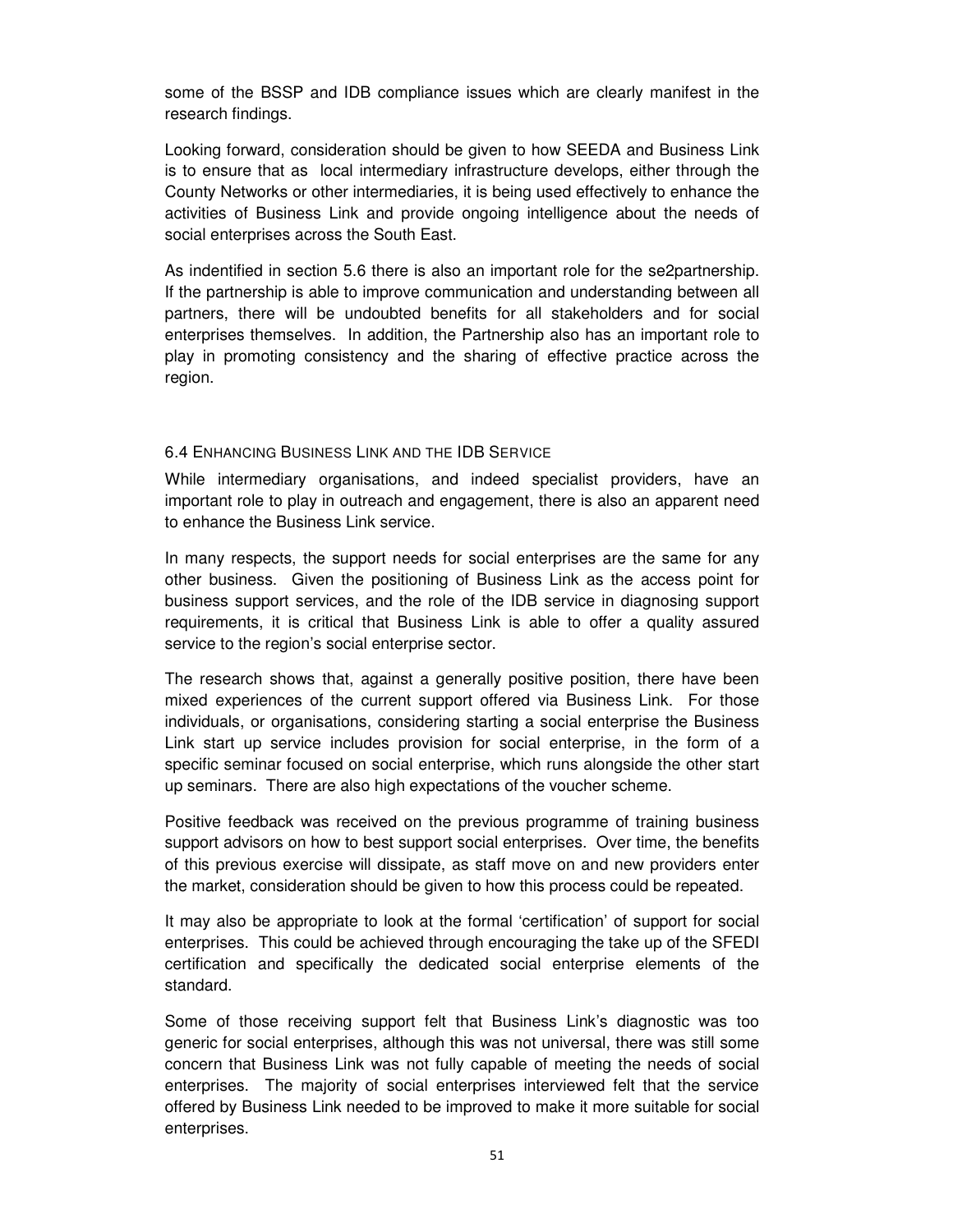<span id="page-51-0"></span>If social enterprises and some support providers do not perceive the diagnostic is fit for purpose, this may have a negative impact on the take up of the service amongst other social enterprises. Therefore, it is important that Business Link build a portfolio of case studies of social enterprises that have positively benefited from the diagnostic service. This should be used in promoting the IDB service, both to social enterprises and intermediary organisations, including the County Networks.

In a number of instances the County Networks are providing a mechanism for circumventing Business Link as the preferred access route, and in some cases actually encouraging this to happen. However, going forward, there is a need for intermediary organisations, including the County Networks, to have confidence in the service provided by Business Link and to provide a consistent signposting role to the support offered through Business Link. This applies to all stages of the information, diagnosis and brokerage service. From the moment an individual indicates that they are considering establishing a social enterprise, or an existing social enterprise realises it has development needs, through to the identification of sources of support, there is a need for confidence in the services provided. If this is not the case, they will not direct individuals or organisations to Business Link.

 At present this confidence is not universal. Where Business Link is well regarded there is usually significant involvement from the respective County Network, or alternatively a specialist social enterprise provider. This demonstrates the importance of good working relationships, specialist knowledge and effective referral mechanisms at the local level. While this is present in some sub-regions it is, again, not universal. In reality, however, this will only occur in those areas where the County Networks provide a consistent approach for local social enterprises seeking support.

While it is not necessarily the case that social enterprises are best placed to provide business support to other social enterprises, there is a view that a social enterprise would like the option of receiving services from other social enterprises, providing the quality and the price are right. As the Supplier Matching Service matures, where social enterprises are requesting brokerage to support providers, Business Link should consider how to best include social enterprise provision amongst the referral options.

#### 6.5 ENCOURAGING SPECIALIST PROVISION

The results of the survey of social enterprises, who have received assistance from Business Link, suggest that there remains an ongoing need for general support for business planning and development. Specifically, the principle barrier to growth and development relates to accessing finance. In addition, sector specific and locational barriers, such as lack of suitable office space, were also identified.

On the whole, these barriers are not untypical of any small business. However, when it comes to accessing business support, intermediary organisations clearly play an important role. While generic business support can be of relevance, there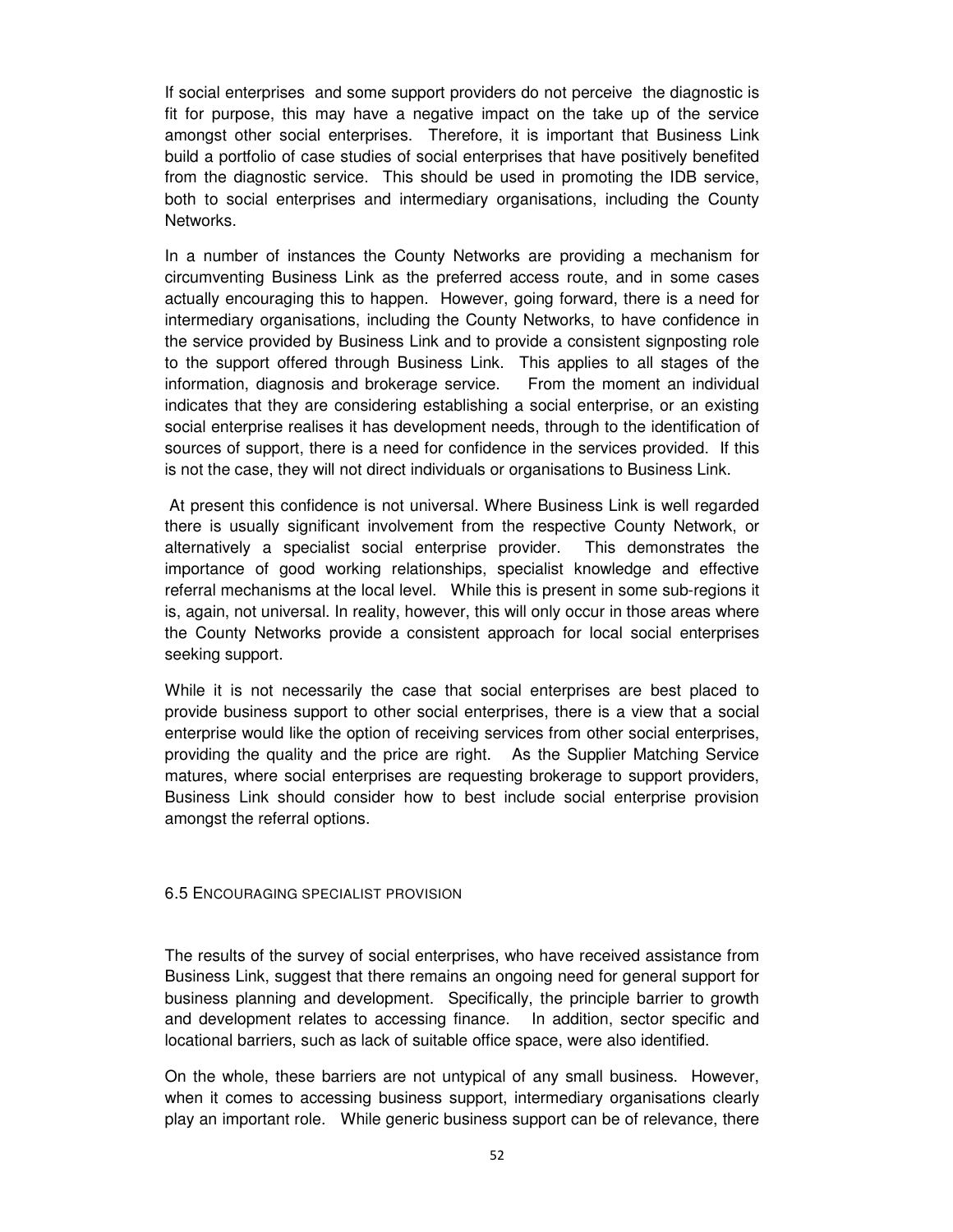are, however, some important differences, both in terms of the content of support and the approach to delivering support. With respect to the content of business support, there is a clear recognition of the importance of governance and legal matters to the social enterprise sector. This is acknowledged by social enterprises, the County Networks and Business Link.

In terms of approach, the formality and style of approach is seen to be an issue for the social enterprise sector, although this is acknowledged to be more of an issue for start up and pre-start activities. Many social enterprises emerge from, or are spin offs from, voluntary and community organisations or charities. As a consequence, in their early stages, social enterprises are frequently more comfortable with community development approaches to finding enterprising solutions to social challenges. They prefer not to opt in, or when referred, tend to quickly opt out of the Business Link service.

In terms of specific support, such as marketing or business planning, the survey and consultations seem to suggest that the experience of delivery through Business Link, while generally positive, is mixed, and that there is significant room for improvement. This in turn suggests an ongoing role for the County Networks and se2partnership.

The research has identified three thematic barriers to social enterprises accessing and benefiting from business support. Firstly, in terms of structural barriers, recognising the important role that the County Networks play in engaging and signposting social enterprises to support, the fact that the County Networks vary considerably in terms of their current stage of development means that there is no consistency of support available through the County Networks. Over time, and accounting for the different local circumstances, the County Networks should be encouraged to develop a common set of core services. While this should not be overly prescribed, there would be benefits from a more common service offer. It is particularly important that that the links between the County Networks and Business Link are consistent, and mutually beneficial.

The second barrier to social enterprises accessing support, relates to the perceived suitability of the support offered. The research has indentified a widespread perception that Business Link advisers do not adequately understand the particular motivations of social enterprise. While this may perception may be inaccurate, and it is not possible to assess whether this is indeed the case without a more detailed audit of advisers skills, it is a concern if there is an expectation that the County Networks and support providers are themselves to play a role in promoting the IDB model. While there is a recognition that more work needs to done on issues relating to governance and legal status, there is also a need to address the perception or reality of this issue.

There is also an issue relating to the understanding of the Business Link Service and the IDB. Many County Networks, and indeed specialist providers, believe that there should be higher levels of free or subsidised support for social enterprises and that the cost of support represents a barrier to their growth and development. While this may be the case, discussion of the issues needs to be separated from a discussion of the Business Link service, which is free. It is the business support that is purchased following referral that has a cost associated. The current voucher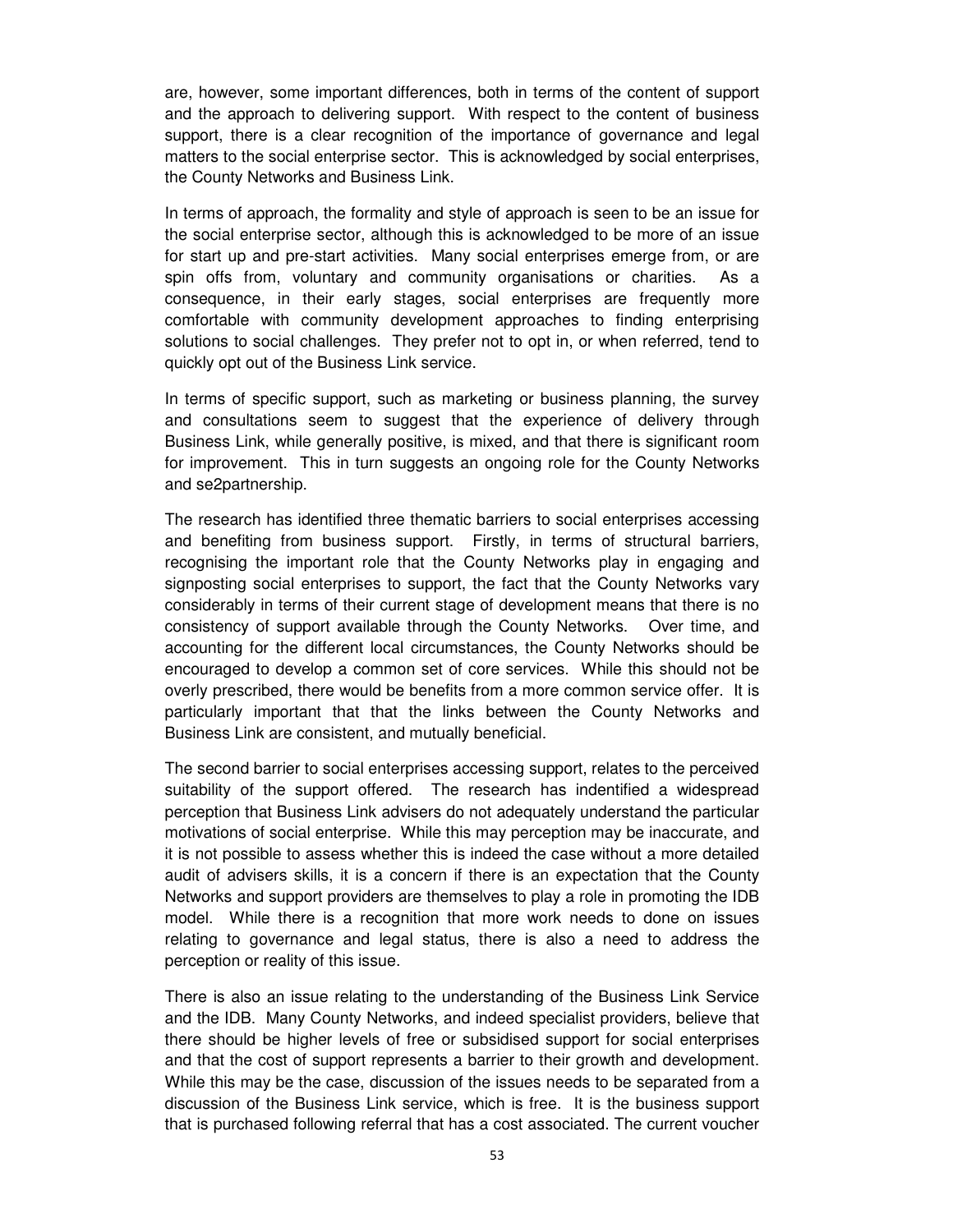<span id="page-53-0"></span>system that is being piloted is one response to this, although its long term sustainability is likely to be an issue.

#### 6.6 STRATEGY FOR CAPTURING INFORMATION IN FUTURE

As the Regional Customer Relationship and Management Information System is still being developed, this section looks at the longer term issues related to information capture. In terms of a strategy for capturing information in the future, there are four specific dimensions that require consideration:

- Mapping the social enterprise sector;
- Assessment of needs;
- Satisfaction with support received; and
- Monitoring and evaluation.

#### Mapping the social enterprise sector

One of the key elements of this assignment has been to produce a comprehensive regional picture of the social enterprise sector across the South East. This comes on the back of previous mapping exercises at both the regional and local levels. Mapping is important at both the local and regional levels, but is fraught with methodological difficulties.

Local databases provide a useful tool for intermediary organisations, such as the County Networks, to market their activities and engage with social enterprises operating in their area. However, attempts to aggregate this information to the regional level are unsatisfactory due to inconsistencies in definitions, data quality and comprehensiveness.

At the regional level there are similar difficulties, while Business Link is a regional service, there is, at present, no single CRM system and the process of aggregating data is again problematic.

National databases, such as the Guidestar database used for this assignment, provide a useful starting point. However there is a need to supplement this with more timely regional and local information, and also to ensure that there is agreement on the definitions applied to filter the overall dataset. There may be access to useful data from the forthcoming survey of 'The environment for a thriving third sector' being commissioned by Office of the Third Sector.

Moving forward we would recommend that the development of the Regional Customer Relationship and Management Information System should be the basis for establishing a single system for mapping the sector. It will be important to consider how the system is populated at the outset and to agree how the information is then kept up to date, including arrangements for feeding in local intelligence.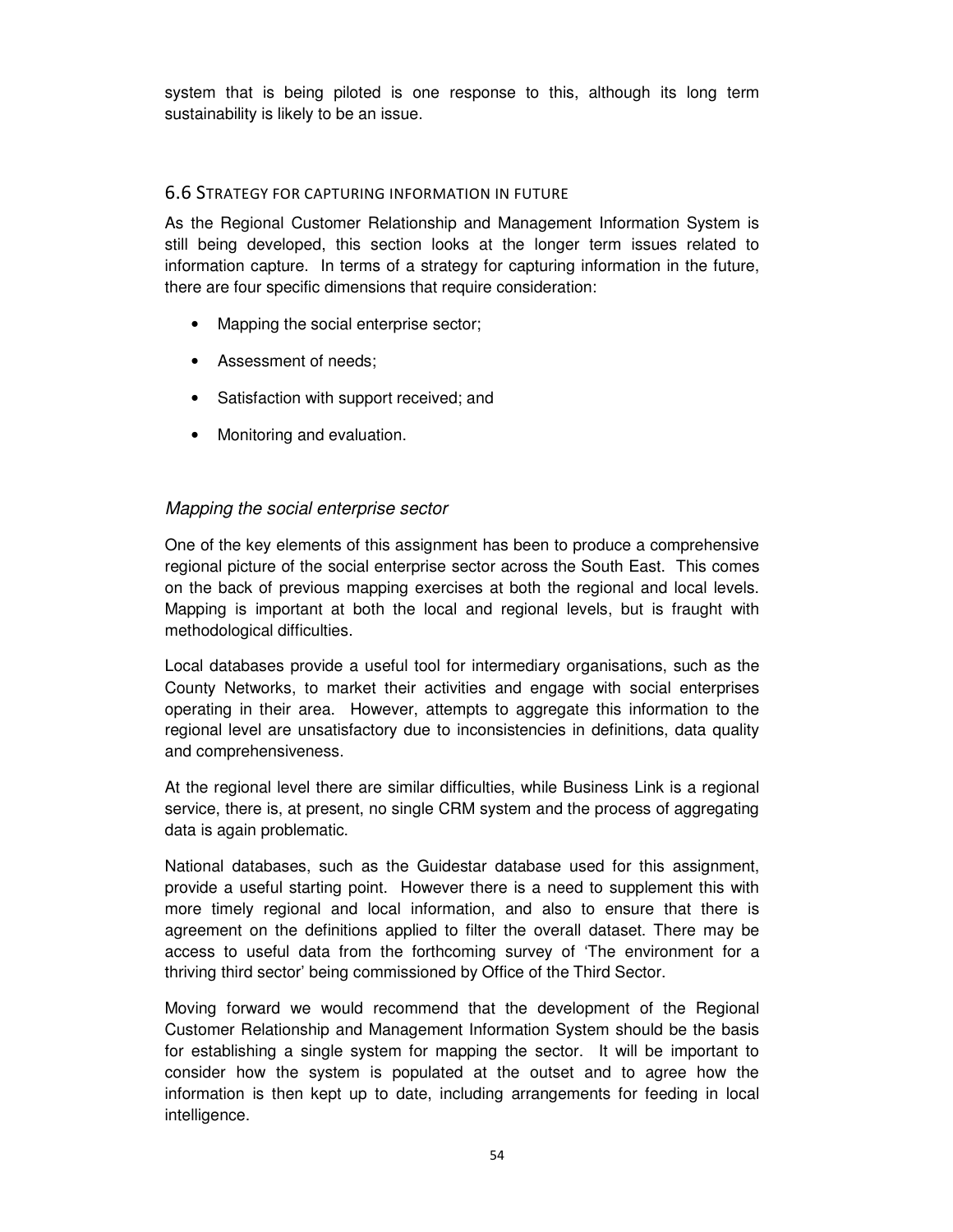It will also be important to consider how other stakeholders are able to access the information held on the CRM system. If intermediary organisations are given access to the data, or at least key fields within the system, then there is more of an incentive for them to help with keeping the information up-to-date.

#### Assessment of Needs

As part of ensuring that the services delivered by Business Link and business support providers are attuned to the needs of social enterprises, there is a need to create mechanisms for capturing information on clients' needs and demands.

Intermediary organisations have a role to play in providing Business Link with intelligence on the expressed needs of their local members. This should inform the activities of business support providers and encourage the development of new provision where it is currently absent.

There is also a role for Business Link engaging in dialogue with specialist providers working with social enterprises to gain further insights. Finally, it may be appropriate to consider the establishment of a 'user panel' of social enterprise across the South East.

#### Satisfaction with support received

As part of this research, an online survey of social enterprises that have received support from Business Link has provided useful insights into customer satisfaction across the South East. While it would be possible to repeat this survey on a regular basis, it would be more efficient if a specific social enterprise dimension was built into Business Link's ongoing customer satisfaction surveys.

We would recommend that, on an annual basis, specific analysis is undertaken of the results of those social enterprises contacted as part of the Business Link customer satisfaction survey. This would require a specific sampling framework to ensure that sufficient data is made available.

#### Monitoring and evaluation

The methodology for future monitoring and evaluation should be part of the current arrangements for gathering performance data. Information needs to be collected for the evaluation of the support from OTS, for monitoring the practice of the support for social enterprises from SEEDA and for identifying good practice.

Information capture should also consider SEEDA's own evaluation guidance as well as the guidance issued by DBERR to develop an evaluation framework which is consistent with established procedures and not overly onerous for business support providers or beneficiaries. This therefore requires SEEDA to articulate a clear set of objectives relating to social enterprise evaluations. This should take into consideration the following aspects: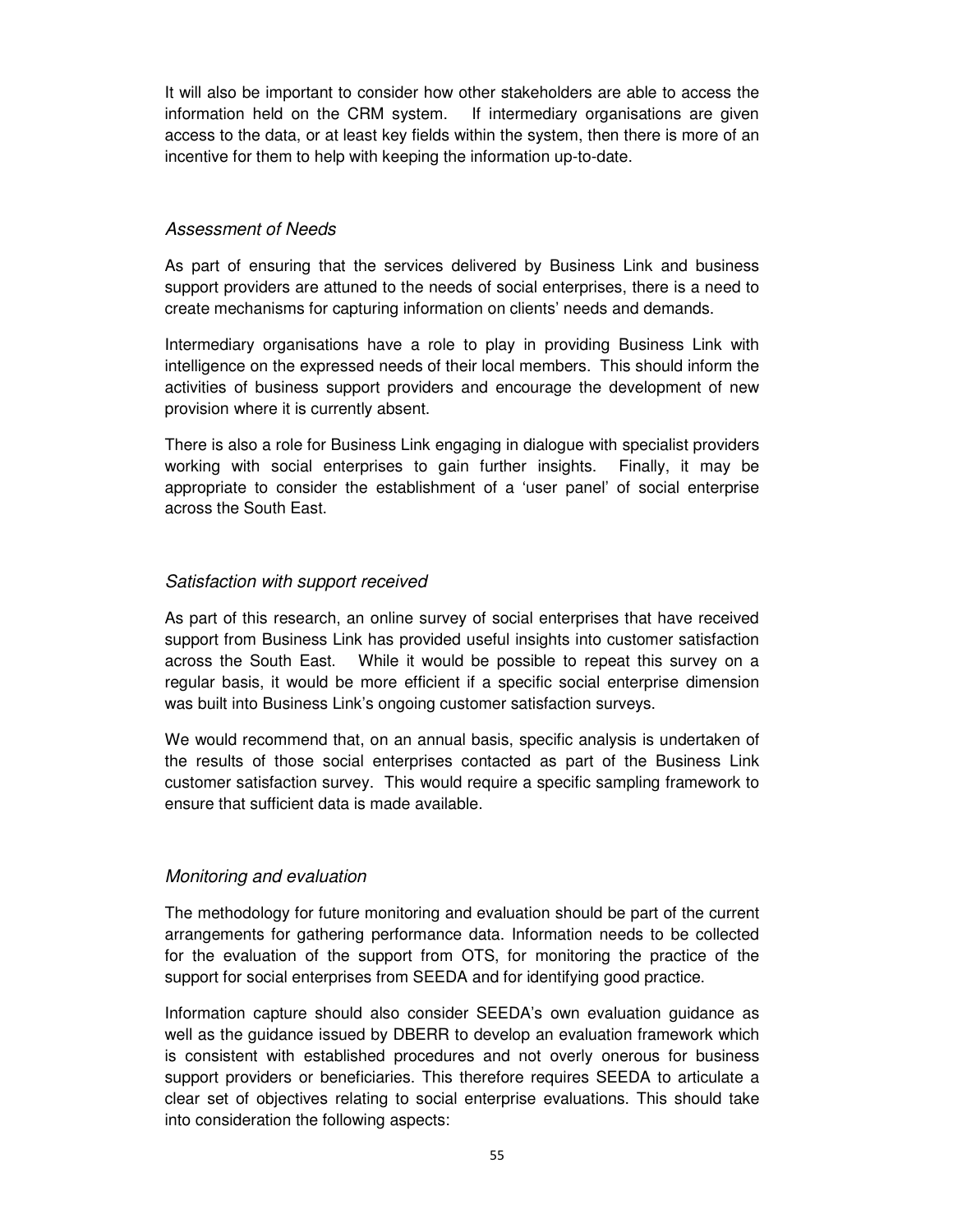Defining the theories of change: This should build on the previous section of this report in having a clearer process of identifying who the target groups are, the types of support they should be provided with, the specific expected impacts and description of the logic behind the support being funded by SEEDA.

Evaluating the outputs of the support programme: For those receiving support, information will be needed on the process of receiving support, the amount of support provided and the perception of the quality of the support.

Identifying the impact measures: Information may be needed on a wide range of 'soft' and 'hard' indicators. The challenge will be to identify indicators that are appropriate to the objectives and needs of the social enterprises, as well as to the criteria of funders. Drawing on previous reviews of measuring impacts, international good practice and innovative approaches developed for social auditing such as social return on investment, and measures of multiplier effects, the following aspects should be considered:

- The benefits received by users of the services and the extent to which they are from deprived areas/groups
- Extent of community involvement by social enterprises, such as through sharing resources, advocacy, mentoring, providing environmental benefits and building less tangible community assets and social capital.
- Quality of the jobs created (job security, wages, working conditions, etc).
- Extent to which jobs are created for people from deprived areas or groups, and extent to which employees are representative of the local demography and ethnic mix.
- Some assessment of the multiplier effects of spending by social enterprises arising from purchasing from local suppliers and staff's salaries.
- Displacement of other enterprises (conventional or social) because of support for new social enterprises, as part of an overall assessment of value added.
- Additionality can be assessed by asking whether they would they have done what they did without the funding, whether they have acted sooner because of funding and whether the change is greater because of the funding.

Data collection: We would envisage that an evaluation would require both a large scale quantitative data collection combined with more intensive case studies of particular localities or sub sectors from which wider region wide impacts can be estimated. However, with careful planning the monitoring information collected by Business Link will be a vital resource. In particular there are opportunities to trace organisations over time using the Guidestar data and also using the existing data as a basis for selected matched pairs one of which would have received support.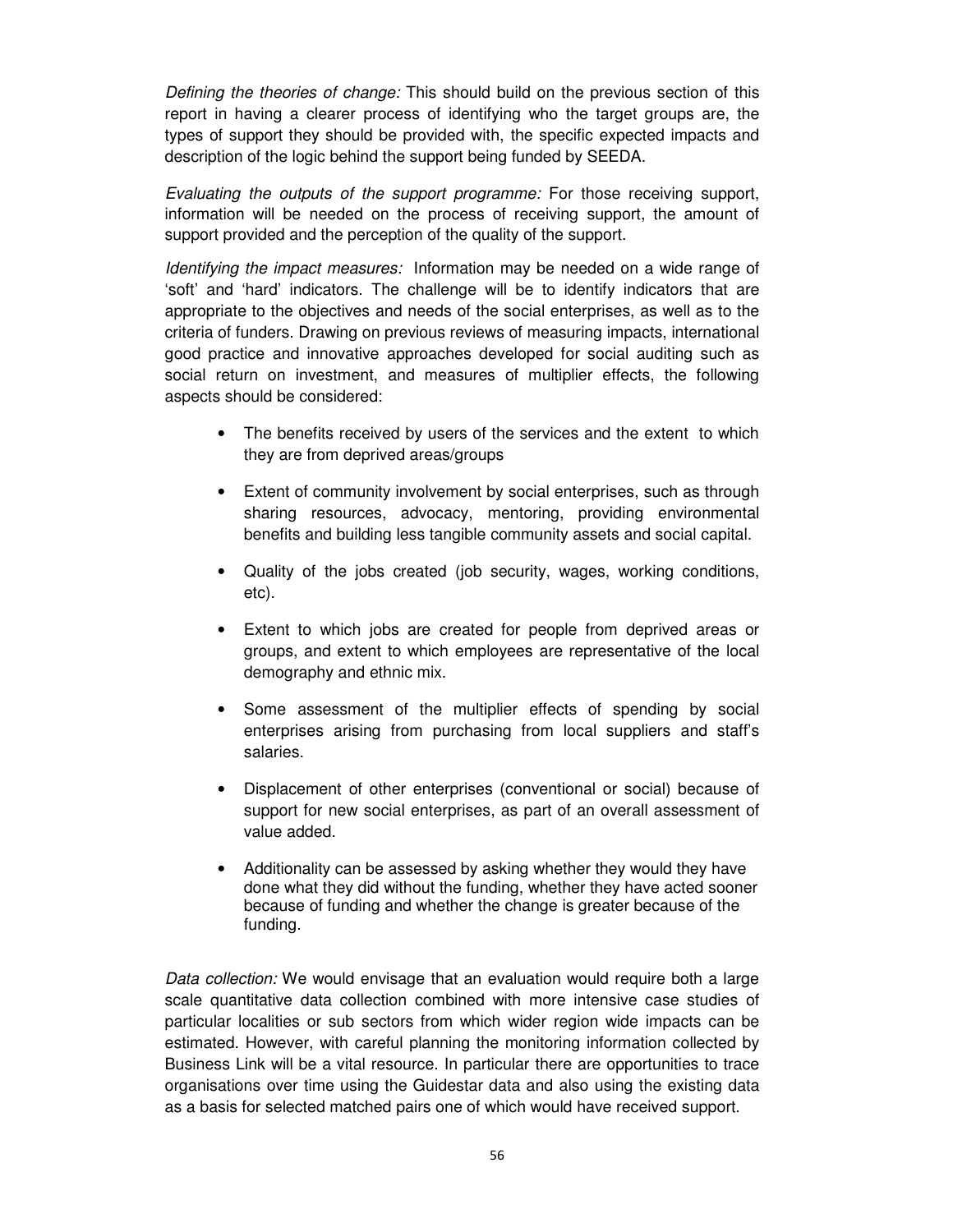# <span id="page-56-0"></span>7. RECOMMENDATIONS

# **Mapping and defining social enterprises**

- Significant effort and resource, at regional and local levels, has been put into mapping the social enterprise sector across the South East, while the information produced from these exercises is vital. Building on this:
	- o The forthcoming regional CRM system should be available, at least in part, to all relevant organisations. It should be held by Business Link and there should be protocols in place to keep the information up to date and available across the region.
	- $\circ$  Where additional mapping is undertaken at the local level, it should be to a consistent and agreed methodology and there should again be protocols for the aggregation of this data to the regional level, as well as for the integration of this data with the proposed CRM system.
	- $\circ$  There is a need for more information on existing social enterprises in the data base concerning their growth trajectories, extent of enterprise orientation and support needs.
- Given the nature of the sector, there will always be definitional difficulties associated with social enterprises; there is also an element of self definition that causes further classification problems. While it is important to be consistent in defining the sector, it is also important to recognise that ongoing discussions regarding definitions may be counterproductive.

# **Segmenting and targeting social enterprises by Business Link**

- The mapping undertaken as part of this study applied both a 'wide' and 'narrow' definition of social enterprises. Under the narrow definition, there are approximately 10,500 social enterprises across the South East, and under the broader definition a further 7,000, in our view this should be treated as the 'population' of social enterprises as further filtering may unnecessarily exclude those that are heavily involved in social enterprise activity, or new forms of social enterprise that may form in the future. However:
	- $\circ$  It is important to distinguish between the total population of social enterprises within the South East, and the target population of social enterprises that might benefit from the IDB service and subsequent business support.
	- o In setting targets for Business Link activities, SEEDA/Business Link should work within the narrow definition with segmented support that differentiates according to location, sector and size of social enterprises.
	- $\circ$  Social enterprises which are larger are more likely to respond to the Business Link/ IDB approach than smaller organisations with volunteer management structures. These are spread relatively evenly across the region and more likely to be found in the following sectors
		- Health, social work and care;
		- **Training and education;**
		- Housing & accommodation;
		- Retail and wholesale
		- **Business and employment support**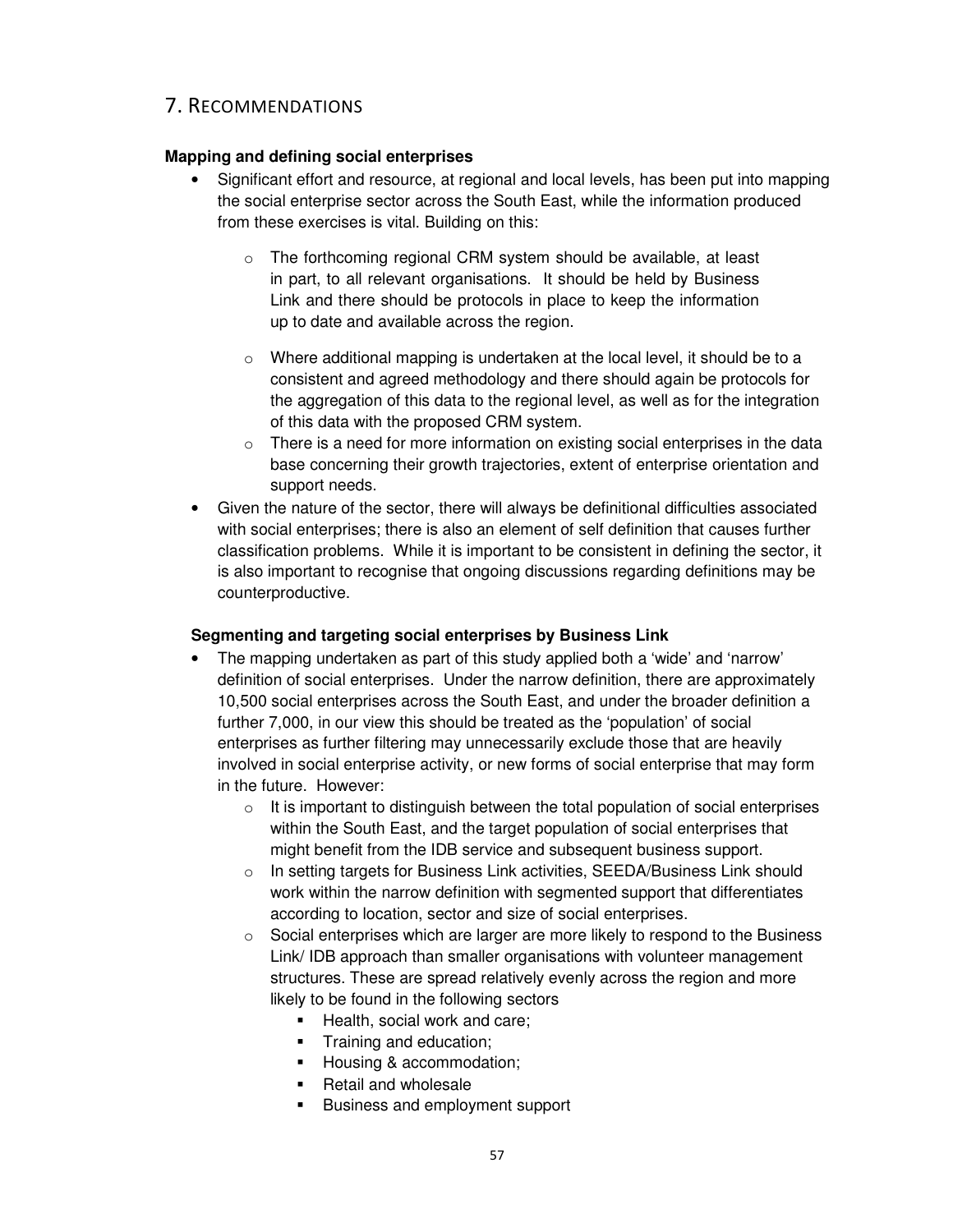Key issues for these social enterprises include business support needs related to sustaining growth and accessing new markets. Where there is a critical mass of social enterprises in specific sectors wanting support, there should be sector specific outreach and provision.

- Those social enterprises whose main activity is less likely to be relevant to the support offered through the IDB service, include smaller organisations and those in the following sectors:
	- Nurseries/Pre-school/after school clubs
	- Cultural organisations registered as charities
	- **Sport, recreation & community activity & sport registered as charities**
	- Community centres/villages halls/room & venue hire;
	- Clubs/hobby groups registered as charities;

These organisations are vital for the health of the social economy and should be provided with support that includes an offer to go through the IDB approach for the more business oriented who are seeking grow through increasing trading income. It should also be noted that there are likely to be a large proportion of social enterprises that have low growth aspirations. It is also more likely that social enterprises in these categories would seek community development/voluntary sector oriented support rather than business support under a Business Link brand.

#### **Critical paths for accessing support**

- It is apparent that there are still misconceptions regarding the new role of Business Link and the nature of the IDB service:
	- $\circ$  There is therefore a need for ongoing promotion of the role of Business Link and the new IDB service, both to social enterprises and intermediary organisations.
- The business support requirements for social enterprises that are different from other small businesses, for example advice on legal form and governance, need to be reflected in the mainstream business support offer, accordingly:
	- o Business Link should ensure that the current start up seminar for those considering setting up a social enterprise is fully meeting these needs, and that the support offered through the seminar is widely promoted and consistently delivered across the region.
	- $\circ$  For established social enterprises, steps should be taken to ensure that the Supplier Matching Service is able to comprehensively identify support providers who are able to provide dedicated legal and governance advice for social enterprises.
- While it is important to recognise that general support for social enterprises can often best be supplied by a private sector provider, there may be a preference for provision of support from within the third sector, in light of this:
	- $\circ$  Business Link, the County Networks and other stakeholders should actively promote registration with the Supplier Matching Service to all relevant social enterprise or VCS business support providers;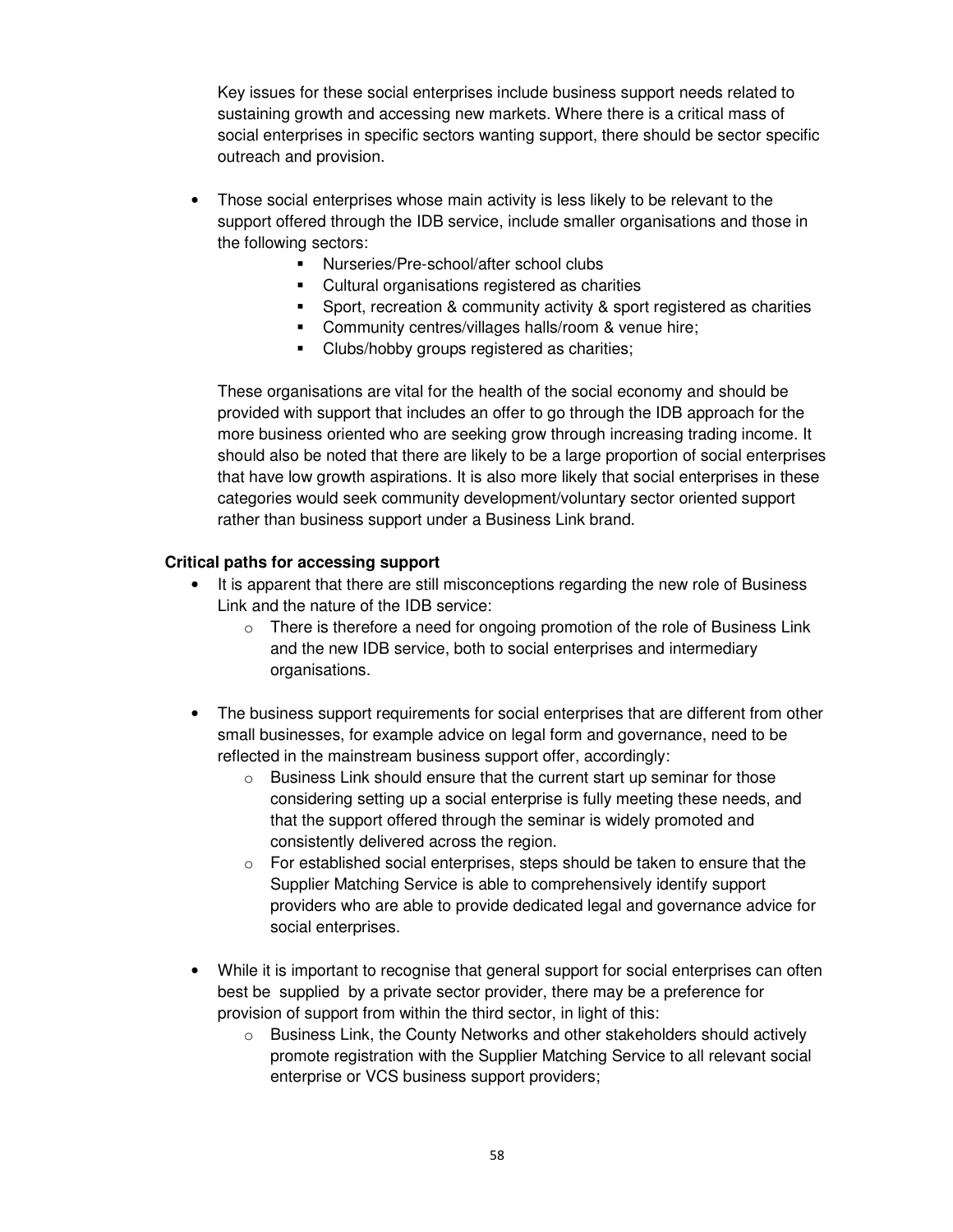- o In providing referrals from the Supplier Matching Service, Business Link should, wherever possible, seek to provide at least one third sector option to social enterprises requesting support.
- Business Link, together with business support providers across the South East, should be encouraged to continually develop their understanding of social enterprises, and their specific support needs, as such:
	- $\circ$  Consideration should be given to promoting the uptake of appropriate certification schemes such as the SFEDI Social Enterprise Business Support Standards;
	- $\circ$  There is a need to sensitise the ways in which support is delivered to social enterprises, to ensure an appropriate balance between formality and accessibility of support;
	- $\circ$  Diagnostic tools should be reviewed to ensure suitability for social enterprise;
	- o A user panel of South East social enterprises should be established to inform and enhance Business Link services and business support activities;
	- $\circ$  The Business Link's Customer Insights reports should examine trends in social enterprise issues in the South East with particular emphasis on the obstacles being faced by social enterprises, willingness to raise finance, access to finance, access to procurement opportunities. Social enterprises' experience of IDB and support provision should also be monitored. Much of this information may be collected through other surveys funded by the Office of the Third Sector to be carried out in the next six months.
- When it comes to engaging with social enterprises, intermediary organisations clearly have an important role to play, however:
	- $\circ$  There is a need for intermediary organisations to work collaboratively with Business Link on an ongoing and consistent basis, this will require sustained efforts both by Business Link and intermediary organisations;
	- $\circ$  While the experience and performance of the County Networks vary across the region, there is a need for mutually beneficial communication channels between Business Link and the County Networks.
	- $\circ$  se2partnership has a role to play in ensuring consistency and sharing good practice.
- Given the BSSP there is a need to reduce the instances of new provision being developed outside of the IDB and Supplier Matching System,
	- $\circ$  Where there are clear gaps at the local level in support for social enterprises, intermediary organisation should work with Business Link to encourage the development of appropriate services and to ensure they are captured by the Supplier Matching Service